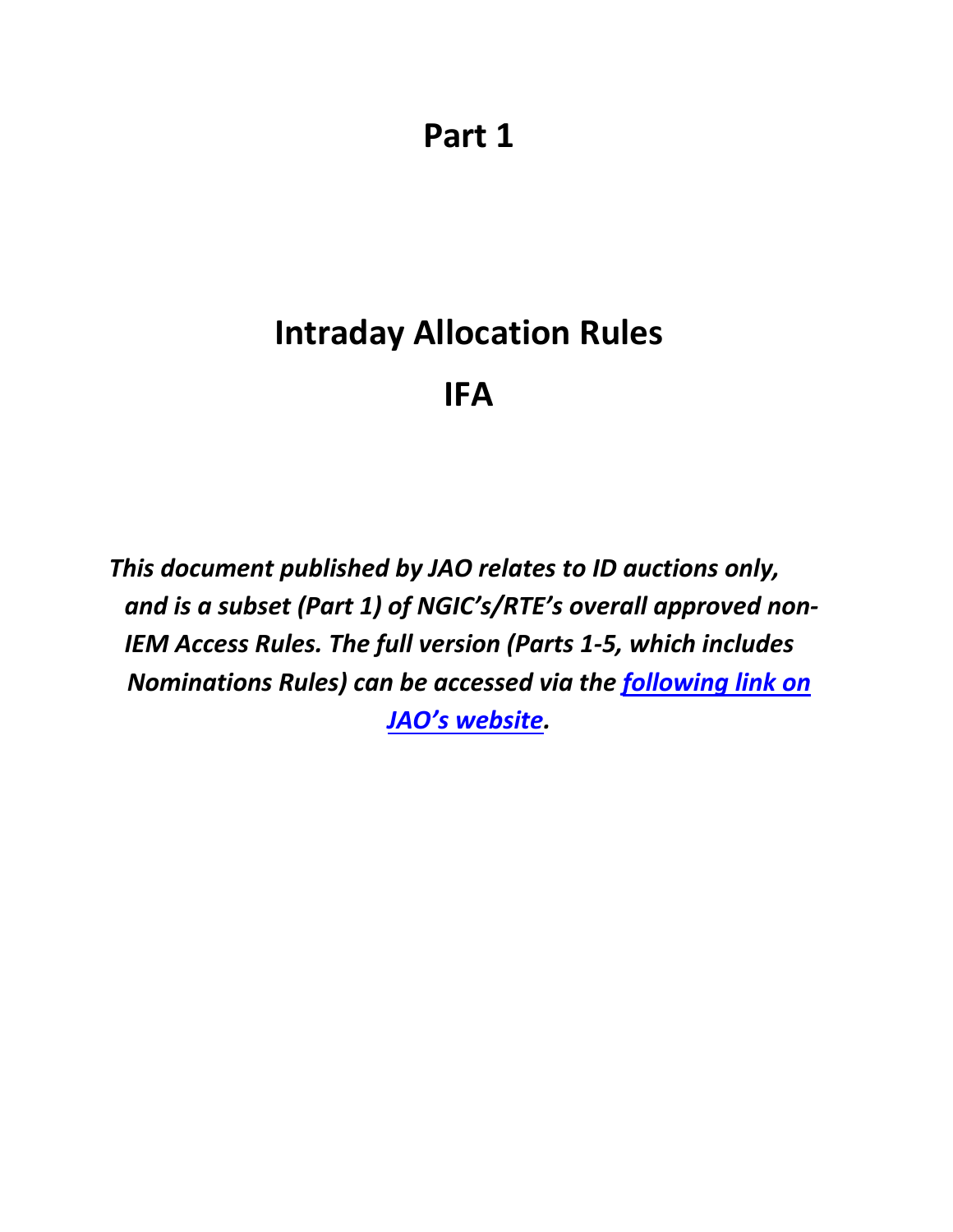| $\overline{2}$ |
|----------------|

# **CONTENTS**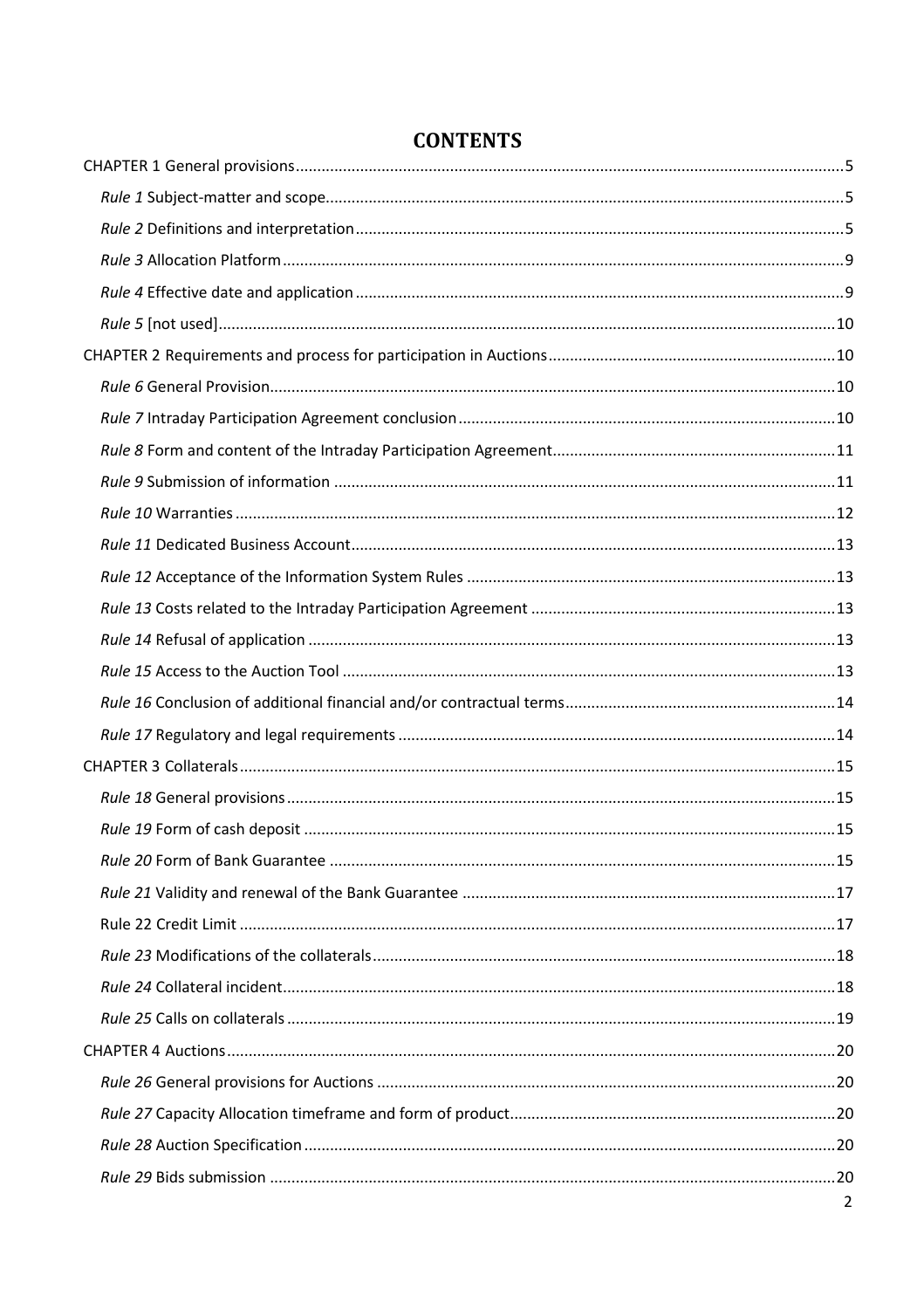| Rule 40 Triggering events and consequences of curtailment on Transmission Rights 26  |  |
|--------------------------------------------------------------------------------------|--|
|                                                                                      |  |
| Rule 42 Reimbursement for curtailments due to Force Majeure or emergency situation27 |  |
|                                                                                      |  |
|                                                                                      |  |
|                                                                                      |  |
|                                                                                      |  |
|                                                                                      |  |
|                                                                                      |  |
|                                                                                      |  |
|                                                                                      |  |
|                                                                                      |  |
|                                                                                      |  |
|                                                                                      |  |
|                                                                                      |  |
|                                                                                      |  |
|                                                                                      |  |
|                                                                                      |  |
|                                                                                      |  |
|                                                                                      |  |
|                                                                                      |  |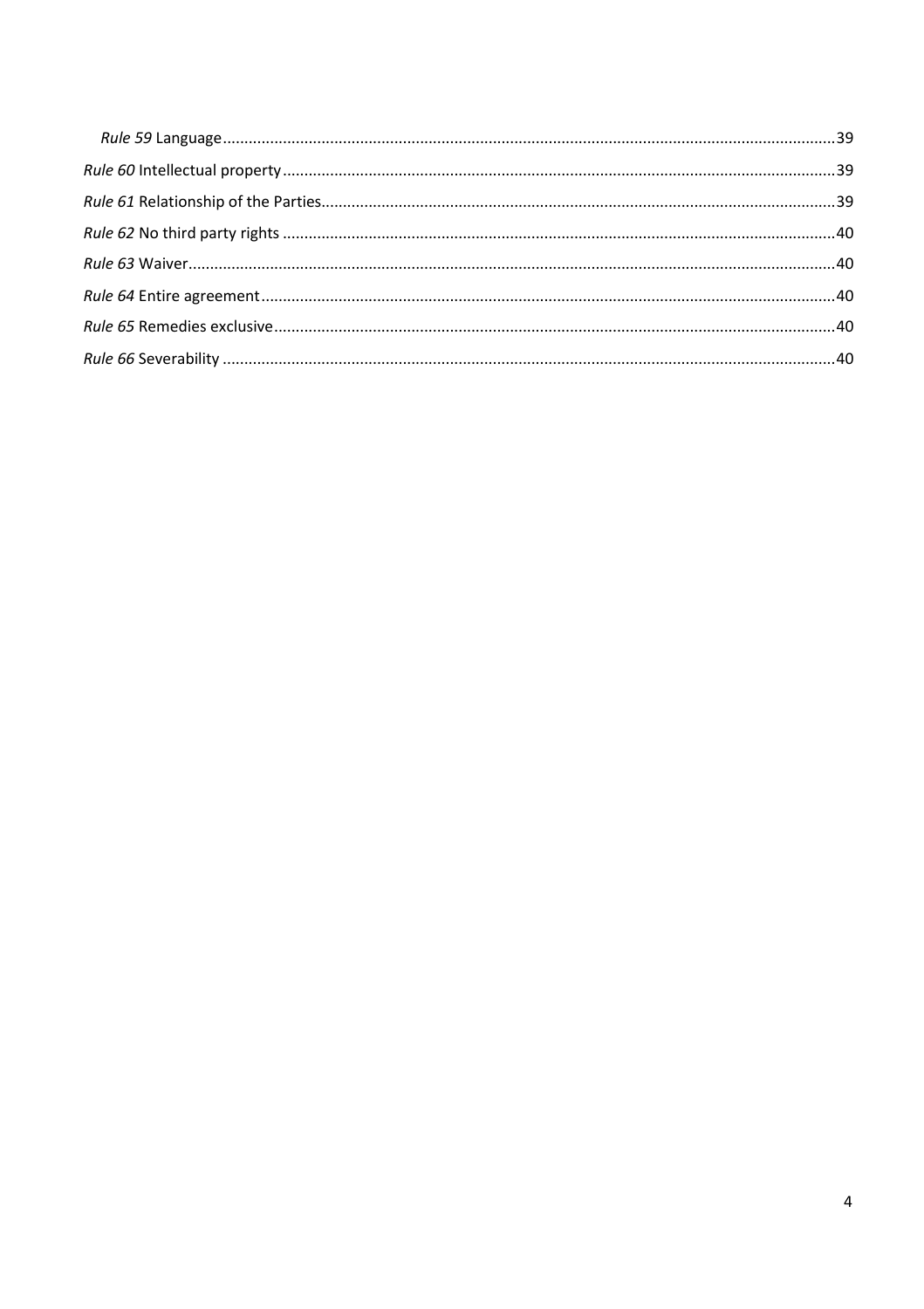## **CHAPTER 1 General provisions**

## *Rule 1* **Subject-matter and scope**

- <span id="page-4-1"></span><span id="page-4-0"></span>1. These Intraday Allocation Rules contain the terms and conditions for the allocation of Intraday Transmission Rights, it being understood that the Registered Participant will endorse these rules by the signature of the Intraday Participation Agreement. In particular, these Intraday Allocation Rules for Intraday Capacity Allocation set out the rights and obligations of Registered Participants as well as the requirements for participation in Auctions, they describe the process of Auction, including the determination of Marginal Price as a result of Auction and the process for curtailment of Intraday Transmission Rights and invoicing/payment.
- 2. The Auctions refer to Cross Zonal Capacity only and Registered Participants may invoke no other right in connection with the Intraday Transmission Rights allocated to them than the rights in accordance with the provisions of these Intraday Allocation Rules for Intraday Capacity Allocation.

## *Rule 2* **Definitions and interpretation**

- <span id="page-4-2"></span>1. Unless otherwise defined herein, capitalised terms used in these Intraday Allocation Rules shall have the meaning given to them in the Day Ahead Allocation Rules and the Long Term Allocation Rules.
- 2. For the purposes of interpretation, references in the Intraday Participation Agreement to the " Access Rules" shall be read and construed as meaning these Intraday Allocation Rules.
- 3. In addition, the following definitions shall apply:

**Affiliate** means, in relation to any person, any other person that directly or indirectly controls, is controlled by or is under direct or indirect common control with that person as control is defined in the EU Regulation (EC) No 139/2004 of 20 January 2004 on the control of concentrations between undertakings;

**Allocation Platform** means the Joint Allocation Office (JAO) appointed and commissioned by the responsible TSOs to act on their behalf and on its own name for the attribution of Intraday Capacity through the Auctions defined in the Intraday Participation Agreement;

**Applicable Law** means any statute, statutory instrument, licence (including any applicable Office of Gas and Electricity Markets Interconnector Licence and the Licence Standards), law (whether English or French) or decree (*décret*) or order in council or directive, or any code including the GB Grid Code, the French Energy Code and Decree n° 2006-1731 of 23 December 2006 *("approuvant le cahier des charges type de concession du réseau public de transport d'électricité"*) and the Balancing and Settlement Code, or any request, requirement, instruction, direction or rule of any authority but only, where not having the force of law, if compliance with the Applicable Law is in accordance with the general practice of persons to whom the Applicable Law is addressed;

**Auction Tool** means the information technology system used by the Allocation Platform to perform Auctions and to facilitate other procedures described in these Intraday Allocation Rules;

**Auction** means the process by which Intraday Cross Zonal Capacity is offered and allocated to Registered Participants who submit Bid(s);

**Auction Price** means the value of the Marginal Price of an Auction, and which is payable by all Unit Holders resulting from such Auction;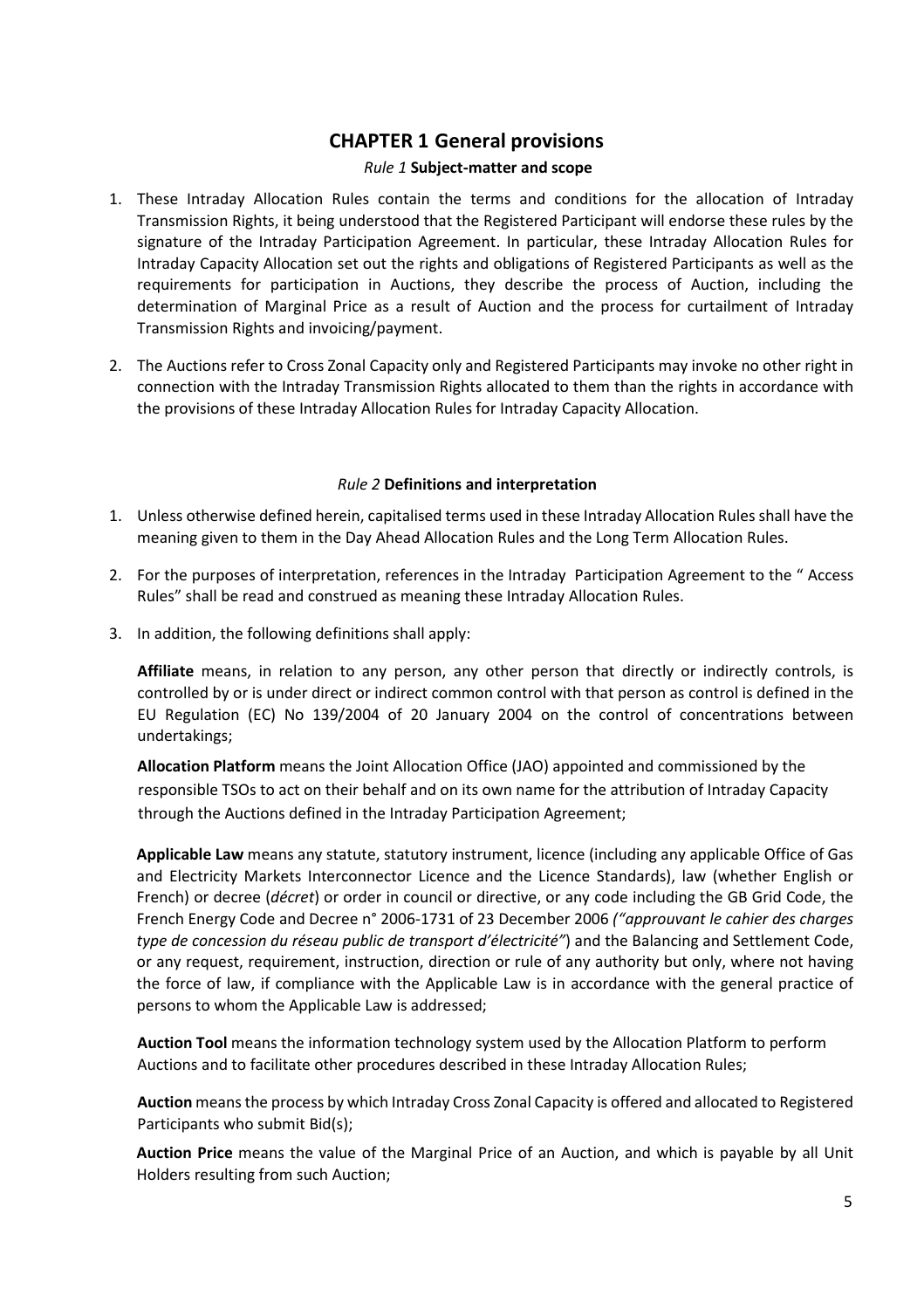**Auction Specification** means a list of specific characteristics of a particular Auction, including the nature of products and relevant dates;

**Bank Guarantee** means an unconditional and irrevocable standby letter of credit or letter of guarantee issued by a bank;

**Bid** means a pair of Bid Quantity and Bid Price offered by a Registered Participant participating in an Auction;

**Bid Price** means the price which a Registered Participant is willing to pay for one (1) MW per hour of Intraday Transmission Rights;

**Bid Value** means the Bid Price multiplied with the Bid Quantity.

**Bid Quantity** means the amount of Intraday Transmission Rights in MW requested by a Registered Participant;

**Bidding Period** means the time period within which the Registered Participants willing to participate in an Auction may submit their Bids;

**Business Account** means a dedicated deposit account opened at the financial institution selected by the Allocation Platform either in the name of the Allocation Platform or, at the discretion of the Allocation Platform, opened by the Registered Participant, but with the Allocation Platform as the ultimate beneficiary of the dedicated cash deposit on behalf of the responsible TSOs, which may be used for payments by the Registered Participant;

**Capacity Shortage** has the meaning set out in Article 56A of the Long Term Allocation Rules;

**Credit Limit** means the amount of the collateral which may be used to cover any Bid submission in subsequent Auctions and is not used for outstanding payment obligations;

**Day Ahead Allocation Rules** means those rules detailed in Part 2 of the Access Rules;

**Dispute** means any dispute under or in relation to these Rules;

**EIC Code** means the ENTSO-E Energy Identification Coding Scheme identifying the parties in a crossborder trade;

**Force Majeure** means any unforeseeable or unusual event or situation beyond the reasonable control of a Party and/or the relevant TSOs, and not due to a fault of the Party and/or the relevant TSOs, which cannot be avoided or overcome with reasonable foresight and diligence, which cannot be solved by measures which are from a technical, financial or economic point of view reasonably possible for the Party, which has actually happened and is objectively verifiable, and which makes it impossible for the Party and/or the relevant TSOs to fulfil, temporarily or permanently, its obligations;

**GB Grid Code** means the document referred to as the Grid Code in the NGET Transmission Licence;

**Information System Rules** means any terms and conditions for access to and use of the Auction Tool by Registered Participants as published on the Allocation Platforms website;

**Interconnector** means the interconnection of the NGET Transmission System with the RTE Transmission System by the National Grid Interconnector Circuits and the RTE Interconnector Circuits;

**Intraday Allocation Rules** means these rules for Intraday Capacity Allocation applied by the Allocation Platform, as amended from time to time, and "Rules" has the corresponding meaning;

**Intraday Capacity Allocation** means the attribution of intraday Cross Zonal Capacity through an Auction;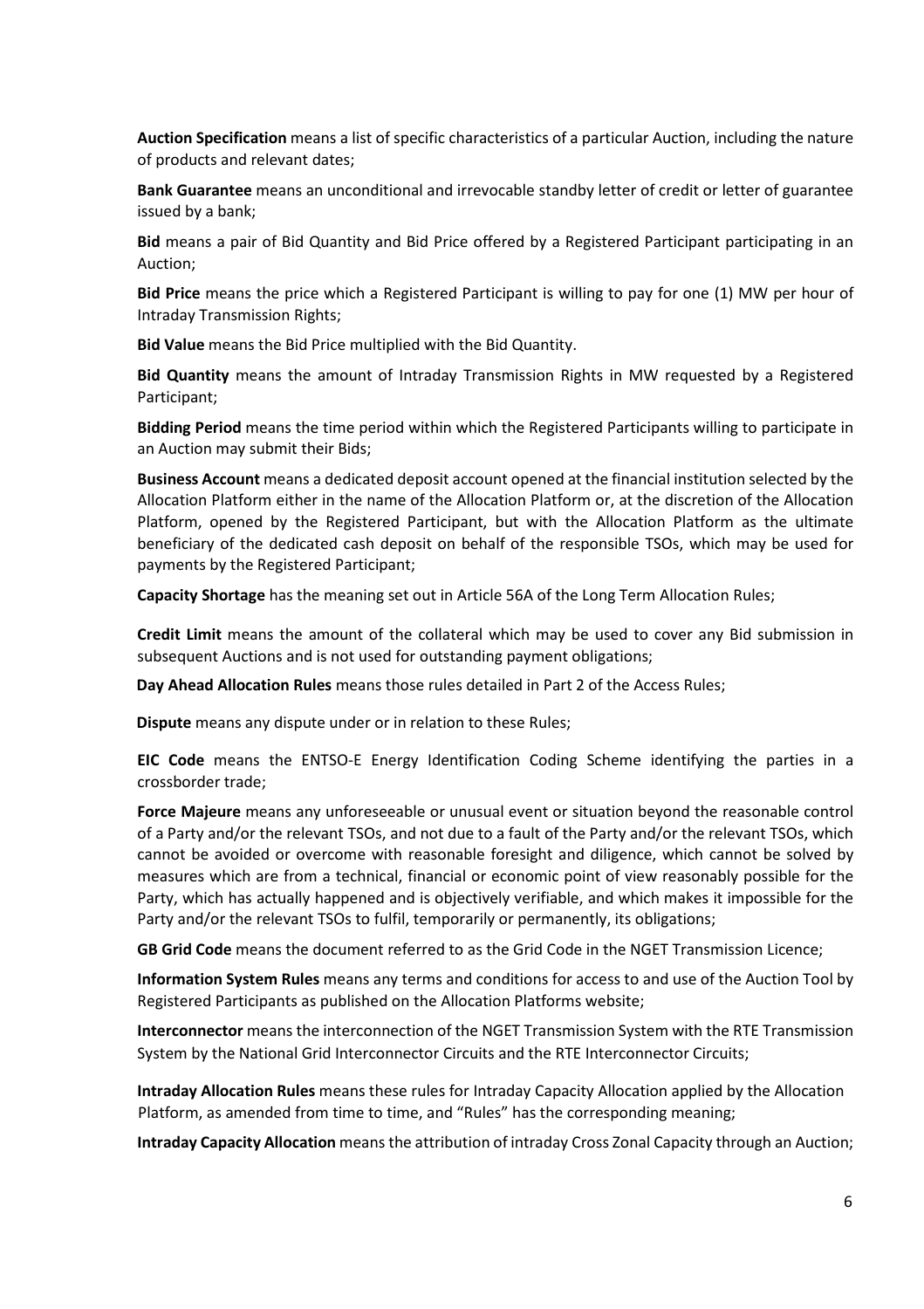**Intraday Participation Agreement** means the agreement published on the website of the Allocation Platform, by which the Parties undertake to comply with the terms and conditions for Intraday Capacity Allocation as contained in these Intraday Allocation Rules;

**Intraday Transmission Right** means for the purposes of these Intraday Allocation Rules a Physical Transmission Right acquired in the Intraday Capacity Allocation;

**Long Term Allocation Rules** means those rules detailed in Part 3 of the Access Rules;

**Marginal Price** means the price determined at particular Auction to be paid by all the Registered Participants for each MW per hour of acquired Intraday Transmission Right;

**National Grid** or **NGIC** means National Grid Interconnectors Limited, a company incorporated in England and Wales;

**National Grid** or **NGIF2** means National Grid IFA2 Limited, a company incorporated in England and Wales;

#### **National Grid Interconnector Circuits** means

- (a) for NGIC, the switching bays and sub-marine cables and other plant and apparatus owned by National Grid connecting the NGET Transmission System to the RTE Interconnector Circuits commencing at and including the switching bays at the substation known as Sellindge 400; and
- (b) for NGIFA2, the switching bays and sub-marine cables and other plant and apparatus owned by National Grid connecting the NGET Transmission System to the RTE Interconnector Circuits commencing at and including the switching bays at the substation known as Chilling,

as such switching bays and sub-marine cables and other plant, apparatus and meters are replaced, modified, developed or added to from time to time;

**National Regulatory Authorities** means the Commission de Régulation de l'Energie (CRE) and the Office of Gas and Electricity Markets (OFGEM);

**NGET Transmission System** means the system comprising electric lines owned or operated by NGET for the transmission of electricity as defined in the GB Grid Code;

**NGET Transmission Licence** means the licence granted by the Secretary of State to NGET under Section 6(1)(b) of the Governing Act permitting, inter alia, the transmission of electricity in England and Wales, as amended from time to time;

**Nomination** means the notification of the use of Intraday Transmission Rights or an authorized third party, to the respective Transmission System Operator(s);

**Nomination Rules** means the rules with regard to the notification of use of Intraday Transmission Rights to the relevant Transmission System Operator(s);

**Party / Parties** means the Allocation Platform and/or a Registered Participant referred to individually as Party or collectively as Parties;

**Physical Transmission Right** means a right entitling its holder to physically transfer a certain volume of electricity in a certain period of time between two bidding zones in a specific direction;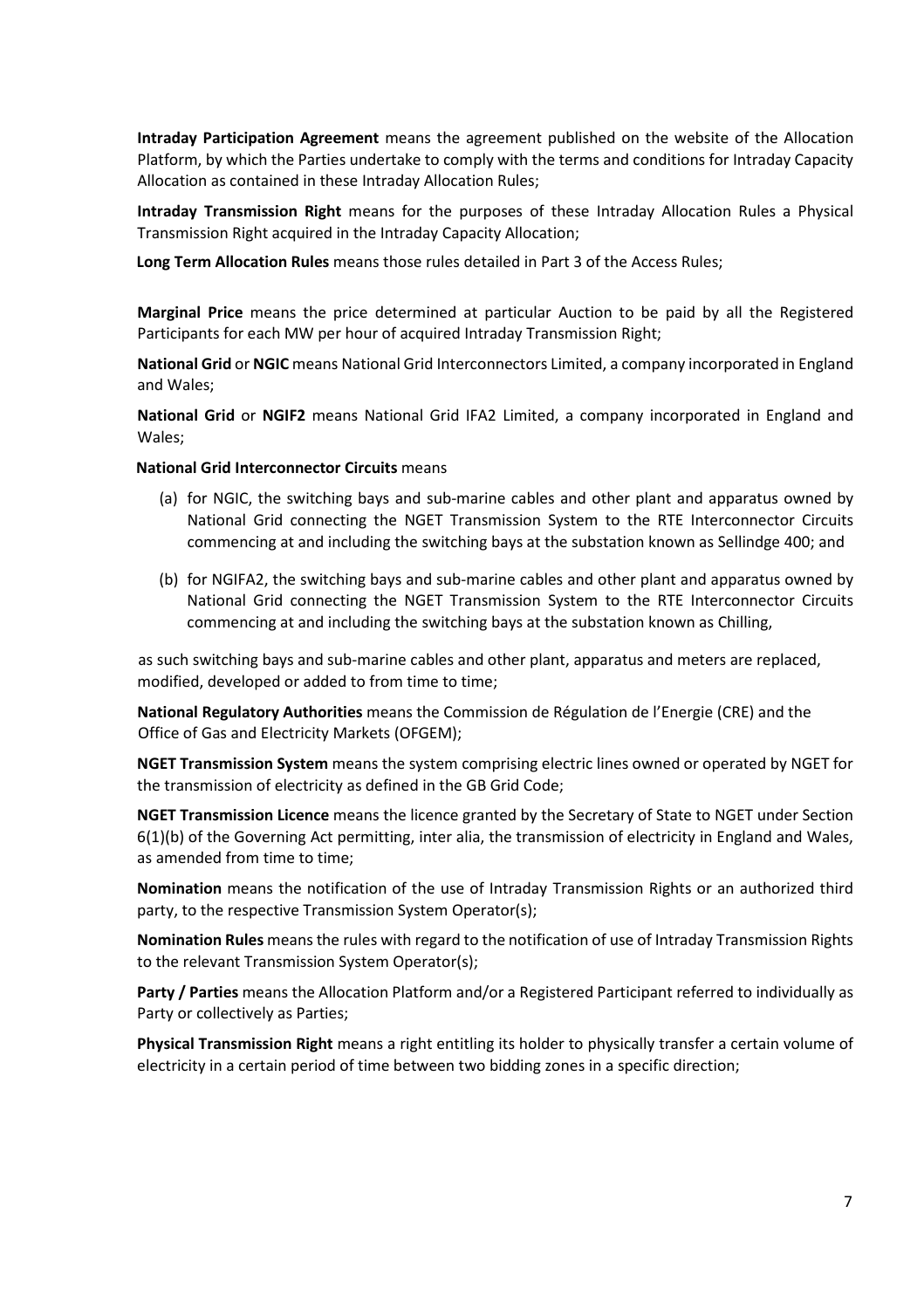**Product Period** means the specific cumulative time period (of between one and twenty four hourly blocks) in which the Intraday Transmission Rights allocated in an Auction may be used. The days on which the legal time changes (daylight saving time) will be composed of either 23 hours or 25 hours;

**Registered Participant** means a market participant which entered into the Intraday Participation Agreement with the Allocation Platform;

**Rights Document** means a document containing the information of the maximum Intraday Transmission Rights that can be nominated by an authorised market participant per day per hour and per direction on the interconnector, taking into account the volume of rights initially acquired, and any possible curtailments which occurred before the issuance of the Rights Document.;

**RTE** means Réseau de transport d'électricité;

**RTE Grid Code** means the rules, including technical rules, establishing the minimum technical design and operation requirements for connection to the RTE Transmission System; **RTE Interconnector Circuits** means

- (a) the switching bays and sub-marine cables and the other plant and apparatus owned by RTE connecting the RTE Transmission System to the National Grid Interconnector Circuits commencing at and including the switching bays at the sub-station known as Les Mandarins 400; and
- (b) the switching bays and sub-marine cables and the other plant and apparatus owned by RTE connecting the RTE Transmission System to the National Grid Interconnector Circuits commencing at and including the switching bays at the sub-station known as Tourbe,

as such switching bays and sub-marine cables and other plant, apparatus and meters are replaced, modified, developed or added to from time to time;

**RTE Transmission System** the system of electric lines operated by RTE under concession for the transmission of electricity, as defined in the French Act, the Cahier des Charges de Concession as defined in the amendment dated 10 April 1995 of the concession rules dated 27 November 1958 or as subsequently amended by law, but excluding, for the purposes of this agreement, the RTE Interconnector Circuits;

**Settlement Period** has the meaning set out in Part 4 (Day Ahead and Intraday Nomination Rules) of these Access Rules;

**Use It Or Lose It (UIOLI)** means an automatic process by which the underlying Cross Zonal Capacity of any Intraday Transmission Rights which are not nominated by a Registered Participant prior to any applicable UIOLI Deadline established under Rule 27 is then made available for further Intraday Capacity Allocation within a subsequent Auction but the Registered Participant holding such non-nominated Intraday Transmission Rights does not have rights to receive a payout from such Auction;

**Use It Or Lose It Deadline (UIOLI Deadline)** means the closure of the final applicable nomination gate for the relevant Intraday Transmission Right;

**Working Day** means the calendar days from Monday to Friday, with the exception of public holidays as specified on the website of the Allocation Platform;

**Working Hours** means the hours on Working Days specified within the Intraday Participation Agreement.

4. In these Intraday Allocation Rules unless the context requires otherwise: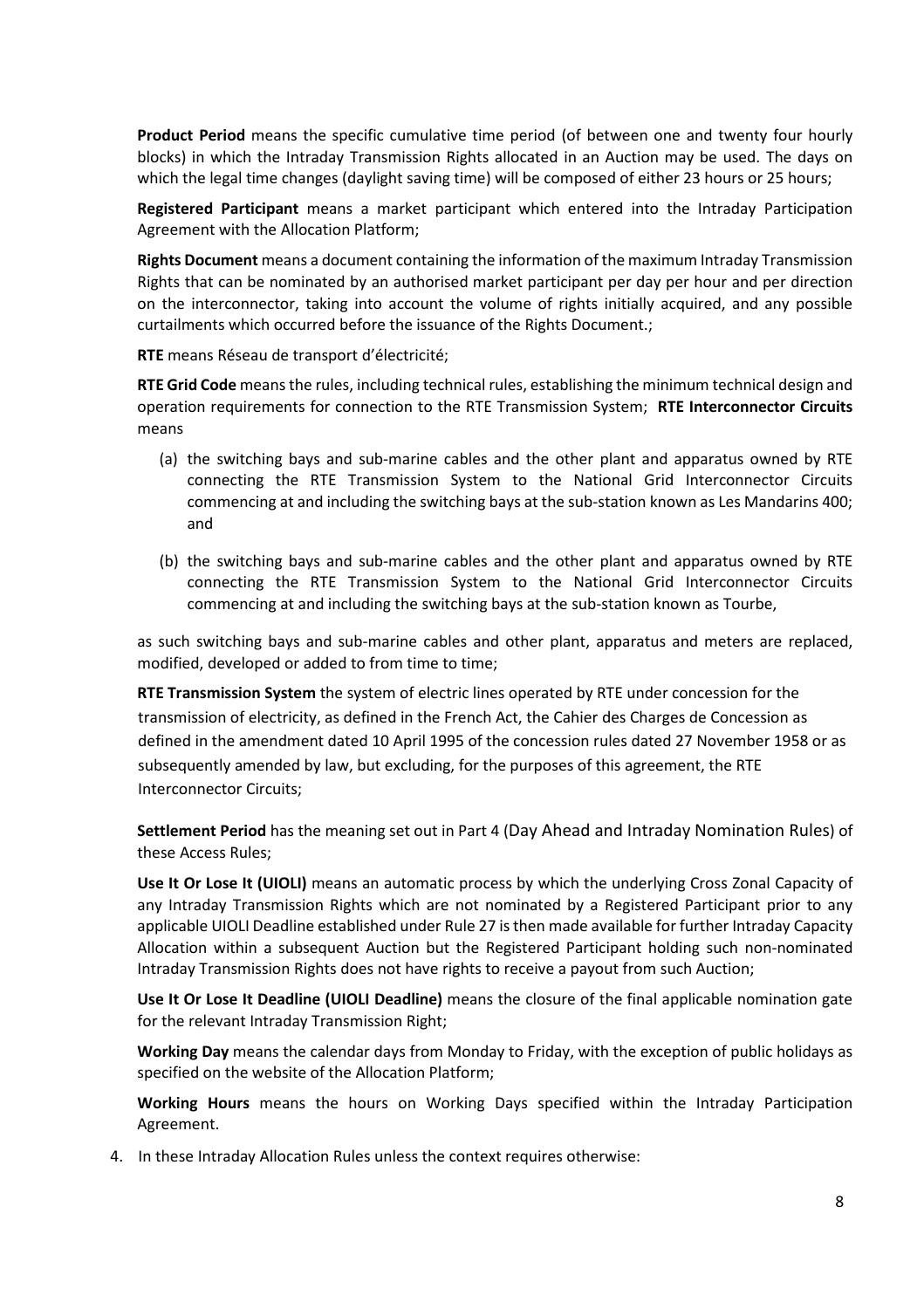- (a) the singular indicates the plural and vice versa;
- (b) references to one gender include all other genders;
- (c) the table of contents, headings and examples are inserted for convenience only and do not affect the interpretation of these Intraday Allocation Rules;
- (d) the word "including" and its variations are to be construed without limitation;
- (e) any reference to legislation, regulations, directive, order, instrument, code or any other enactment shall include any modification, extension or re-enactment of it then in force;
- (f) any reference to another agreement or document, or any deed or other instrument is to be construed as a reference to that other agreement, or document, deed or other instrument as amended, varied, supplemented, substituted or novated from time to time;
- (g) a reference to time is a reference to CET/CEST time unless (otherwise specified);
- (h) where the Allocation Platform is required to publish any information under these Intraday Allocation Rules, it may do so by making the information or data available on its website or via the Auction Tool.

## *Rule 3* **Allocation Platform**

- <span id="page-8-0"></span>1. The Allocation Platform shall undertake the allocation functions in accordance with these Intraday Allocation Rules and in accordance with Applicable Laws.
- 2. For the purposes of these Intraday Allocation Rules the Allocation Platform shall be the party signing the Intraday Participation Agreement with the Registered Participant.
- 3. For the purpose of the Intraday Participation Agreement with the Registered Participant, the Allocation Platform shall publish these Intraday Allocation Rules (including any subsequent modifications or amendments thereto) as they enter into force in accordance with the applicable national regulatory regimes.

## *Rule 4* **Effective date and application**

<span id="page-8-1"></span>1. These Intraday Allocation Rules apply to Capacity Allocation of Intraday Transmission Rights for the delivery period from which the Auction Specification is published by the Allocation Platform. These Intraday Allocation Rules shall enter into force in accordance with the applicable national regulatory regimes upon the approval by the relevant National Regulatory Authorities and, where applicable, notification to Registered Participants (and on the date announced by the Allocation Platform).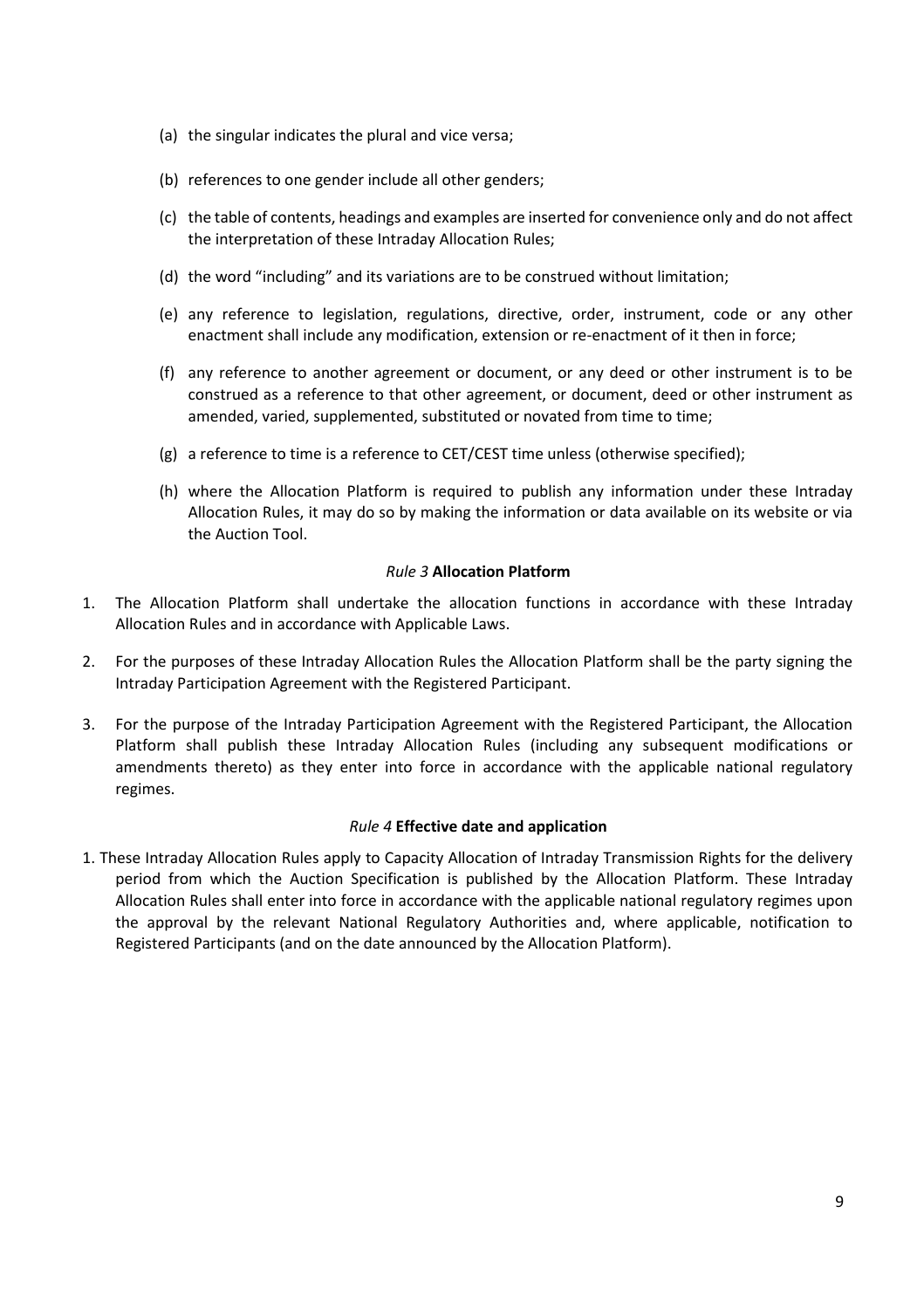## *Rule 5* **[not used]**

## <span id="page-9-1"></span><span id="page-9-0"></span>**CHAPTER 2 Requirements and process for participation in Auctions**

## *Rule 6* **General Provision**

- <span id="page-9-2"></span>1. Market participants may acquire Intraday Transmission Rights only from participation in Auctions.
- 2. The participation in Auctions requires that the market participant:
	- (a) concludes a valid and effective Intraday Participation Agreement indicating on which bidding zone border and also on which interconnector in accordance with Rules 6 to 13;
	- (b) has access to the Auction Tool in accordance with Rule 15;
	- (c) complies with the requirements for provision of collaterals as specified in CHAPTER 3;
	- (d) accepts additional financial and/or contractual terms where needed in accordance with Rule 16;
- 3. In any case, market participants have to fulfil the obligations as specified in the relevant Chapters of these Intraday Allocation Rules.

## *Rule 7* **Intraday Participation Agreement conclusion**

- <span id="page-9-3"></span>1. At least nine (9) Working Days before the first participation in an Auction, any market participant may apply to be a party to an Intraday Participation Agreement for a particular interconnector (or interconnectors) by submitting, to the Allocation Platform, two (2) signed copies of the Intraday Participation Agreement in case of handwritten signature(s), as published on the website of the Allocation Platform, together with all duly completed information and documents required by Rule 8 to Rule 15. The Participation Agreement shall either be signed with handwritten signature(s) or qualified electronic signature(s) (QES). The Allocation Platform shall assess the completeness of the information submitted in accordance with Rule 9 and Rule 10 within seven (7) Working Days of receipt of the completed and signed Intraday Participation Agreement.
- 2. The Allocation Platform shall before the expiration of the seven (7) Working Days deadline ask the market participant to provide outstanding information which the market participant fails to submit with its Intraday Participation Agreement. On receipt of the outstanding information, the Allocation Platform shall within additional seven (7) Working Days review the information and inform the market participant if any further information is required.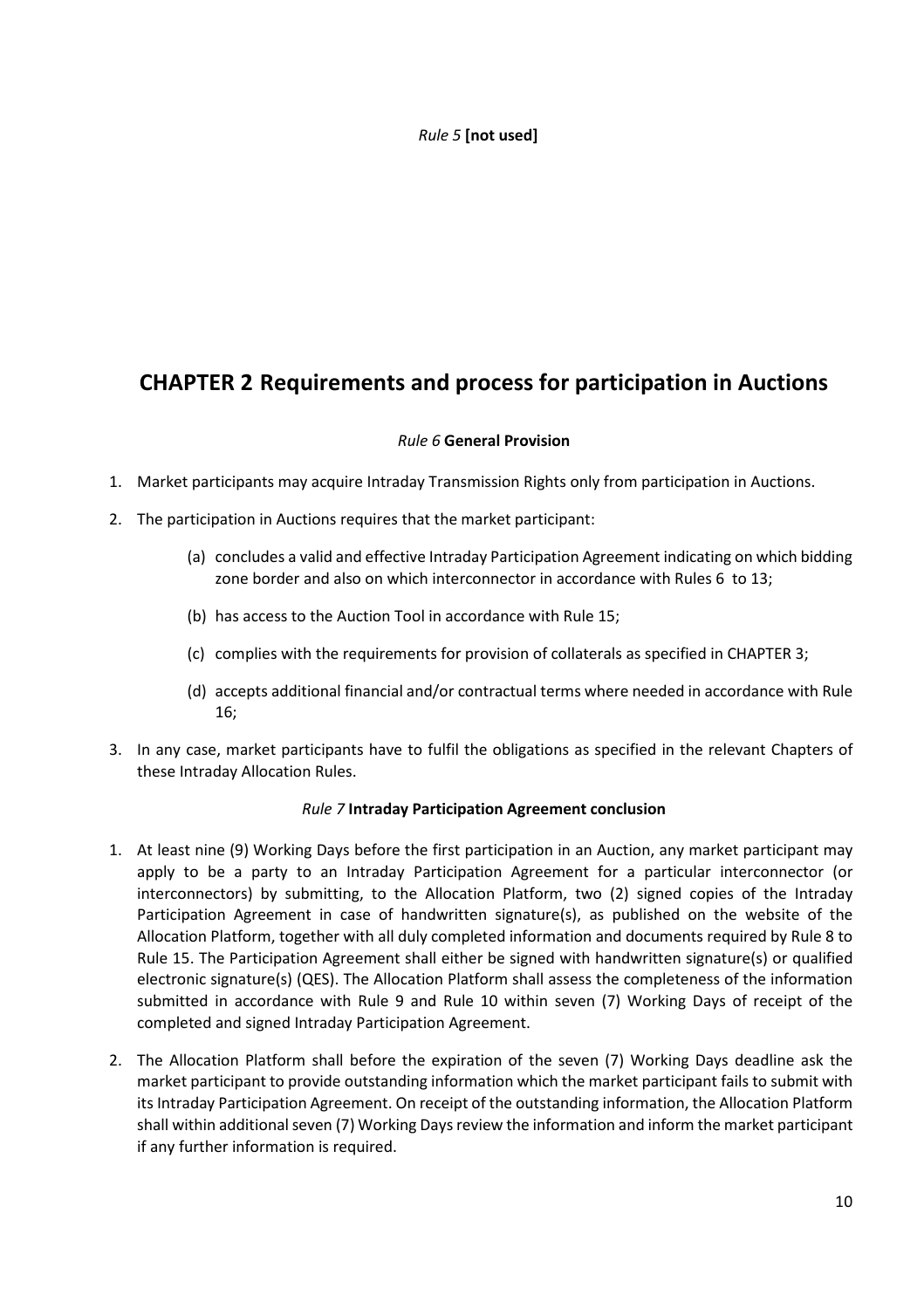3. Once the Allocation Platform has received all necessary information, it shall return one copy of the Intraday Participation Agreement signed by it to the market participant without undue delay. Signature of the Intraday Participation Agreement by the Allocation Platform shall not itself indicate compliance with any other condition set in these Intraday Allocation Rules for the participation in the Auctions. The Intraday Participation Agreement comes into force on the date of signature by the Allocation Platform.

## *Rule 8* **Form and content of the Intraday Participation Agreement**

- <span id="page-10-0"></span>1. The form of the Intraday Participation Agreement and the requirements for its completion shall be published by the Allocation Platform and may be amended from time to time by the Allocation Platform without changing any terms and conditions specified in these Intraday Allocation Rules unless otherwise stated in these Intraday Allocation Rules.
- 2. As a minimum, the Intraday Participation Agreement will require the market participant to:
	- (a) provide all necessary information in accordance with Rule 9; and
	- (b) agree to be bound by and comply with these Intraday Allocation Rules.
- 3. Nothing in these Intraday Allocation Rules shall prevent the Allocation Platform and the Registered Participant from agreeing in the Intraday Participation Agreement (or any other document) additional rules out of scope of these Intraday Allocation Rules, including but not limited to the participation in long-term or day-ahead Explicit Allocation .
- 4. In case of difficulty of interpretation, contradiction, ambiguity or difference between these Intraday Allocation Rules and the Intraday Participation Agreement, the text of the Intraday Allocation Rules shall prevail.

## *Rule 9* **Submission of information**

- <span id="page-10-1"></span>1. The market participant shall submit the following information with its completed and signed Intraday Participation Agreement:
	- (a) name and registered address of the market participant, including general email and telephone number of the market participant for notifications in accordance with Rule 55;
	- (b) an extract of the registration of the market participant in the commercial register of the competent authority;
	- (c) details regarding the beneficial ownership of the market participant or the persons authorised to represent the market participant and their function in relation to the prevention of money laundering or terrorist financing under Applicable Law;
	- (d) EU VAT registration number or similar tax identification information where EU VAT is not applicable;
	- (e) Taxes and levies to be considered for invoices and collateral calculations;
	- (f) Energy Identification Code (EIC) which has been registered in the Centralised European Register of Energy Market Participants (CEREMP);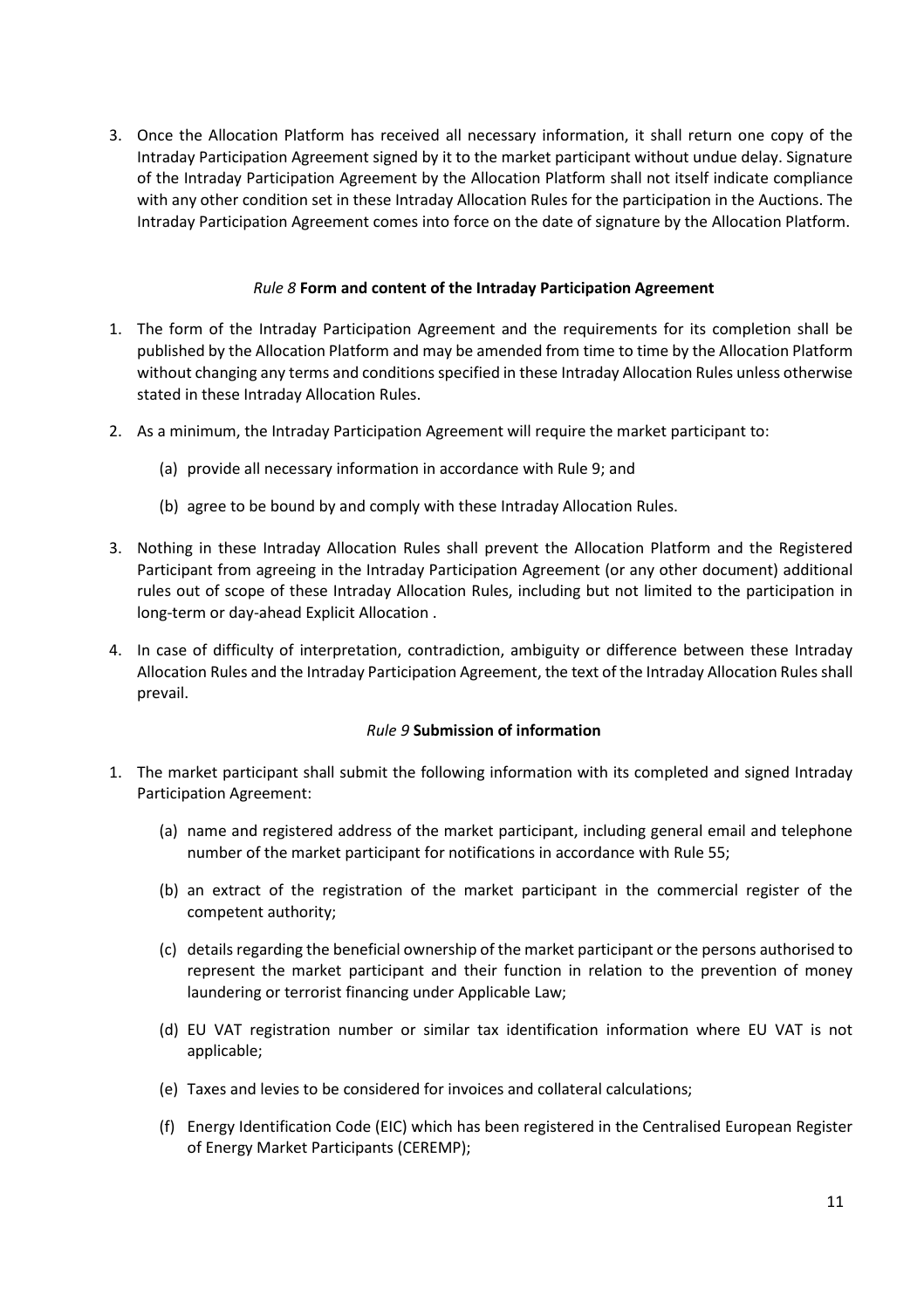- (g) bank account information for payment to the applicant to be used by the Allocation Platform for the purposes of Rule 46 paragraphs 6 and 7;
- (h) financial contact person for collaterals, invoicing and payment issues and their contact details (email and telephone number) for notifications where required in these Intraday Allocation Rules in accordance with Rule 55;
- (i) commercial contact person and their contact details (email and telephone number) for notifications where required in these Intraday Allocation Rules in accordance with Rule 55;
- (j) operational contact person and their contact details (email and telephone number) for notifications where required in these Intraday Allocation Rules in accordance with Rule 55;
- (k) the interconnector(s) where the Registered Participant wants to participate in I n t r a d a y Auctions; and
- (l) ACER Registration Code (ACER Code) assigned by the European Agency for the Cooperation of Energy Regulators (ACER) during the market participant registration process with the National Regulatory Authorities.
- 2. A Registered Participant shall ensure that all data and other information that it provides to the Allocation Platform pursuant to these Intraday Allocation Rules (including information in its Intraday Participation Agreement) is and remains accurate and complete in all material respects and must promptly notify the Allocation Platform of any change.
- 3. A Registered Participant shall notify the Allocation Platform if there is any change to the information, submitted in accordance with paragraph 1 of this Rule, at least nine (9) Working Days before the change comes into effect and, where that is not possible, without delay after the Registered Participant becomes aware of the change.
- 4. The Allocation Platform will confirm the registration of the change or send a refusal note of registration of the change to the Registered Participant, at the latest, seven (7) Working Days after the receipt of the relevant notification of change. The confirmation or refusal note will be sent via electronic means as specified by the Allocation Platform on its website. If the Allocation Platform refuses to register the change, the reason shall be provided in the refusal note.
- 5. The change becomes valid on the day of the delivery of the confirmation to the Registered Participant.
- 6. If additional information is required from a Registered Participant as a consequence of an amendment to these Intraday Allocation Rules, then the Registered Participant shall submit the additional information to the Allocation Platform within twelve (12) Working Days after the request for such submission by the Allocation Platform.

## *Rule 10* **Warranties**

- <span id="page-11-0"></span>1. By the signature of the Intraday Participation Agreement the market participant warrants that:
	- (a) it has not commenced any proceedings seeking a judgement of insolvency or bankruptcy or any other relief under any bankruptcy or insolvency law or other similar law affecting creditors' rights;
	- (b) no insolvency, bankruptcy or other similar legal proceeding affecting creditors' rights have been commenced in relation to the applicant;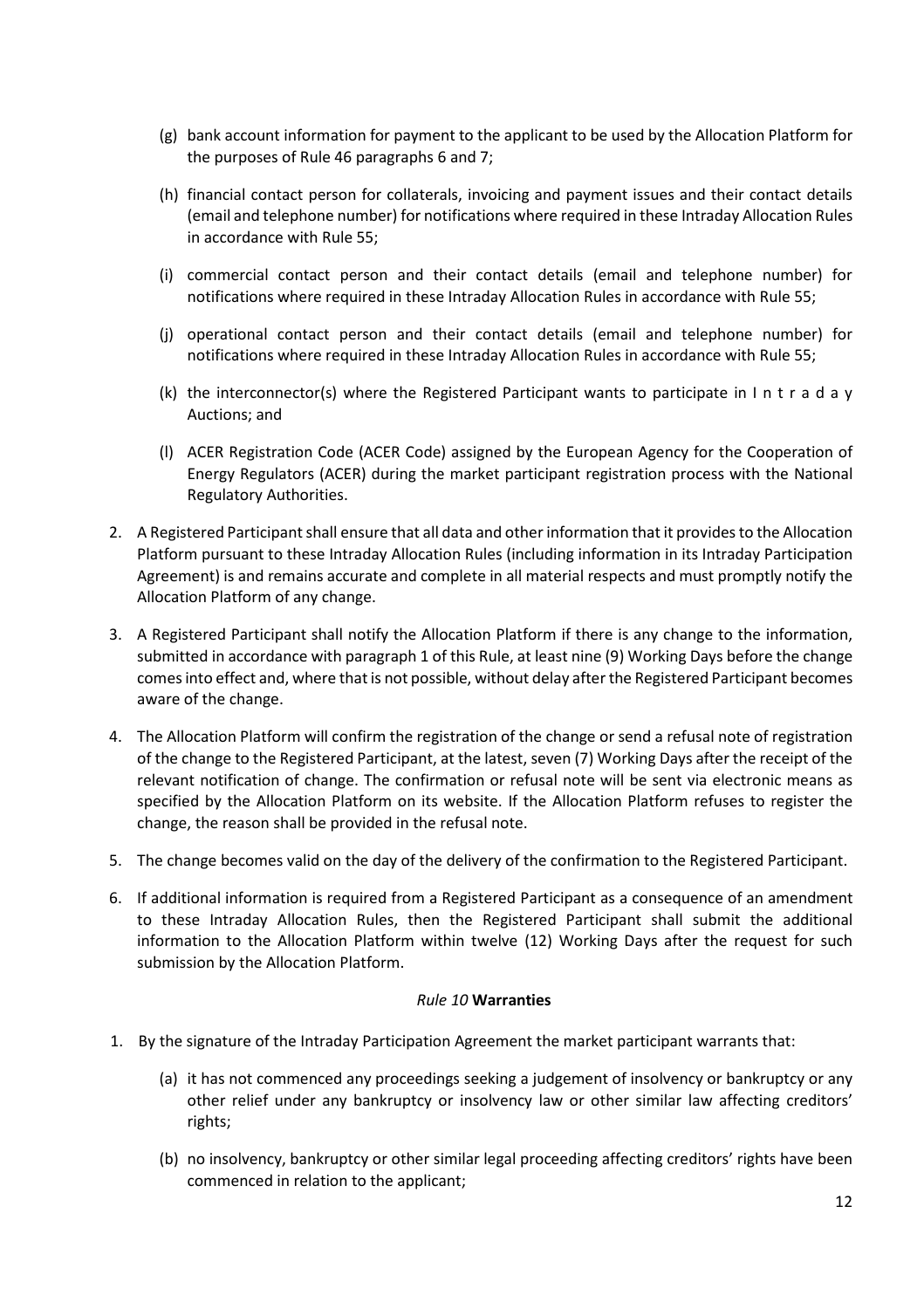- (c) no winding-up or liquidation proceedings have been commenced with regard to the applicant; and
- (d) it has no overdue payment obligations towards any current, previous or future Allocation Platform.

#### *Rule 11* **Dedicated Business Account**

<span id="page-12-0"></span>As part of the submission of the information in accordance with Rule 9 and Rule 10, a dedicated Business Account is put at the disposal of the market participant for the purposes of depositing cash collaterals and/or for the purposes of making payments on the basis described in Rule 46 paragraph 6.

#### *Rule 12* **Acceptance of the Information System Rules**

<span id="page-12-1"></span>By signing the Intraday Participation Agreement the market participant accepts the applicable Information System Rules, as amended from time to time and published on the website of the Allocation Platform.

#### *Rule 13* **Costs related to the Intraday Participation Agreement**

<span id="page-12-2"></span>All applications to become a Registered Participant and any subsequent participation in Auctions shall be at the Registered Participants' own cost, expense and risk. The Allocation Platform shall not be liable to any person for any cost, damage, or expense in connection with the Registered Participant participating in Auctions unless otherwise explicitly stated in these Intraday Allocation Rules.

#### *Rule 14* **Refusal of application**

<span id="page-12-3"></span>1. The Allocation Platform may refuse to enter into a Intraday Participation Agreement with a market participant in the following circumstances:

- (a) when the applicant has not submitted a duly completed and signed Intraday Participation Agreement in accordance with Rules 6, 7 8 and 9; or
- (b) the Allocation Platform has previously terminated a Intraday Participation Agreement with the applicant as a result of a breach of the Intraday Participation Agreement by the Registered Participant in accordance with Rule 53 paragraph 3 and paragraph 4 and unless the circumstances leading to termination have ceased to exist or the Allocation Platform is reasonably satisfied that the breach will not occur again; or
- (c) if entering into a Intraday Participation Agreement with the applicant would cause the Allocation Platform to breach any condition of any mandatory legal or regulatory requirement; or
- (d) if any of the declarations of the Registered Participant under Rule 10 are found to be not valid or false; or
- (e) if the market participant is subject to economic and/or trade sanctions which may have a significant impact to the Allocation Platform.

#### *Rule 15* **Access to the Auction Tool**

<span id="page-12-4"></span>1. The Allocation Platform shall grant access to the Auction Tool free of charge if the following requirements are satisfied: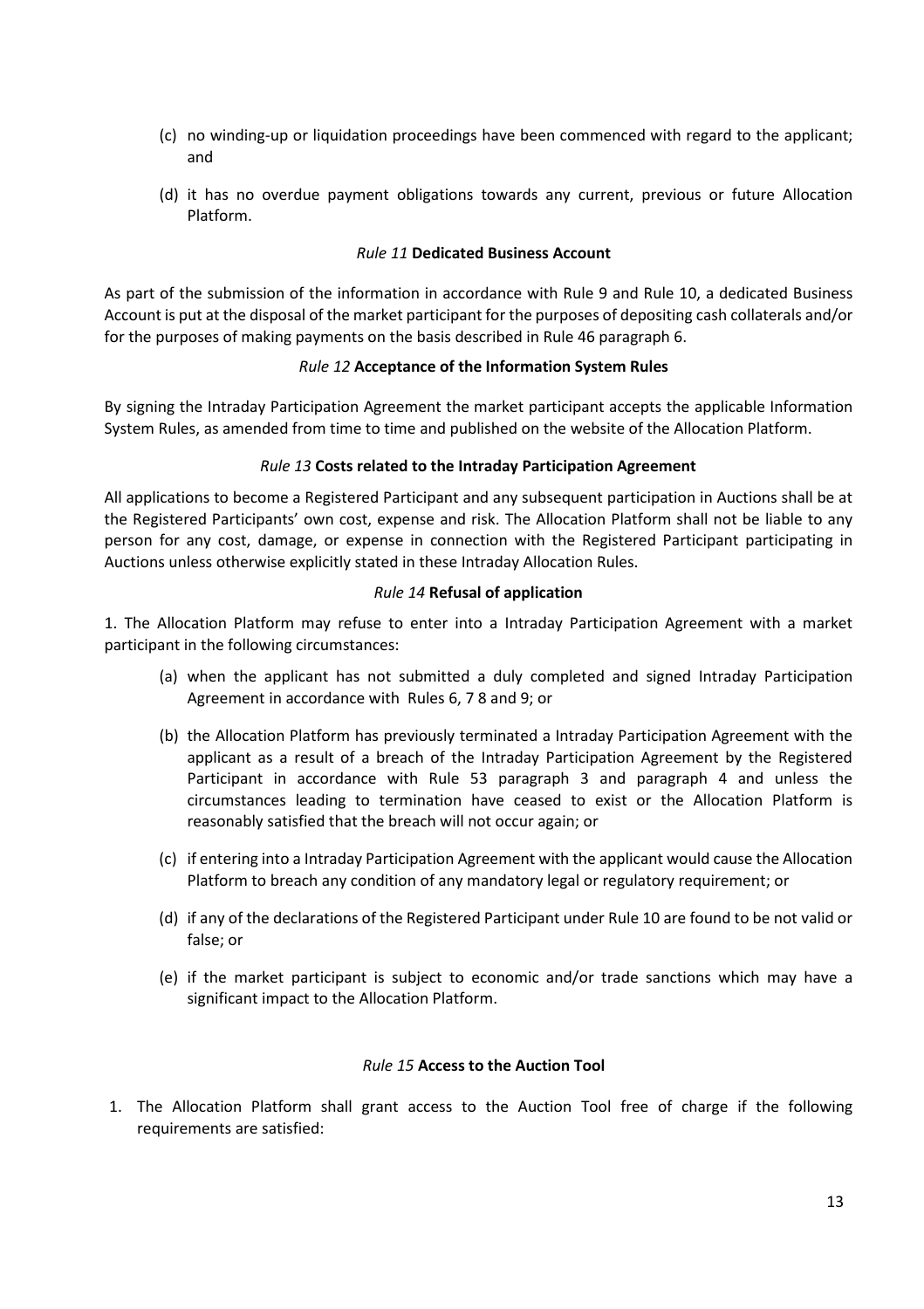- (a) the Registered Participant has signed and delivered a completed form included in the Information System Rules identifying the person(s) for which the user account(s) in the Auction Tool shall be established; and
- (b) the Registered Participant has fulfilled the requirements on authentication as set forth by the Information System Rules published by the Allocation Platform; such requirements may include technology for authentication purposes.
- 2. The Allocation Platform shall confirm the creation of the user account or send a refusal note to the Registered Participant, at the latest, five (5) Working Days after the receipt of the relevant signed and completed form by the Registered Participant. The confirmation or refusal note shall be sent via electronic means as specified by the Allocation Platform on its website.
- 3. The Allocation Platform shall send the duly justified refusal note if the requirements listed in paragraph 1 of this Rule are not fulfilled and access to the Auction Tool will not be granted.

## *Rule 16* **Conclusion of additional financial and/or contractual terms**

<span id="page-13-0"></span>The Allocation Platform may develop and publish additional standard financial and/or contractual terms to be accepted by the Registered Participants as long as these additional terms comply with these Intraday Allocation Rules.

## *Rule 17* **Regulatory and legal requirements**

<span id="page-13-1"></span>It is the responsibility of each Registered Participant to ensure that it complies with relevant national legislation, including requirements of any relevant competent authority, and obtained all necessary authorisations in connection with its participation in Auctions and its use of Intraday Transmission Rights.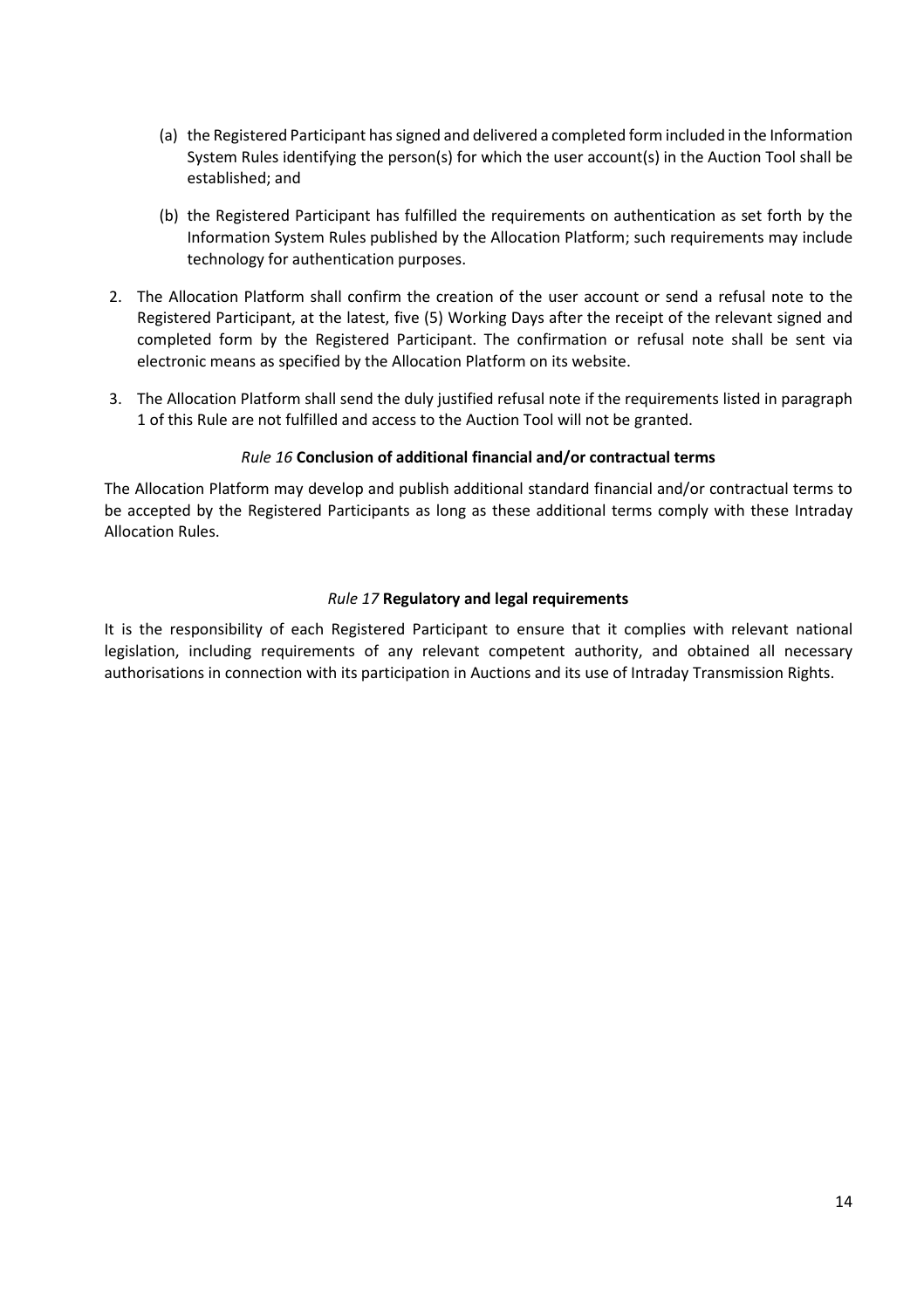## **CHAPTER 3 Collaterals**

## *Rule 18* **General provisions**

- <span id="page-14-1"></span><span id="page-14-0"></span>1. Registered Participants shall provide collaterals in order to secure payments to the Allocation Platform resulting from Auctions for Intraday Transmission Rights and, where applicable, potential other payments falling due under the additional financial terms in accordance with Rule 16.
- 2. Only the following forms of collateral shall be accepted:
	- (a) a Bank Guarantee;
	- (b) a cash deposit in a dedicated Business Account.
- 3. Collaterals may be provided in one of the forms mentioned in paragraph 2 of this Rule or a combination of these forms, provided that the Allocation Platform is ultimately entitled as beneficiary to the full collateral.
- 4. Credit Limit shall always be greater or equal to zero.
- 5. The collaterals shall be provided in Euros  $(\epsilon)$ .

## *Rule 19* **Form of cash deposit**

- <span id="page-14-2"></span>1. For collaterals that are provided in the form of a cash deposit in a dedicated Business Account the following conditions shall apply:
	- (a) the money shall be deposited on a dedicated Business Account at a bank selected by the Allocation Platform;
	- (b) the dedicated Business Account shall be opened and used in accordance with additional financial terms to be concluded between the Allocation Platform and the Registered Participant, or where relevant the financial institution and the Registered Participant and shall only be used for Auction purposes;
	- (c) until withdrawal as permitted by the following provisions of Rule 25, the cash deposit in the dedicated Business Account belongs to the Registered Participant if not stated otherwise in the additional financial terms in accordance with Rule 16;
	- (d) withdrawals from the dedicated Business Account pursuant to Rule 23 and Rule 25 may be made solely on the instruction of the Allocation Platform;
	- (e) the dedicated Business Account may be used in addition for settlement as set forth in Rule 46 upon request of the Allocation Platform;and
	- (f) interest on the amount deposited in the dedicated Business Account shall accrue for the benefit of the Registered Participant, after deduction of taxes and bank charges if any.

## *Rule 20* **Form of Bank Guarantee**

<span id="page-14-3"></span>1. Collaterals that are provided in the form of a Bank Guarantee shall comply with the following specifications: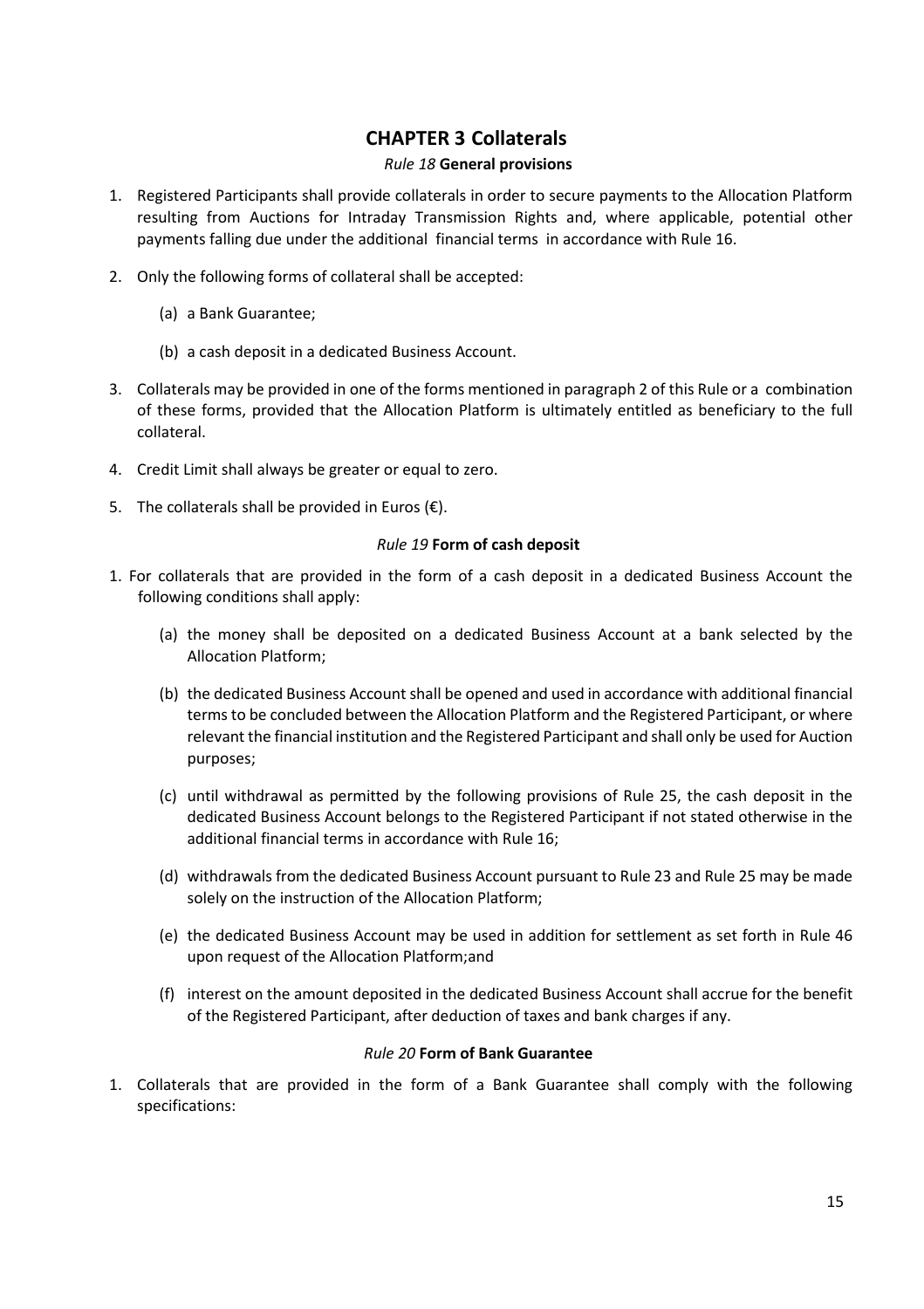- (a) the Bank Guarantee shall be provided in the form of the template that is available on the website of the Allocation Platform and updated from time to time or in a form that substantially follows the template;
- (b) the Bank Guarantee shall be written in English;
- (c) the Bank Guarantee covers all Auctions organized by the Allocation Platform subject to these Intraday Allocation Rules;
- (d) the Bank Guarantee shall allow partial and multiple drawing by the Allocation Platform, in total up to the maximum amount guaranteed;
- (e) the Bank Guarantee shall provide for payment upon first request of the Allocation Platform. It shall further provide that, if the Allocation Platform calls upon the Bank Guarantee, the bank shall pay automatically without any other condition than the receipt of a written demand by registered letter from the Allocation Platform;
- (f) the Bank Guarantee shall be irrevocable, unconditional and non-transferable;
- (g) the Bank Guarantee shall either include handwritten signature(s) or qualified electronic signature(s) (QES) from the issuing Bank. In the event the Bank Guarantee is signed by qualified electronic signature(s) (QES), all the following amendments shall be signed by qualified electronic signature(s) (QES);
- (h) the bank issuing the Bank Guarantee shall be permanently established, including via a branch in a EU member state, European Economic Area or Switzerland;
- (i) the bank issuing the Bank Guarantee or the financial group it belongs to shall have a long term credit rating of not less than BBB+ by Standard and Poor's Corporation, BBB+ by Fitch or Baa1 by Moody's Investors Service Inc. . If the rating requirement is not fulfilled by the issuing bank itself but by the financial group to which it belongs, the issuing bank shall provide the Allocation Platform with a parental guarantee or an equivalent document issued by the financial group. If the issuing bank or the financial group, the issuing bank belongs to ceases to have the required long term credit rating, the Registered Participant shall within five (5) Working Days submit to the Allocation Platform a substitute Bank Guarantee by a bank complying with the required long term credit rating or replace the Bank Guarantee by deposit. If there are industry-wide downgrades of financial institutions, the Allocation Platform may investigate what the new standards are and, if deemed necessary, decrease the required rating for a limited period of time, informing TSOs, who shall then inform the NRAs;
- (j) the bank issuing the Bank Guarantee shall not be an Affiliate of the Registered Participant for which the Bank Guarantee is issued.
- 2. A Bank Guarantee shall contain the following:
	- (a) a maximum amount guaranteed;
	- (b) the Allocation Platform's identification as beneficiary, as specified on the website of the Allocation Platform;
	- (c) the Allocation Platform's bank account, as specified on the website of the Allocation Platform;
	- (d) the Allocation Platform's bank's address, as specified on the website of the Allocation Platform;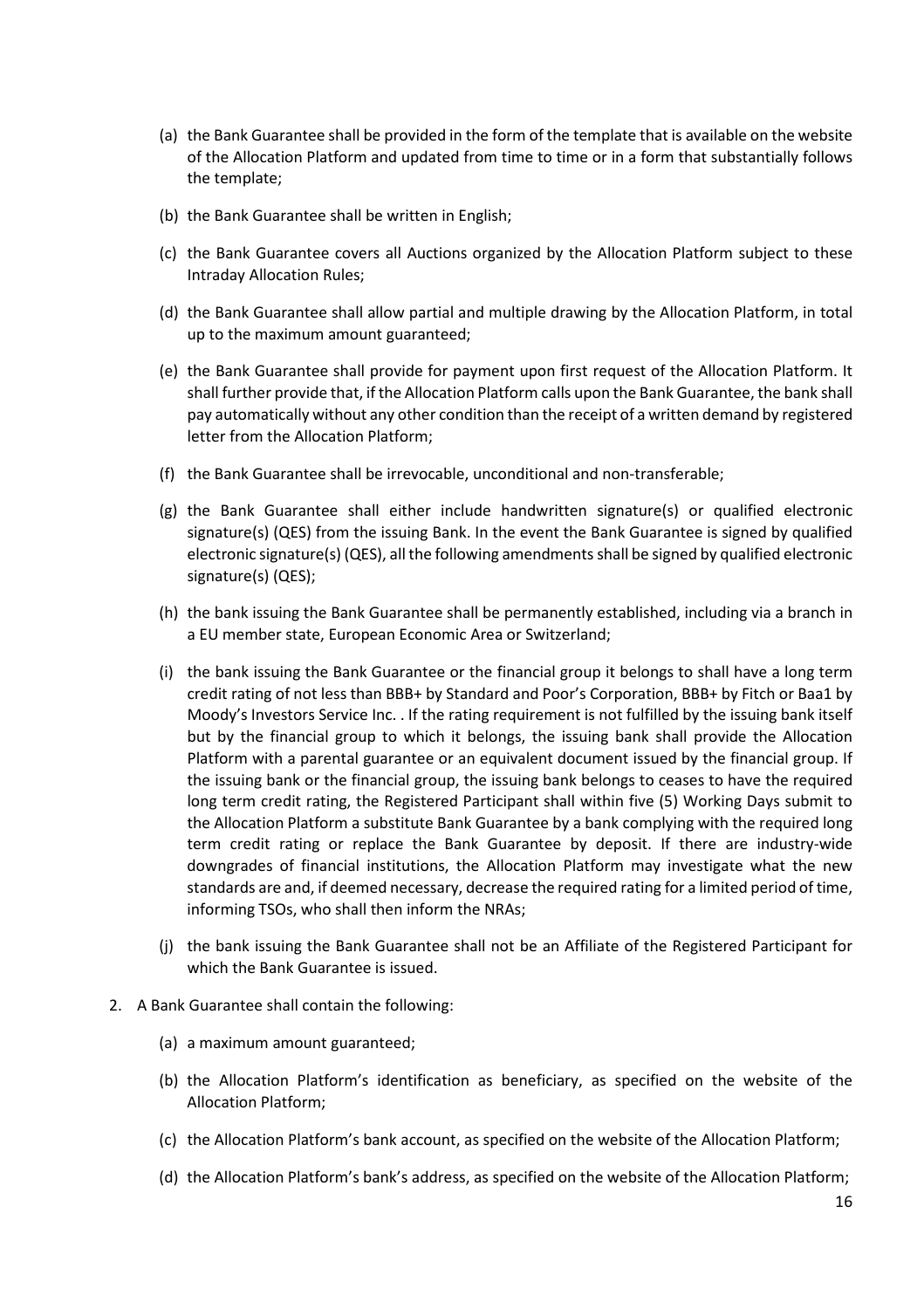- (e) the Registered Participant's full identification, including name, address, commercial/company register;
- (f) full identification of the providing bank; and
- (g) the validity time.
- 3. The Registered Participant shall submit the Bank Guarantee at least four (4) Working Days before the Bidding Period closure of the Auction for which it shall be used as collateral or otherwise, it shall be considered for the subsequent Auctions.
- 4. The Allocation Platform shall accept the Bank Guarantee provided by a Registered Participant if the Bank Guarantee is provided in line with the specifications set out in paragraph 1 to 2 of this Rule, in the event the Bank Guarantee includes handwritten signature(s), and the original of the Bank Guarantee has been received by the Allocation Platform.
- 5. The Allocation Platform shall confirm the acceptance of the Bank Guarantee or send a refusal note to the Registered Participant, at the latest, four (4) Working Days after the receipt of the original of the Bank Guarantee. The confirmation or refusal note shall be sent via electronic means as specified by the Allocation Platform on its website to the commercial and operational contact persons specified by the Registered Participant in accordance with Rule 9. The refusal note shall include reasoning for refusal.

## *Rule 21* **Validity and renewal of the Bank Guarantee**

- <span id="page-16-0"></span>1. Collaterals in the form of a Bank Guarantee shall be valid for the minimum period until at least thirty (30) calendar days after the end of calendar month of the Product Period.
- 2. The Registered Participant shall replace or renew the collaterals in form of a Bank Guarantee to fulfil the requirements of paragraph 1 of this Rule at least four (4) Working Days before the expiry of the validity of the collaterals.

## Rule 22 **Credit Limit**

- <span id="page-16-1"></span>1. The Allocation Platform shall calculate and continuously update the Credit Limit of each Registered Participant in respect of each subsequent Auction. For the purpose of calculating the Credit Limit under this Rule 22, Chapter 3 (Collateral) of the Day Ahead Allocation Rules and Chapter 3 (Collateral) of the Long Term Allocation Rules, any outstanding payment obligations of the Registered Participant under any set of rules applicable to Capacity Allocation shall be taken into account. In case of a Bank Guarantee such Bank Guarantee shall be only considered if the requirements in Rule 21 related to its validity for the respective Auction are fulfilled. The Allocation Platform shall make this information available to each Registered Participant individually through the Auction Tool.
- 2. Outstanding payment obligations are calculated according to Rule 43 subject to additional rules in paragraph 3 to 4 of this Rule and in Rule 31.
- 3. For the purpose of the Credit Limit calculation, outstanding payment obligations shall be increased to include the taxes and levies in force subject to Rule 44.
- 4. Maximum payment obligations for a Registered Participant resulting from its Bid(s) registered at the closure of the Bidding Period, calculated according to Rule 31, shall be considered provisionally as the outstanding payment obligations. From the publication of the Auction results the due amount notified according to Rule 34 paragraph 3 (b) and (c) shall be considered as outstanding payment obligations for Credit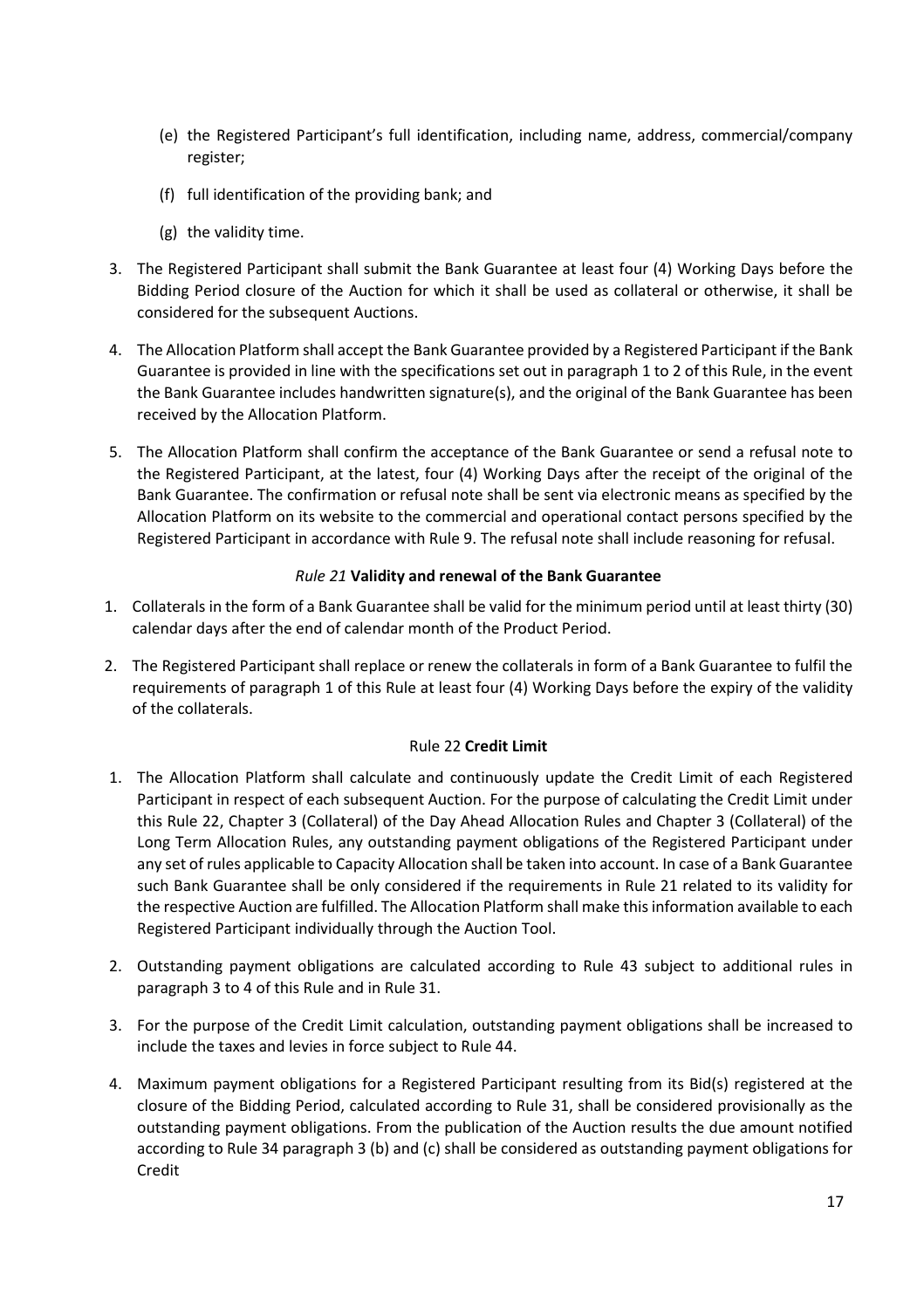Limit calculation for any concurrent Auction. The Credit Limit shall be revised based on the actual allocated Intraday Transmission Rights when the Auction results are published as described in CHAPTER 4.

## *Rule 23* **Modifications of the collaterals**

- <span id="page-17-0"></span>1. A Registered Participant may request in written form an increase of the collateral in form of a Bank Guarantee, a decrease of the collateral in form of a Bank Guarantee and/or cash deposit or change of the form of the collateral at any time in accordance to paragraphs 2 and 3 of this Rule.
- 2. A decrease of the collaterals of a Registered Participant shall only be allowed if the Credit Limit after applying the requested decrease of the collaterals would be greater than or equal to zero.
- 3. The Allocation Platform shall accept the modification of the collaterals if the request for a modification of collaterals is compliant with the condition set out in paragraph 2 of this Rule in case of a decrease or with the conditions set out in Rules 20 and 21 in case of an increase of collaterals in the form of a Bank Guarantee and in case of a change in the form of the collaterals from cash on deposit to Bank Guarantee.
- 4. The modification of the collaterals shall become valid and effective only when the Allocation Platform has made the requested modification of the collaterals of the Registered Participant within the Auction Tool.
- 5. The Allocation Platform shall assess the request for modification of collaterals and confirm the acceptance or send a refusal note to the Registered Participant, at the latest, four (4) Working Days after the receipt of the request. The confirmation or refusal note shall be sent via electronic means as specified by the Allocation Platform on its website. The refusal note shall include reasoning for refusal.

## *Rule 24* **Collateral**

## **incident**

- <span id="page-17-1"></span>1. A collateral incident occurs in the following cases:
	- (a) the collaterals are insufficient to secure the amount due for the Intraday Transmission Rights held by a Registered Participant on the next payment date as set forth in Rule 46 considering the amount and the validity of the collaterals; or
	- (b) the collaterals are not renewed in accordance with Rule 21 paragraph 2; or
	- (c) the collaterals are not restored after a payment incident in accordance with Rule 25 or new collateral was provided that is not compliant with the conditions specified in Rules 18(3), 19 and 20.
- 2. The Allocation Platform shall notify the collateral incident to the Registered Participant by electronic means as specified by the Allocation Platform on its website. The Registered Participant shall increase its collaterals within two (2) Working Days from sending of the notification if this is done during Working Hours or two (2) Working Days starting from the next Working Day if sent after Working Hours. If the provided collaterals by the Registered Participant remain insufficient after this period, the Allocation Platform may suspend or terminate the Intraday Participation Agreement in accordance with Rule 51 and Rule 52.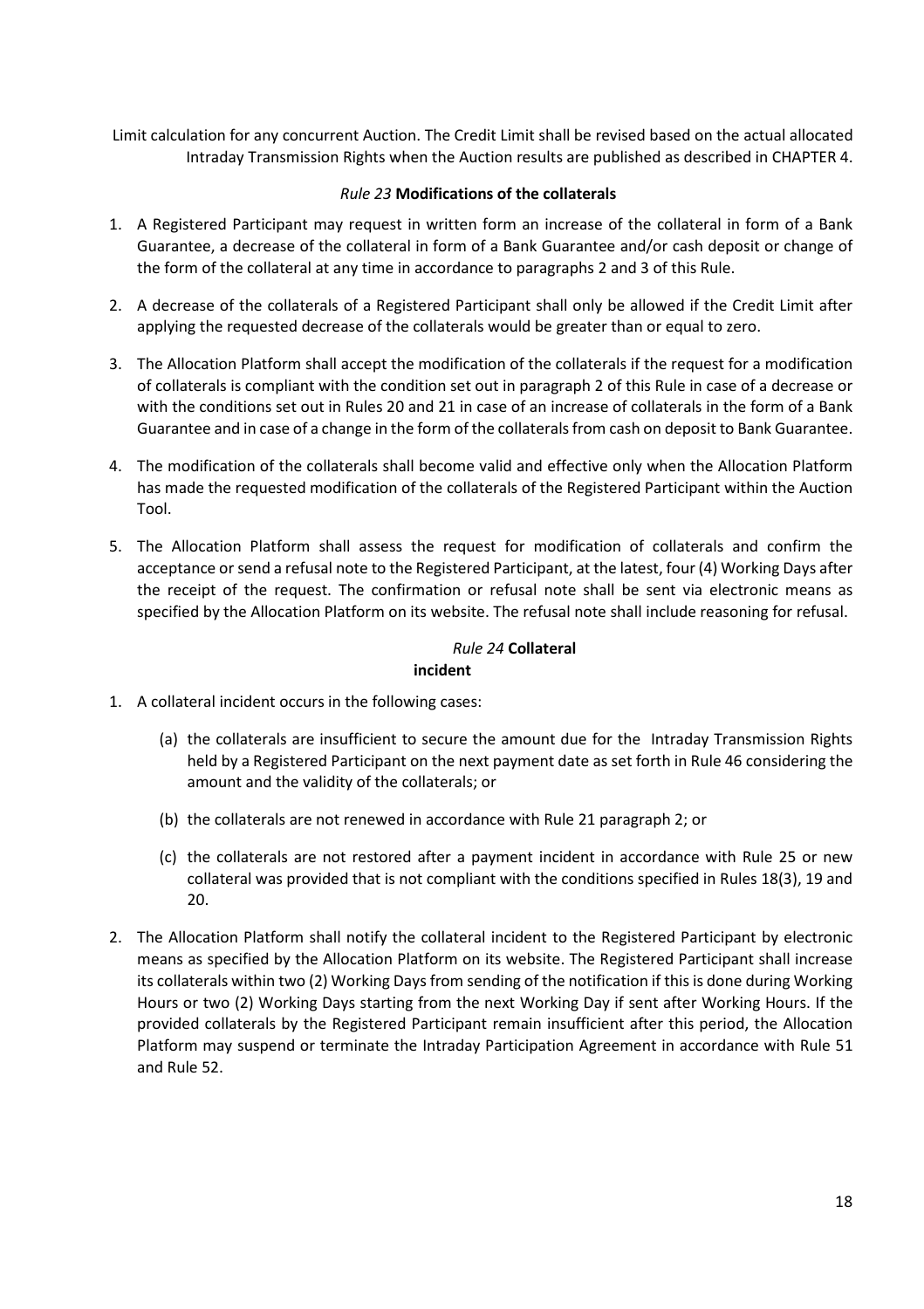## *Rule 25* **Calls on collaterals**

<span id="page-18-0"></span>1. The Allocation Platform is entitled to call upon collateral of a Registered Participant in the event of a registered payment incident in accordance with Rule 48 and in accordance with the provisions of Article 26 (*Calls on collaterals*) of the Long Term Allocation Rules.

2. The Registered Participant shall restore its collateral after a payment incident or collateral incident by following the conditions as set forth in Rules 18(3), 19 and 20 unless the Intraday Participation Agreement is suspended or terminated in accordance with Rule 52 and Rule 53.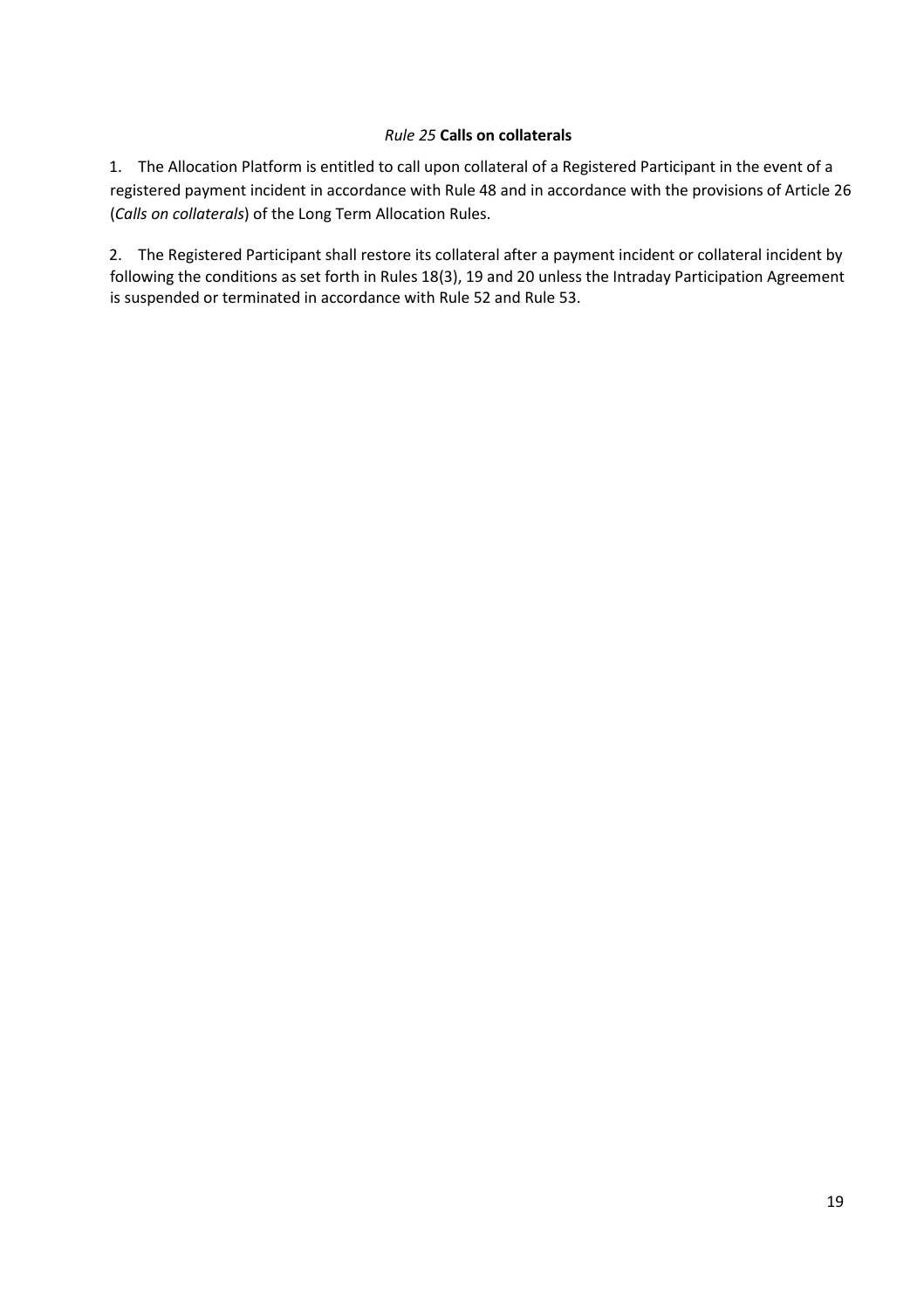## **CHAPTER 4 Auctions**

## *Rule 26* **General provisions for Auctions**

- <span id="page-19-1"></span><span id="page-19-0"></span>1. The Allocation Platform shall allocate Intraday Transmission Rights to Registered Participants by way of Explicit Allocation. Prior to any Auction the Allocation Platform shall publish Auction Specifications via the Auction Tool.
- 2. The Auctions shall be organised via the Auction Tool. Each Registered Participant fulfilling the requirements for participating in the Auction may place Bids in the Auction Tool until the relevant deadline for placing Bids in the specific Auction expires according to the respective Auction Specification published on the website.
- 3. After the relevant deadline for placing Bids in the specific Auction has expired, the Allocation Platform shall evaluate the Bids against the respective Credit Limits of the Registered Participants (in accordance with Rule 32). The results of the Auction will be notified to the Registered Participant via the Auction Tool.

## *Rule 27* **Capacity Allocation timeframe and form of product**

<span id="page-19-2"></span>1. The standard Intraday Capacity Allocation timeframes, subject to product availability, are hourly products which are offered in either two or four Auctions as set out in Annex 1 to these Intraday Allocation Rules and for the avoidance of doubt, different Auction schedules may be utilised by the respective interconnectors. The Allocation Platform shall publish the timings for such Auctions on its website.

## *Rule 28* **Auction Specification**

<span id="page-19-3"></span>1.The Allocation Platform shall publish the Auction Specification as set forth in paragraph 2 of this Rule.

2.The Allocation Platform shall publish the Auction Specification via the Auction Tool no later than the start of the Bidding Period of an Auction. The Auction Specification shall state in particular:

- (a) the code identifying the Auction in the Auction Tool;
- (b) identification of the direction covered;
- (c) the Product Period;
- (d) the Bidding Period;
- (e) the deadline for the publication of Auction results;
- (f) offered capacity calculated as available Cross Zonal Capacity resulting from the difference between the NTC and the net values of the Exchange Programs of the previous timeframes;
- (g) Any applicable UIOLI Deadline; and
- (h) any other relevant information or terms applicable to the product or the Auction.

## *Rule 29* **Bids submission**

<span id="page-19-4"></span>1. The Registered Participant shall submit a Bid or set of Bids to the Allocation Platform in accordance with following requirements: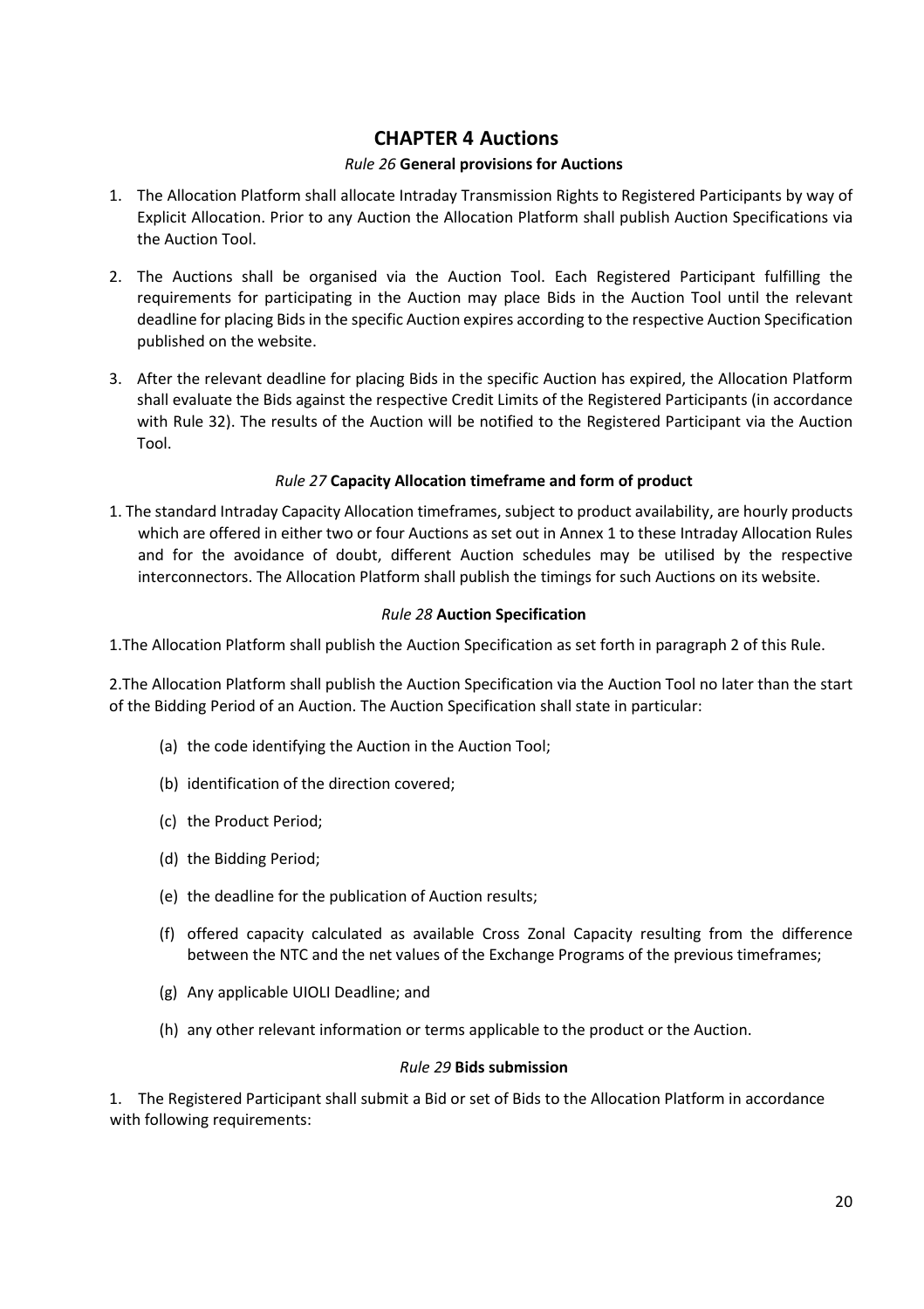- (a) it shall be submitted electronically using the Auction Tool during the Bidding Period as specified in Auction Specification;
- (b) it shall identify the Auction via an identification code;
- (c) it shall identify the Registered Participant submitting the Bid through its EIC code;
- (d) it shall identify the direction for which the Bid is submitted;
- (e) it shall state the Bid Price, which shall be different for each Bid of the same Registered Participant, exclusive of taxes and levies, in EUR per MW for one hour of the Product Period, i.e. EUR/MWh, expressed to a maximum of two (2) decimal places, and equal to or greater than zero;
- (f) it shall state the Bid Quantity in full MW which must be expressed without decimals.

2. The Registered Participant may modify its previously registered Bid or set of Bids at any time during the Bidding Period including its cancellation. In case the Bid has been modified only the last modification of the Bid or set of Bids shall be taken into account for the Auction results determination.

3. If a Bid Quantity or a quantity calculated as a sum of the Bid Quantity for several Bids submitted for the same Auction by a Registered Participant exceeds the Offered Capacity announced in the Auction Specification, this Bid or these Bids shall be completely rejected. Where a modification of previously submitted Bids results in exceeding the Offered Capacity, the modification shall be rejected and the previously registered Bids will stand.

4.In case where the Information System Rules allows submission of Bids with the same Bid Price by one Registered Participant the Allocation Platform may apply additional criteria or rules to decide which Bid shall be rejected. Such additional criteria or rules shall be included in the information System Rules and shall be one or more from the following:

(a) chronological submission (time stamp); and/or (b) Bid identification assigned by the Auction Tool;

and/or

- (c) rejection of all relevant Bids with the same Bid Price.
- 5.The above mentioned process shall apply to all forms of an Auction product and all allocation timeframes.
- <span id="page-20-0"></span>6. All Bid prices are deemed to be exclusive of Taxes.

## *Rule 30* **Bid registration**

- 1. The Allocation Platform shall not register a Bid that:
	- (a) does not comply with the requirements of Rule 29; or
	- (b) is submitted by a Registered Participant who is suspended in accordance with Rule 52.
- 2. Provided that a Bid or a set of Bids fulfils the requirements set forth in Rules 29 and 30, the Allocation Platform shall confirm to the Registered Participant that such Bid(s) have been correctly registered by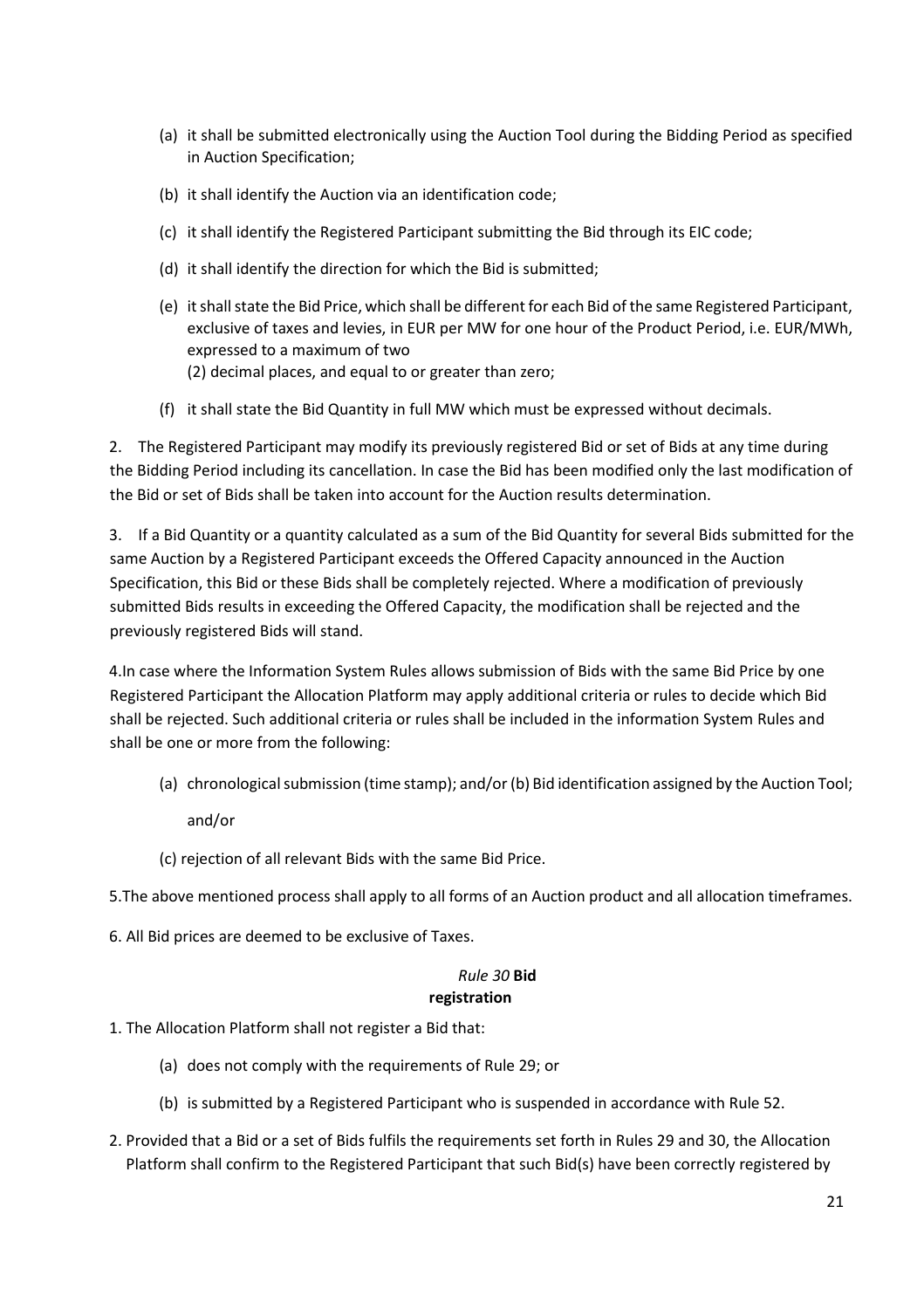acknowledgment of receipt via a message on the Auction Tool. If the Allocation Platform does not issue an acknowledgment of receipt for a Bid, such Bid shall be deemed not to have been registered.

3.The Allocation Platform shall notify a Registered Participant whose Bid is rejected as invalid and the reason for this rejection, without undue delay after the Bid is rejected.

4.The Allocation Platform shall maintain a record of all valid Bids received.

5.Each valid Bid registered at closure of the Bidding Period shall constitute an unconditional and irrevocable offer by the Registered Participant to the Allocation Platform to buy Intraday Transmission Rights up to the Bid Quantity and at prices up to the Bid Price and under the terms and conditions of these Intraday Allocation Rules and the relevant Auction Specification.

## *Rule 31* **Default Bid**

<span id="page-21-0"></span>1. The Registered Participant has the option to place default Bids for Auctions.

- 2. A default Bid, once identified as such by the Registered Participant, shall apply automatically to each subsequent and relevant Auction as defined by the Registered Participant when placing the default Bid. At the opening of a relevant Bidding Period, the registered default Bid shall be considered as a Bid submitted by the Registered Participant for the relevant Auction. This Bid shall be considered as delivered when the Allocation Platform sends an acknowledgment of receipt to the Registered Participant.
- 3. If a default Bid Quantity or a quantity calculated as a sum of the Bid Quantity for several default Bids submitted for the same Auction by a Registered Participant exceeds the final Offered Capacity, the Bids with the lowest Bid Price shall be rejected one by one until the total allowed Bid Quantity is reached. The remaining Bids shall then be evaluated in accordance with Rules 32 and 33.
- 4. A Registered Participant who wants to modify a default Bid for a future Auction shall change the Bid Quantity and the Bid Price of its default Bids before the respective Auction Bidding Period opening.
- 5. A Registered Participant not wishing to submit the default Bid on the Auction Tool for future Auctions can cancel its default Bids before the subsequent Auction Bidding Period opening.

## *Rule 32* **Credit Limit verification**

<span id="page-21-1"></span>1. Upon submission by a Registered Participant of a Bid or set of Bids to the Auction Tool the Allocation Platform shall check whether the maximum payment obligations (MPO) connected with that Registered Participant's registered Bid(s) calculated according to paragraph 4 and 5 of this Rule at the time of Bid(s) submission exceed the Credit Limit. If the maximum payment obligation connected with the registered Bids exceed the Credit Limit, the Allocation Platform shall issue automatically via the Auction Tool a warning to the Registered Participant to modify the Credit Limit. Bids shall not be rejected automatically if the maximum payment obligation attributed to registered Bids exceeds the Credit Limit at Bid submission but only after the process described in paragraph 2 of this Rule.

2. At closure of the Bidding Period the Allocation Platform shall confirm again whether the maximum payment obligations connected with registered Bids calculated according to paragraph 5 of this Rule exceed the Credit Limit. If the MPO connected with these Bids exceed the Credit Limit, these Bids, starting with the Bid with the lowest Bid Value, shall be one (1) by one (1) excluded, until the maximum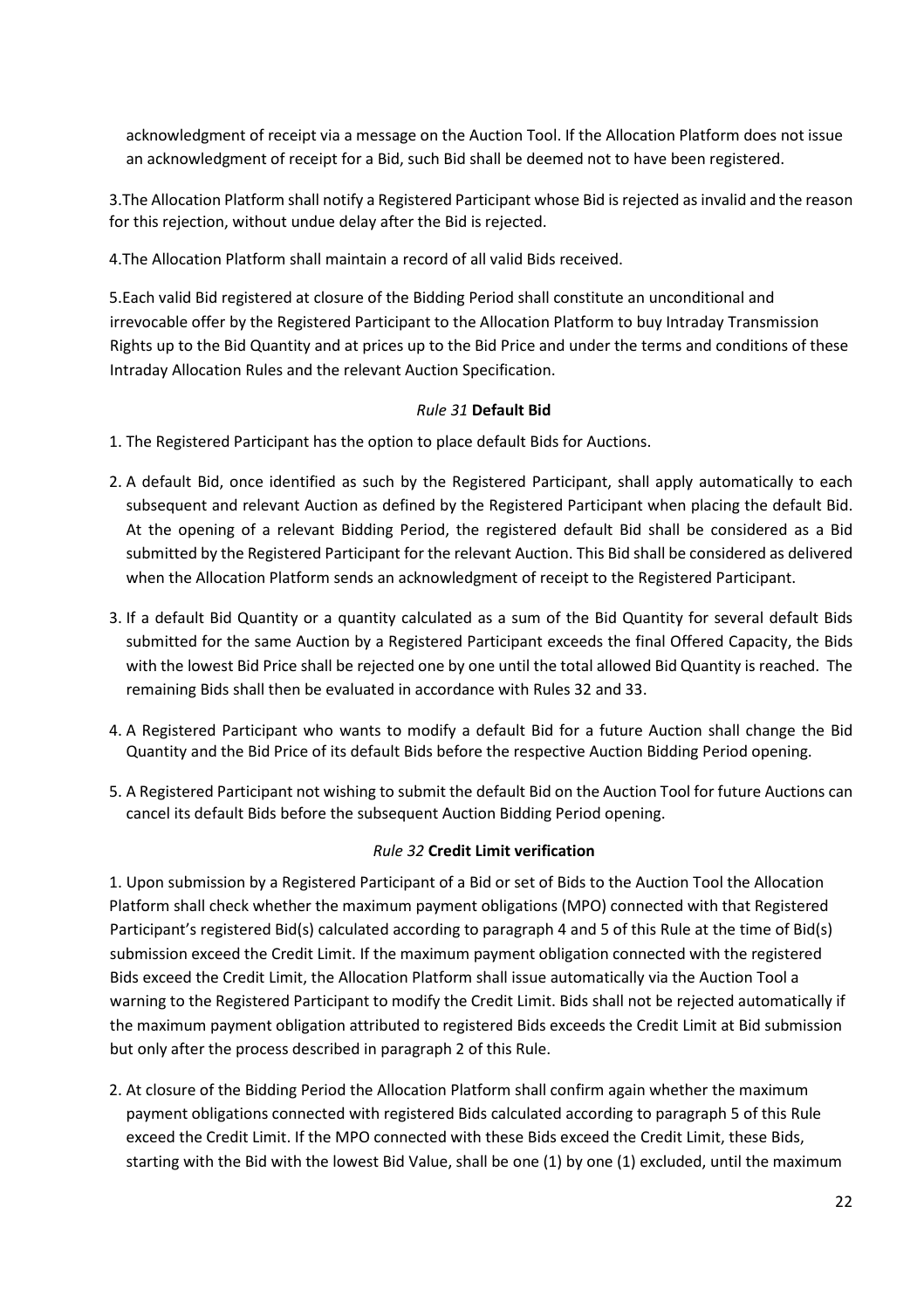payment obligations are less than equal to the Credit Limit. The Allocation Platform may apply additional criteria or rules to decide which Bid shall be rejected. Such additional criteria or rules shall be included in the information System Rules and shall be one or more from the following:

- (a) chronological submission (time stamp); and/or
- (b) Bid identification assigned by the Auction Tool; and/or
- (c) rejection of all relevant Bids with the same Bid Price.
- 3. The Allocation Platform shall indicate the insufficient collaterals as the reason for the Bid exclusion in the Auction results notification to the Registered Participant.
- 4. The Allocation Platform shall continuously assess all the Bids irrespectively to which Auction and with regard to which direction they are submitted. In case of Bids connected with various and overlapping Auctions the Allocation Platform shall consider all calculated maximum payment obligations as outstanding payment obligations according to Rule 22.
- 5. For calculation of MPO related to one direction the Allocation Platform shall sort the registered Bids of a Registered Participant by Bid Price in descending order (merit-order). Bid 1 shall be the Bid with the highest Bid Price and Bid *n* shall be the Bid with the lowest Bid Price. The Allocation Platform shall calculate the maximum payment obligation according to the following equation:

$$
MPO = \sum_{hours} Max [Bid Price (1) * Bid Quantity (1); Bid Price (2) * \sum_{i=1}^{2} Bid Quantity (i) ; ...
$$
  
...; Bid Price (n - 1) \*  $\sum_{i=1} Bid Quantity (i)$ ; Bid Price (n) \*  $\sum_{i=1}^{n} Bid Quantity (i)$  ]

6. When calculating the MPO according to paragraph 5 of this Rule, the Allocation Platform shall also take into account the increase of the maximum payment obligations with applicable taxes and levies in force.

#### *Rule 33* **Auction Results Determination**

- <span id="page-22-0"></span>1. After the expiration of the Bidding Period for an Auction and the Credit Limit verification pursuant to Rule 32, the Allocation Platform shall determine the Auction results and allocate Intraday Transmission Rights in accordance with this Rule.
- 2. The Auction results determination shall include the following per hour:
	- (a) determination of the total quantity of the allocated Intraday Transmission Rights per direction;
	- (b) identification of winning Bids to be fully or partially satisfied; and
	- (c) determination of the Marginal Price for interconnector as well as per border and direction.
- 3. The Allocation Platform shall determine the Marginal Price at each bidding zone border and direction based on the following criteria: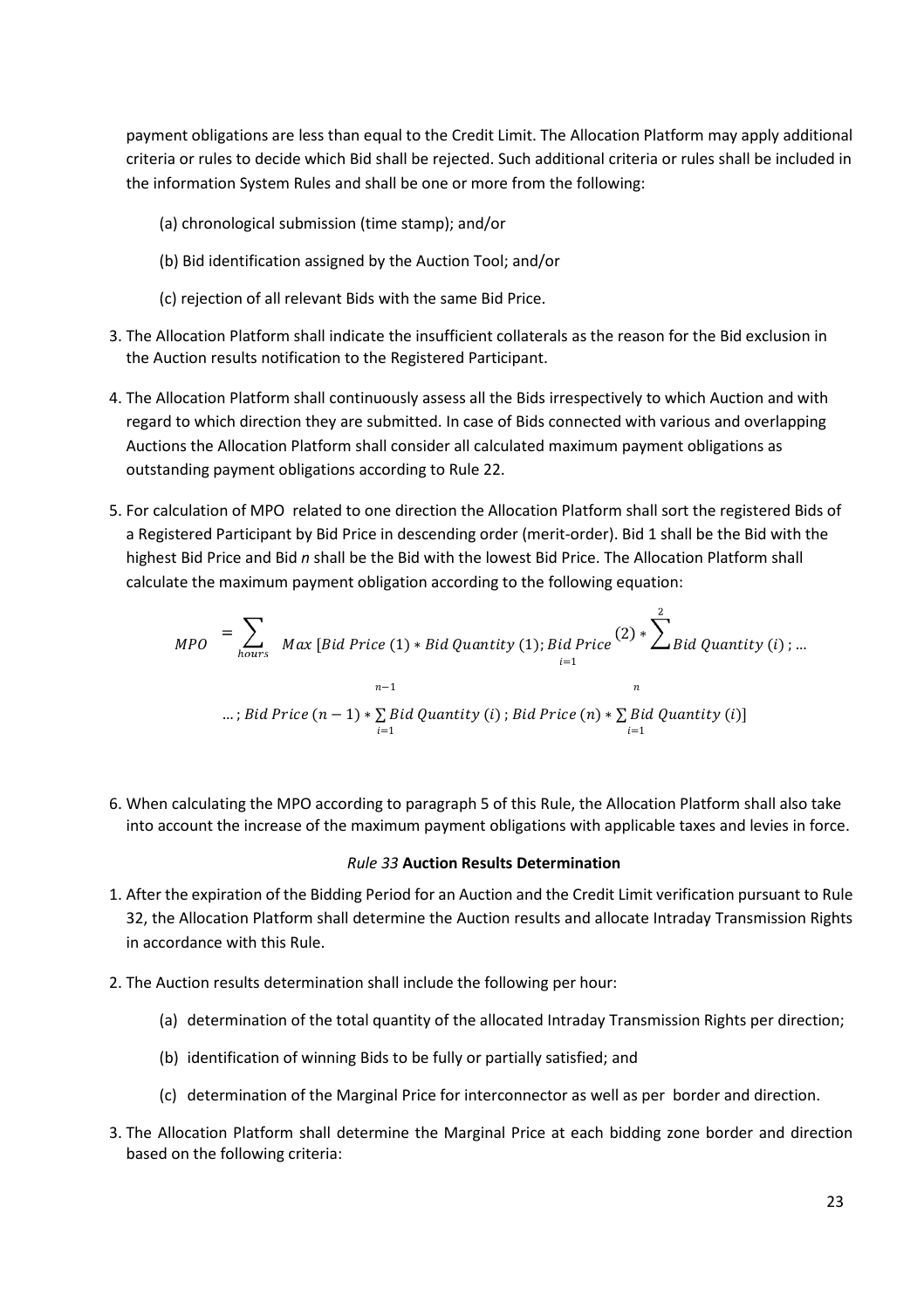- (a) if the total quantity of Cross Zonal Capacity for which valid Bids have been submitted is lower than or equal to the relevant Offered Capacity for the relevant Auction, then the Marginal Price shall be zero;
- (b) if the total quantity of Cross Zonal Capacity for which valid Bids have been submitted exceeds the relevant Offered Capacity for the relevant Auction, the Marginal Price shall be set at the lowest Bid(s) Price(s) allocated in full or in part using the respective Offered Capacities.

4. If two (2) or more Registered Participants have submitted for one direction valid Bids with the same Bid Price, that cannot be accepted for the total requested quantity of Intraday Transmission Rights, the Allocation Platform shall determine the winning Bids and the quantity of the allocated Intraday Transmission Rights per Registered Participant as follows:

- (a) the Cross Zonal Capacity available for the Bids which set the Marginal Price shall be divided by the number of the Registered Participants which submitted these Bids;
- (b) in case the quantity of Intraday Transmission Rights requested by a Registered Participant at Marginal Price is lower or equal than the share calculated according to item (a) above, the request of this Registered Participant shall be fully satisfied;
- (c) in case the requested quantity of Intraday Transmission Rights by a Registered Participant at Marginal Price exceeds the share calculated according to item (a) above, the request of this Registered Participant shall be satisfied up to the amount of the share as calculated according to item (a) above;
- (d) any remaining Cross Zonal Capacity after the allocation according to items (b) and (c) shall be divided by the number of the Registered Participants whose requests have not been fully satisfied and allocated to them applying the process described in items (a), (b) and (c) above.
- 5. Whenever the calculation set forth in paragraphs 3 to 5 of this Rule does not result in a full MW amount in accordance with Rule 29 paragraph 1(f), the Intraday Transmission Rights shall be rounded down to the nearest full MW. The case when the Transmission Rights allocated to individual Registered Participants are equal to zero after rounding shall not impact the Marginal Price determination.
- 6. The Intraday Transmission Rights are deemed to have been allocated to a Registered Participant from the moment the Registered Participant has been informed of the Results.

## *Rule 34* **Notification of Auction results**

<span id="page-23-0"></span>1. The Allocation Platform shall publish on its website the Auction results as soon as possible but not later than specified in the Auction Specification.

2. The publication of the Auction results for each direction and hour included in the Auction shall comprise at least the following data:

- (a) total requested Intraday Transmission Rights in MW;
- (b) total allocated Intraday Transmission Rights in MW;
- (c) Marginal Price in EUR/MW per hour;
- (d) number of Registered Participants participating in the Auction;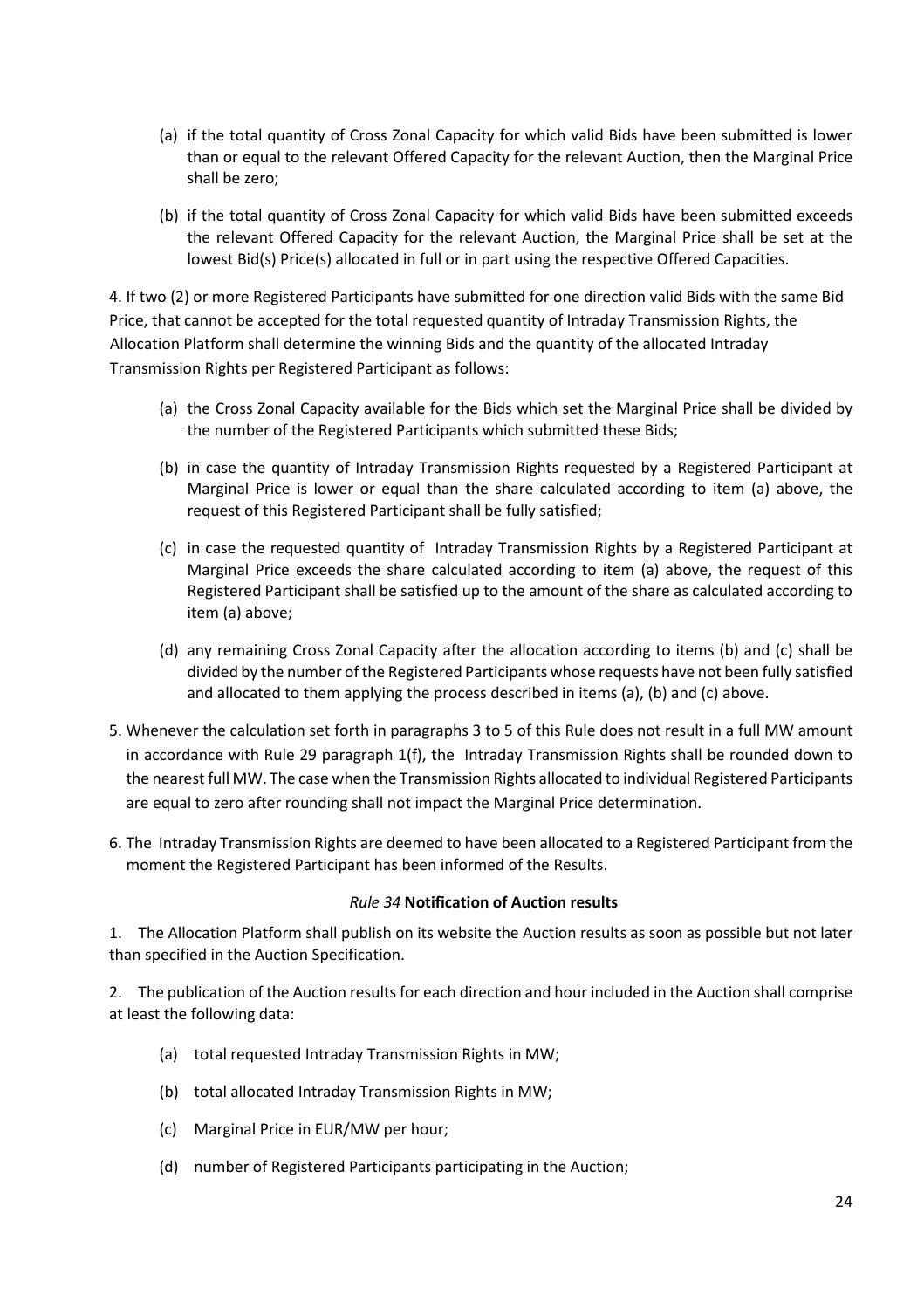(e) number of Registered Participants who placed at least one winning Bid in the Auction; (f)

list of registered Bids without identification of the Registered Participants (bid curve); and

(g) Congestion Income per direction.

3. As soon as possible after the publication of the Auction results the Allocation Platform shall provide via the Auction Tool and notify to each Registered Participant who submitted a Bid to a specific Auction at least the following data:

- (a) allocated Intraday Transmission Rights for each Product in MW;
- (b) Marginal Price in EUR/MW per hour; and
- (c) due amount for allocated Intraday Transmission Rights in EUR, rounded to two decimal places.

4. In the event that the Auction Tool is unavailable, the Allocation Platform shall inform the Registered Participants of the Auction Results via electronic means as specified by the Allocation Platform on its website.

## *Rule 35* **[not used]**  *Rule 36* **Auction cancellation**

- <span id="page-24-1"></span><span id="page-24-0"></span>1. In case the Allocation Platform cancels an Auction, all Bids already submitted and any results of the respective Auction shall be deemed null and void.
- 2. The Allocation Platform shall inform all Registered Participants without undue delay, of the Auction cancellation by notification published in the Auction Tool or on webpage of Allocation Platform and by e-mail.
- 3. An Auction cancellation may be announced in the following cases:
	- (a) if the Allocation Platform faces technical obstacles during the Auction process including a failure of standard processes or systems; and/or
	- (b) if the interconnector experiences an unplanned outage during the Auction Bidding Period and/or
	- (c) in the event of erroneous results due to incorrect Marginal Price calculation or incorrect allocation of Intraday Transmission Rights to Registered Participants or similar reasons.
- 4. In case of Auction cancellation no compensation shall be paid to the Registered Participants.
- 5. The Allocation Platform shall publish on its website, without undue delay, the reasons for the Auction cancellation.
- 6. In case of Auction cancellation a fallback procedure is not provided and postponement of an Auction is not possible.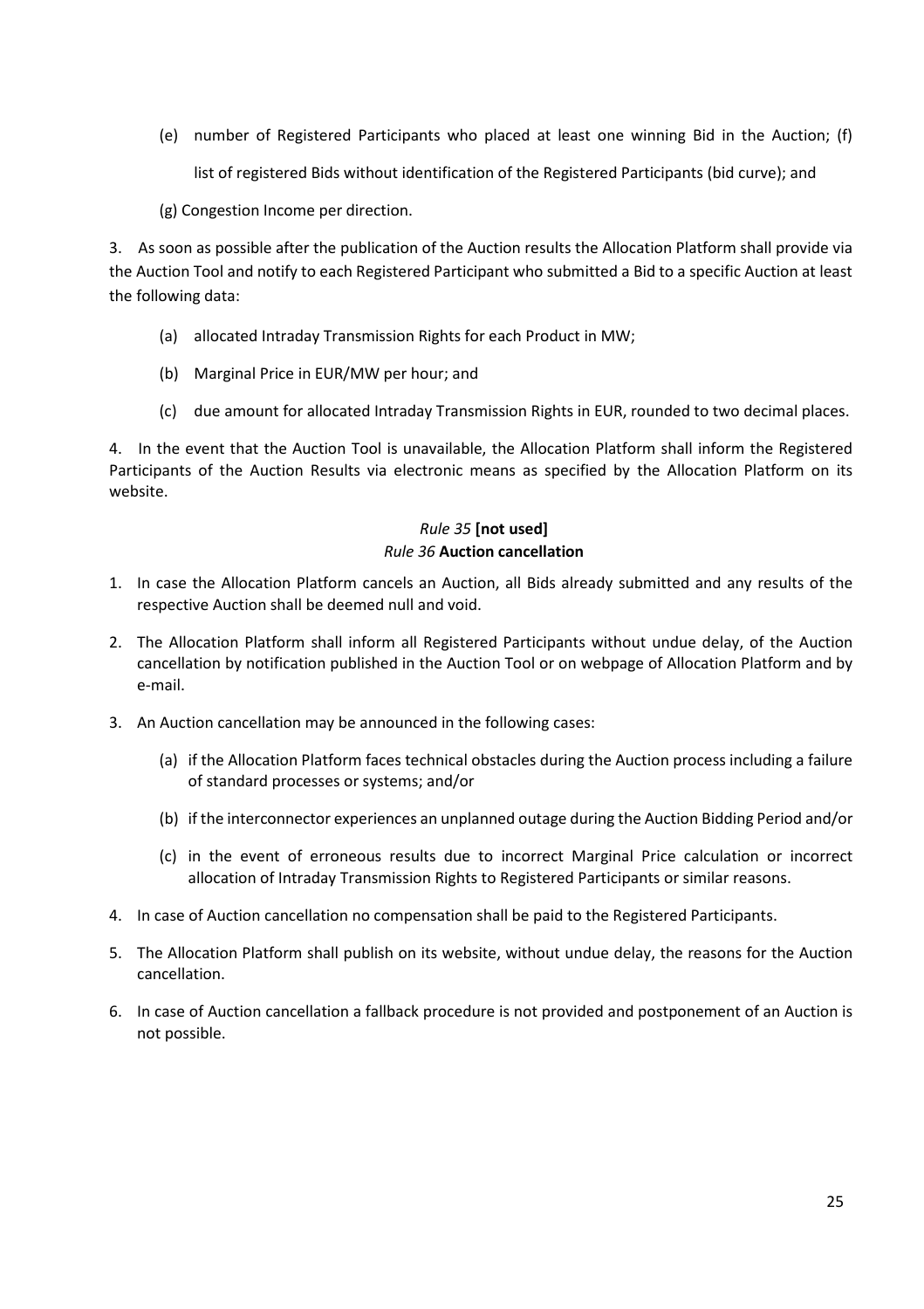## **CHAPTER 5 Use of Intraday Transmission Rights**  *Rule 37* **General principles**

- <span id="page-25-1"></span><span id="page-25-0"></span>1. Intraday Transmission Rights allocated in Auctions shall be subject to the Use it or Lose It principle (as of any applicable UIOLI Deadline) with no financial compensation.
- 2. A Registered Participant holding allocated Intraday Transmission Rights may nominate the Intraday Transmission Rights for its physical use in accordance with Rule 38. In such case, the energy accounts of Registered Participant on each side of the interconnector will be updated taking into account the appropriate loss factor as defined in the Day Ahead and Intraday Nomination Rules.

## *Rule 38* **Nomination of Intraday Transmission Rights**

- <span id="page-25-2"></span>1. Registered Participants eligible to nominate Intraday Transmission Rights shall fulfil the requirement described in applicable Nomination Rules.
- 2. The Nomination shall only be done in compliance with the Rights Document.
- 3. The relevant Nomination Rules are the Day Ahead and Intraday Nomination Rules. The applicable nomination deadlines are set forth in the relevant Nomination Rules. The Allocation Platform shall publish information on its website on the nomination deadlines. In case of any discrepancy between the deadlines published by the Allocation Platform and those of the valid and legally binding relevant Nomination Rules, the latter shall prevail and the Allocation Platform shall not be held liable for any damages due to such a discrepancy.

## *Rule 39* **Rights Document**

- <span id="page-25-3"></span>1. The Rights Document shall contain the information about the volume in MW that eligible persons are entitled to nominate in specific directions and for hourly periods.
- <span id="page-25-4"></span>2. The Allocation Platform shall send a Rights Document after each Auction to the Intraday Transmission Rights' holder via the Auction Tool

## **CHAPTER 6**

## **Curtailment**

## *Rule 40* **Triggering events and consequences of curtailment on Transmission Rights**

- <span id="page-25-5"></span>1. Intraday Transmission Rights may be curtailed in any Settlement Period in the event of Force Majeure or an emergency situation according to Applicable Lawresulting in a Capacity Shortage.
- 2. Curtailment may be applied on allocated Intraday Transmission Rights or, where the case may be, on nominated Intraday Transmission Rights.
- 3. Each Registered Participant affected by curtailment shall lose its right to nominate for physical use of the concerned Intraday Transmission Rights.
- 4. In case of curtailment, the affected Registered Participant is entitled to receive reimbursement or compensation according to Rule 42.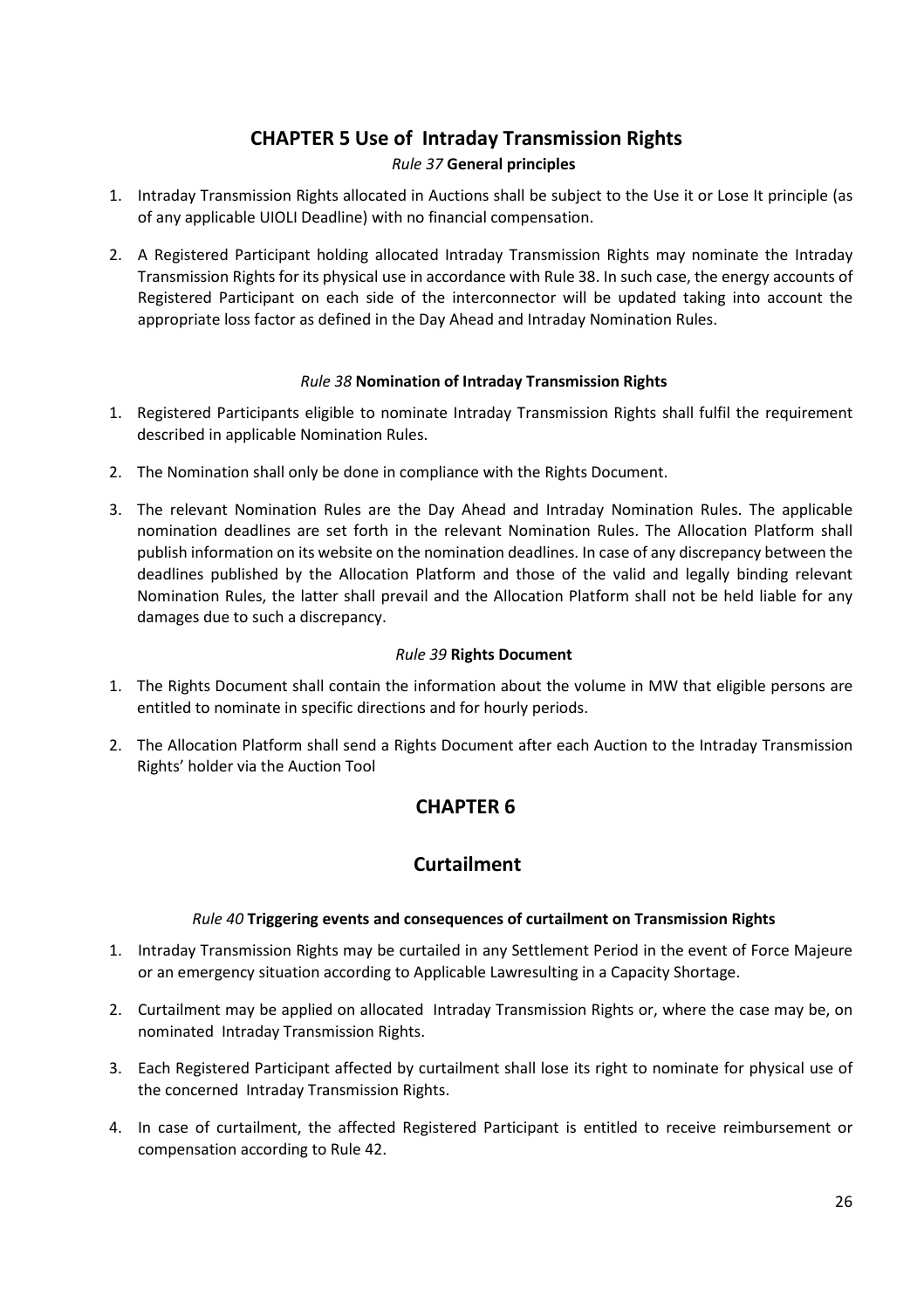## *Rule 41* **Process and notification of curtailment**

- <span id="page-26-0"></span>1. The Allocation Platform shall notify the affected holders of Intraday Transmission Rights as soon as possible of a curtailment of Intraday Transmission Rights via electronic means as specified by the Allocation Platform on its website and on the webpage of the Allocation Platform. The notification shall identify the affected Intraday Transmission Rights, the affected volume in MW per hour for each concerned period and the triggering events for curtailment as described in Rule 40 and the amount of Intraday Transmission Rights that remain after the curtailment.
- 2. The Allocation Platform shall publish the triggering events for curtailment in accordance with Rule 40 including their estimated duration on its website as soon as possible.
- 3. The curtailment of Intraday Transmission Rights during a specific time period shall be applied to all Intraday Transmission Rights of the concerned period on a pro rata basis, which means in proportion to the held Intraday Transmission Rights.
- 4. For each affected Registered Participant, remaining Intraday Transmission Rights which have not been curtailed shall be rounded down to the nearest MW.

## *Rule 42* **Reimbursement for curtailments due to Force Majeure or emergency situation**

- <span id="page-26-1"></span>1. In the case of either Force Majeure and/or emergency situation, holders of curtailed Intraday Transmission Rights shall be entitled to receive a reimbursement which for each affected hour and Registered Participant shall be calculated as:
	- a. the Marginal Price of the initial Auction; multiplied by
	- b. the volume in MW per hour corresponding to the difference between the Intraday Transmission Rights held by the Registered Participant before and after the curtailment.

## **CHAPTER 7 Invoicing and Payment**

## *Rule 43* **General principles**

- <span id="page-26-3"></span><span id="page-26-2"></span>1. A Registered Participant shall pay the amounts due as calculated in accordance with Rule 44 for all Intraday Transmission Rights allocated to it.
- 2. The Registered Participant may and in line with separate agreements between the Registered Participant and concerned TSOs physically use the Cross Zonal Capacity connected with the allocated Intraday Transmission Rights as described in these Intraday Allocation Rules All financial information, prices and amounts due shall be expressed in Euros (€), except if deviations are required by applicable law or regulations.
- 3. The payment shall be settled on the date upon which the given amount is credited to the account of the beneficiary. Any interest for late payment shall be considered as settled on the date when the payment was credited from the account of the payer.
- 4. Payments shall be done in Euros  $(\epsilon)$ .
- 5. The Allocation Platform shall consider taxes and levies at the rate and to the extent applicable when assessing payment obligations and issuing invoices under these Intraday Allocation Rules subject to Rule 45.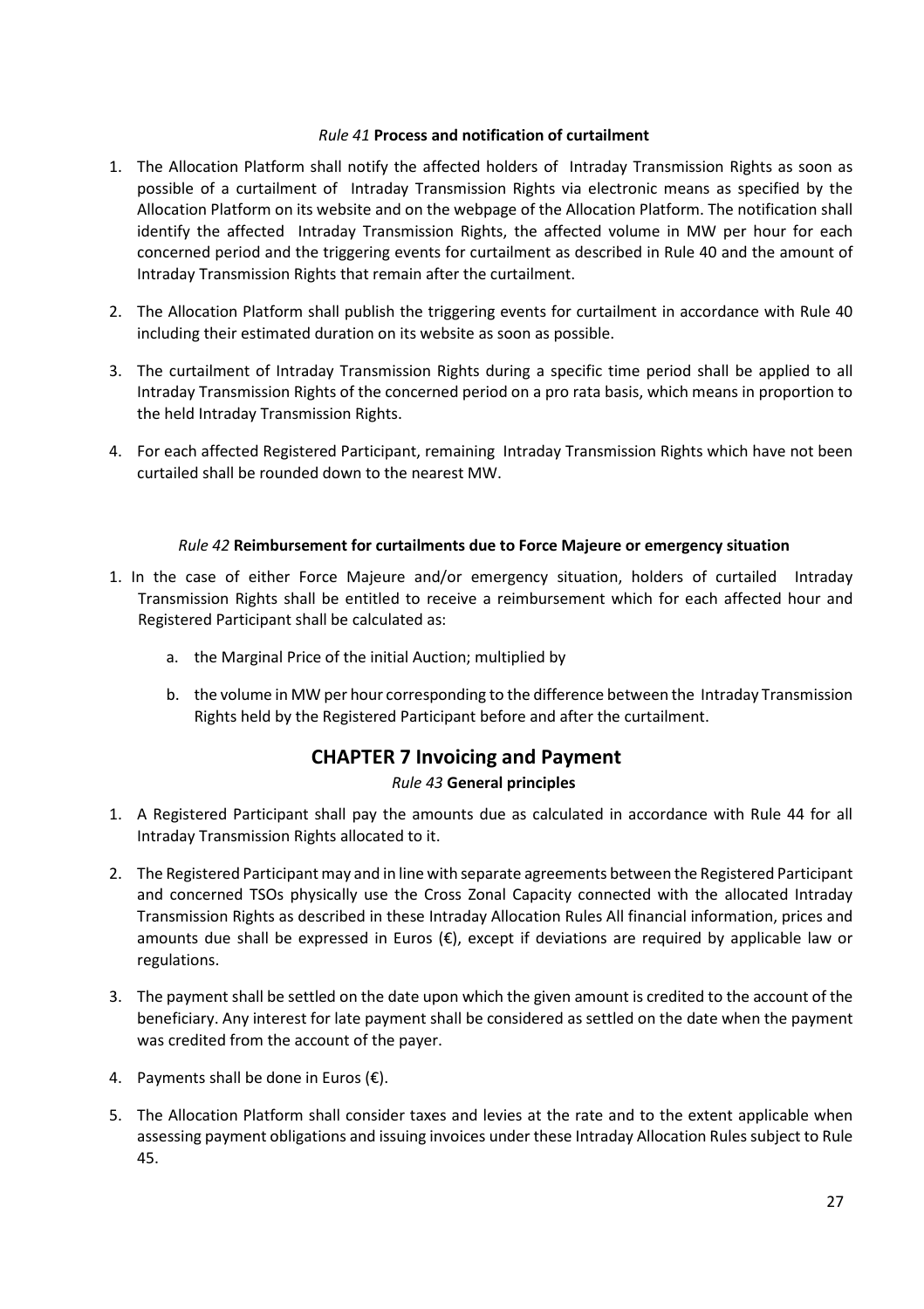6. The Registered Participant shall provide the Allocation Platform with relevant information for justifying whether or not respective taxes and levies are applicable when signing the Intraday Participation Agreement as well as any changes in this respect without undue delay. Therefore, the Registered Participant agrees to inform the Allocation Platform of any local, intra-community or extra-community taxes and levies which are in line with the legislation of the Registered Participant's country of establishment.

## *Rule 44* **Calculation of due amounts**

- <span id="page-27-0"></span>1. Registered Participants shall pay for each of the Intraday Transmission Rights allocated to them and for individual hour an amount equal to:
	- (a) the Marginal Price (per MW per hour); multiplied by
	- (b) the Intraday Transmission Rights in MW allocated in individual hour.
- 2. The Intraday Transmission Rights will be invoiced on a monthly basis. The Allocation Platform shall calculate the due amount to be paid retroactively for the preceding month. The amount due plus any applicable taxes, duties or other charges, shall be rounded to two decimal places.

## *Rule 45* **Tax Gross-up**

- <span id="page-27-1"></span>1. Each Registered Participant must settle all payments with respect to these Intraday Allocation Rules without any tax deduction, unless a tax deduction is required by law.
- 2. If a tax deduction is required by law to be made by a Registered Participant, the amount of the payment due from the Registered Participant to the Allocation Platform will be increased to an amount which (after making the tax deduction) leaves an amount equal to the payment which would have been due if no tax deduction had been required.
- 3. Paragraph 2 of this Rule does not apply with respect to any tax assessed on the Allocation Platform on any payment received in connection with these Intraday Allocation Rules under the laws of the jurisdiction in which the Allocation Platform is incorporated or, if different, the jurisdiction (or jurisdictions) in which the Allocation Platform is treated as resident for tax purposes or has or is deemed for tax purposes to have a permanent establishment or a fixed place of business to which any payment under these Intraday Allocation Rules is attributable. Paragraph 2 of this Rule does not apply to value added tax as provided for under Applicable Law and/or any other applicable national legislation as amended from time to time and any other tax of a similar nature.

## *Rule 46* **Invoicing and payment conditions**

- <span id="page-27-2"></span>1. The Allocation Platform shall issue invoices for payments for all Transmission Rights on a monthly basis and no later than the tenth  $(10<sup>th</sup>)$  Working Day of each month for the Auctions within the month preceding.
- 2. The Allocation Platform shall send the invoice via electronic means as specified by the Allocation Platform on its website to the Registered Participant at the e-mail address of the financial contact person submitted in accordance with Rule 9(h) or it should make it available to the Registered Participant via the Auction Tool. The date of issuance of the invoice shall be the date on which the invoice is sent by electronic means as specified by the Allocation Platform on its website if this is done during Working Hours or the next Working Day if sent after Working Hours.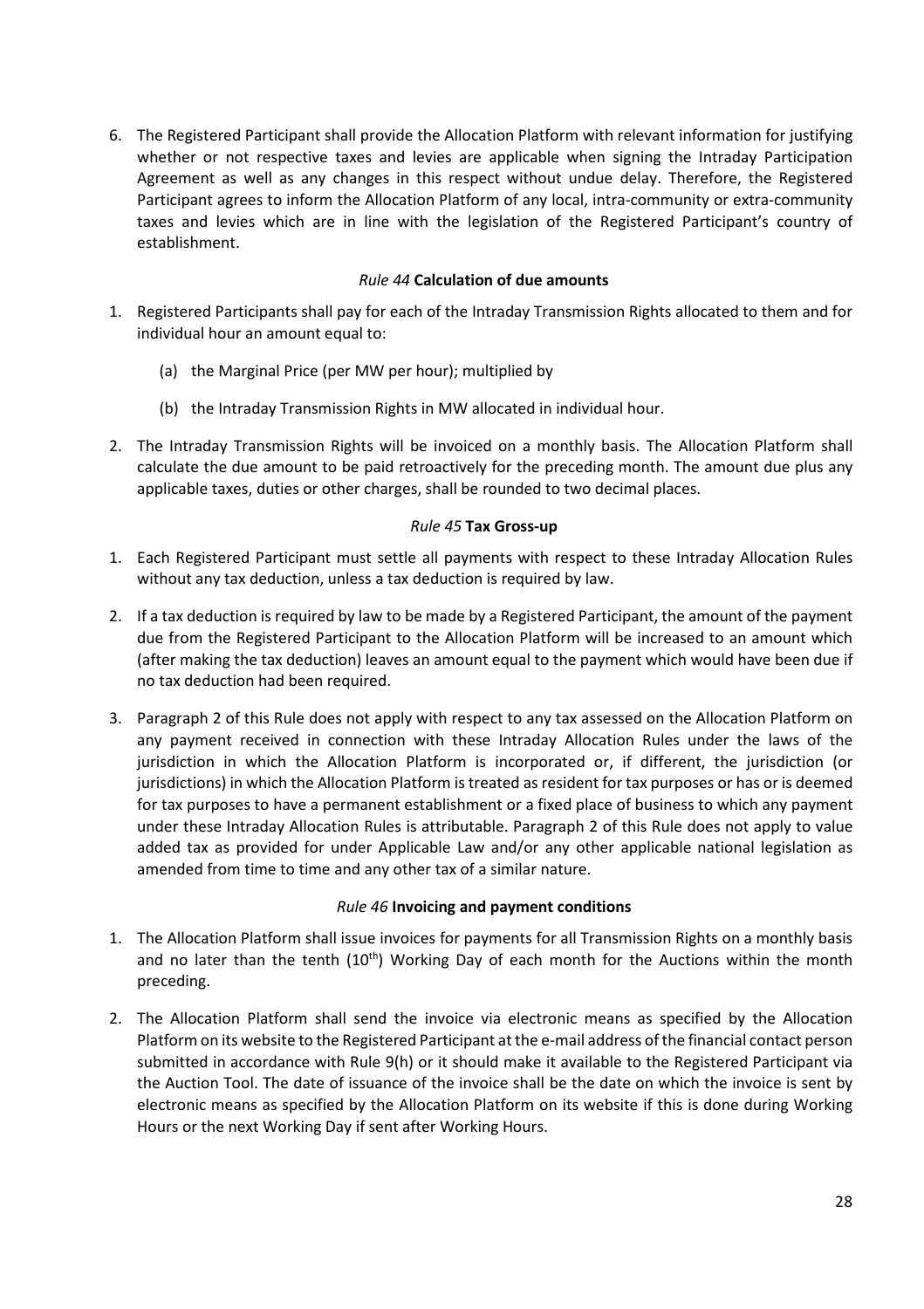- 3. In the cases of curtailment of Transmission Rights the invoices shall take into account any payments to be credited to the Registered Participant. The payments to be credited to the Registered Participants shall:
	- (a) be settled through self-billing mechanism which shall allow the Allocation Platform to issue invoices in the name and on behalf of the Registered Participant; and
	- (b) be notified through the same invoice as the one used for the payments of the Registered Participant as set forth in paragraph 2 of this Rule;
- 4. The payments due shall be netted taking into account the amount as set forth in paragraph 1 and 3 of this Rule.
- 5. If the balance of the payments as set forth in paragraph 4 of this Rule results in a net payment from the Registered Participant to the Allocation Platform, the Registered Participant shall settle this balance within seven (7) Working Days after the date of issuance of the invoice.
- 6. Payments by the Registered Participant as set forth in paragraph 5 of this Rule shall be collected as follows:
	- (a) Based on the standard procedure, the Allocation Platform shall collect the payment automatically from the dedicated Business Account of the Registered Participant on the respective due date of the invoice; or
	- (b) alternatively, the Registered Participant shall ensure payment through a non-automated transaction to the account of the Allocation Platform specified on the invoice by indicating the invoice reference.

The alternative procedure may be used upon request of the Registered Participant and with the consent of the Allocation Platform. The Registered Participant shall notify the Allocation Platform by electronic means as specified by the Allocation Platform on its website the request to use the alternative procedure at least two (2) Working Days before the date of issuing of the next invoice as set forth in paragraph 1 of this Rule. Once the alternative procedure is agreed, it shall be deemed to be valid until otherwise agreed between the Registered Participant and the Allocation Platform.

- 7. If the balance of the payments as set forth in paragraph 1 and 3 of this Rule results in a net payment from the Allocation Platform to the Registered Participant, the Allocation Platform shall pay this balance within seven (7) Working Days after the date of issuance of the invoice to the bank account as announced during the accession process in accordance with Rule 9 paragraph 1(g) by the Registered Participant who is entitled to the payments at the due date.
- 8. Upon the collection of the payment as set forth in paragraph 6 of this Rule, the Allocation Platform shall update the Credit Limit accordingly.
- 9. In case of an erroneous invoice resulting in an additional payment of the Allocation Platform or the Registered Participant the Allocation Platform shall correct the invoice and any due amount shall be settled as soon as they have been notified to Registered Participant.
- 10. Bank fees of the payer's bank shall be covered by the payer. Bank fees of the receiving bank shall be covered by the beneficiary. Bank fees of any intermediary bank, shall be covered by the Registered Participant.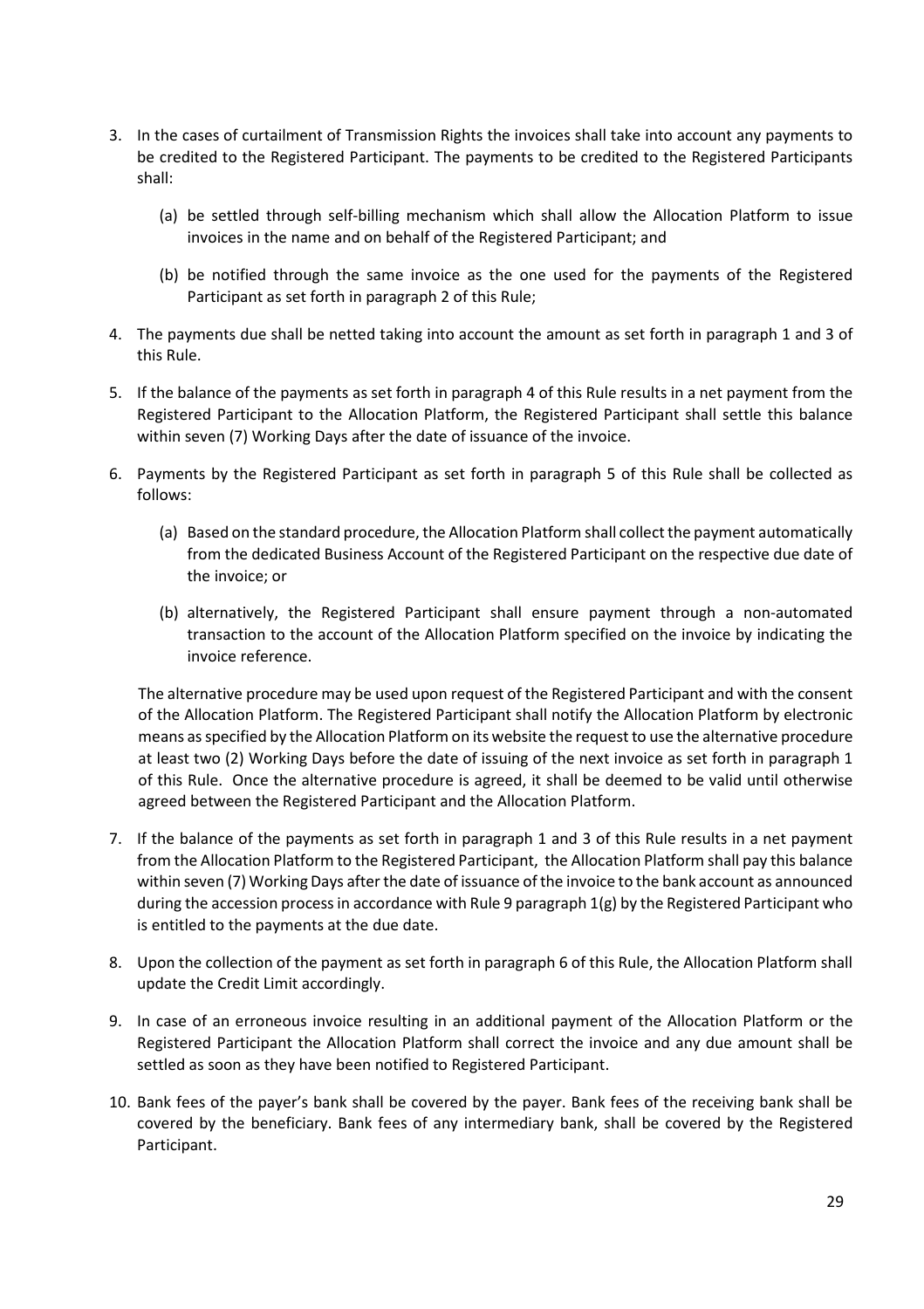11. The Registered Participant shall not be entitled to offset any amount, or withhold any debts arising in connection with obligations resulting from an Auction, against any claims towards the Allocation Platform, whether or not arising out of an Auction. Nevertheless, the right to offset and the right to withhold are not excluded in case the Registered Participant's claim against Allocation Platform is established by a legally binding judgement or is uncontested.

## *Rule 47* **Payment disputes**

- <span id="page-29-0"></span>1. A Registered Participant may dispute the amount of an invoice, including any amounts to be credited to the Registered Participant. In this case, the Registered Participant shall notify the nature of the dispute and the amount in dispute to the Allocation Platform as soon as practicable and in any event within fifteen (15) Working Days after the date of issuance of the invoice or credit note by registered mail and electronic means as specified by the Allocation Platform on its website. Beyond this period, the invoice shall be deemed to have been accepted by the Registered Participant.
- 2. If the Registered Participant and the Allocation Platform are unable to resolve the difference within ten (10) Working days after the notification, the procedure for the dispute resolution in accordance with Rule 51 shall apply.
- 3. A dispute shall in no way relieve the Registered Participant from the obligation to pay the amounts due as set forth in Rule 46(1).
- 4. If it is agreed or determined based upon the dispute resolution procedure as set forth in Rule 50 that an amount paid or received by the Registered Participant was not properly payable, the following process shall apply:
	- (a) the Allocation Platform shall refund any amount including interest to be calculated according to Rule 43(4) to the Registered Participant in case that the amount paid by the Registered Participant as set forth in Rule 46(1) and Rule 46(4) was higher or the amount paid by the Allocation Platform was lower than the due amount. The Allocation Platform shall make the payment to the bank account indicated by the Registered Participant for this reimbursement in accordance with Rule 9 paragraph 1 (g).
	- (b) the Registered Participant shall pay any amount including interest to be calculated according to Rule 43(4) to the Allocation Platform in case that the amount paid by the Registered Party as set forth in Rule 46(1) and Rule 46(4) was lower or the amount paid by the Allocation Platform was higher than the due amount. The Registered Participant shall make the payment in accordance with the procedure set forth in Rule 46(6). Upon such payment the Allocation Platform shall update the Credit Limit of the Registered Participant as set forth in Rule 46(8).
- 5. The interest paid in case of a payment in accordance with paragraph 4 of this Rule shall be applied from the first  $(1^{st})$  day following the date on which the payment was due up to the date on which the disputed amount was refunded and it shall apply also to all taxes and levies required by law.

## *Rule 48* **Late payment and payment incident**

<span id="page-29-1"></span>1. In case the Registered Participant has not fully paid an invoice by the due date specified on the invoice, the Allocation Platform shall notify the Registered Participant that a payment incident will be registered if the amount including applicable interest due is not received within two (2) Working Days upon sending of the notification. In case of no payment within the deadline, the Allocation Platform shall notify the Registered Participant that the payment incident was registered.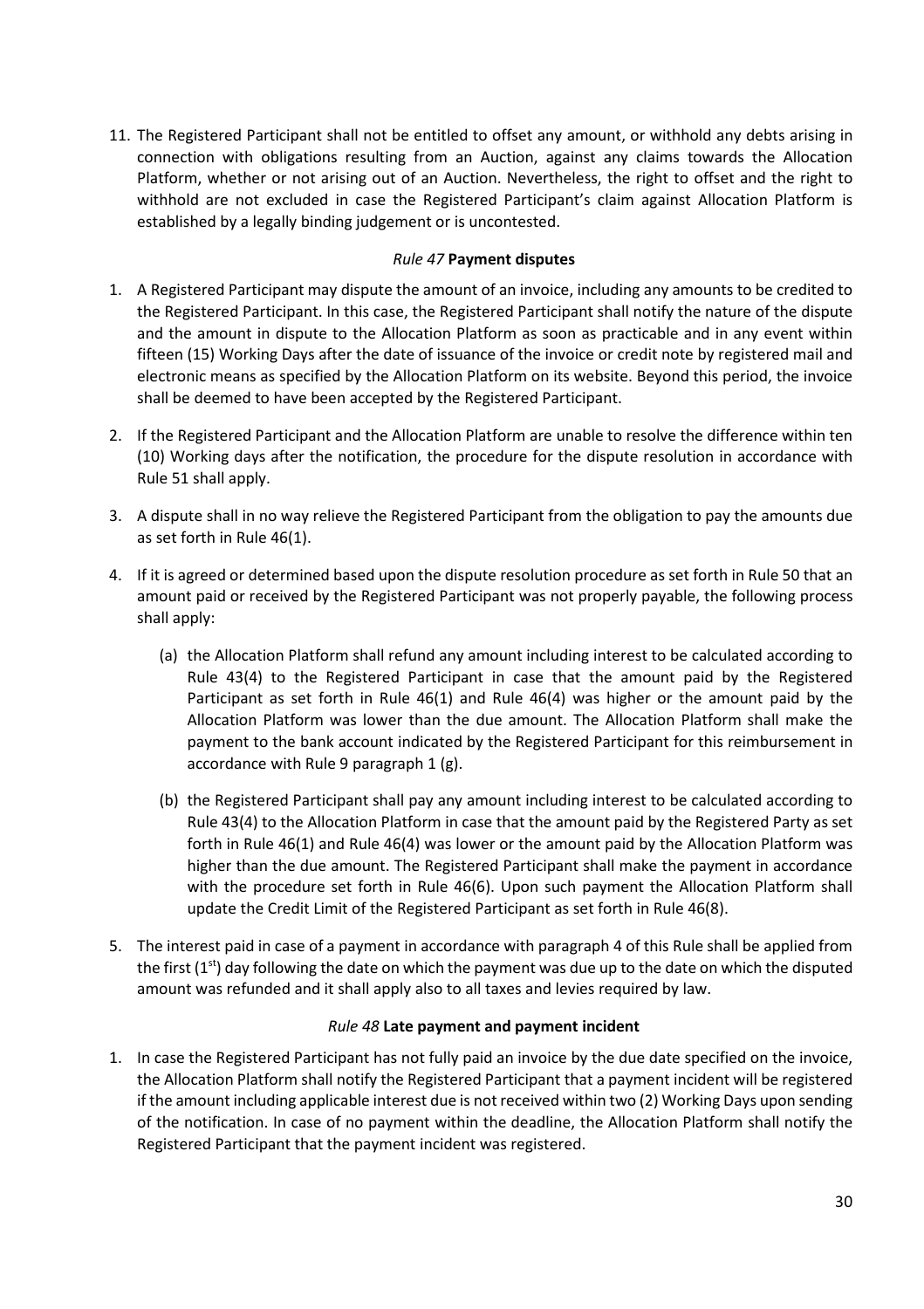- 2. Immediately after registration of the payment incident the Allocation Platform may call on the collaterals.
- 3. The Allocation Platform may suspend or terminate the Intraday Participation Agreement in case of registered payment incident in accordance with Rule 52 and Rule 53.
- 4. In case of late payment or refund, the Parties shall pay interest on the amount due including taxes and levies from the first (1<sup>st</sup>) day following the date on which payment was due until the date on which the payment is done. The interest shall be equal to the highest amount of:
	- (a) a flat rate of 100  $\epsilon$ ; or
	- (b) eight (8) percentage points per annum above the reference interest rate as officially published by the national authorities of the country in which the Allocation Platform is located and round up to the nearest half percentage point.

## **CHAPTER 8 Miscellaneous**

#### *Rule 49* **Duration and amendment of Intraday Allocation Rules**

- <span id="page-30-1"></span><span id="page-30-0"></span>1. The Intraday Allocation Rules are of indefinite duration and are subject to amendment in accordance with this Rule. These Intraday Allocation Rules and any amendments thereof shall be consulted upon subject to paragraph 6 of this Rule proposed by the relevant TSOs and enter into force in accordance with the applicable national regulatory regimes. The Allocation Platform shall publish the amended Intraday Allocation Rules and send an amendment notice to Registered Participants.
- 2. Subject to paragraph 6 of this Rule, an amendment shall enter into force at the date and time specified in the amendment notice but no less than twenty eight (28) calendar days after the amendment notice is sent to Registered Participants by the Allocation Platform.
- 3. Each amendment shall apply to all aspects of these Intraday Allocation Rules, including but not limited to all Auctions conducted after the date on which the amendment takes effect.
- 4. Any amendment of these Intraday Allocation Rules shall apply automatically to the Intraday Participation Agreement in force between the Allocation Platform and the Registered Participant, without the need for the Registered Participant to sign a new Intraday Participation Agreement but without prejudice to the Registered Participant's right to request the termination of its Intraday Participation Agreement in accordance with Rule 53(1). By participating in the Auction after the Registered Participant was informed about the changes and/or adaptations of the Intraday Allocation Rules and after these changes and/or adaptations of the Intraday Allocation Rules entered into force, it is deemed that the Registered Participant has accepted the changed, i.e. the valid and effective version of the Intraday Allocation Rules.
- 5. The Intraday Allocation Rules shall be periodically reviewed by the Allocation Platform at least every two years involving the Registered Participants. This biennial review is without prejudice of the competence of National Regulatory Authorities to request at any time amendments of the Intraday Allocation Rules and the annexes included thereto in accordance with the existing legislation.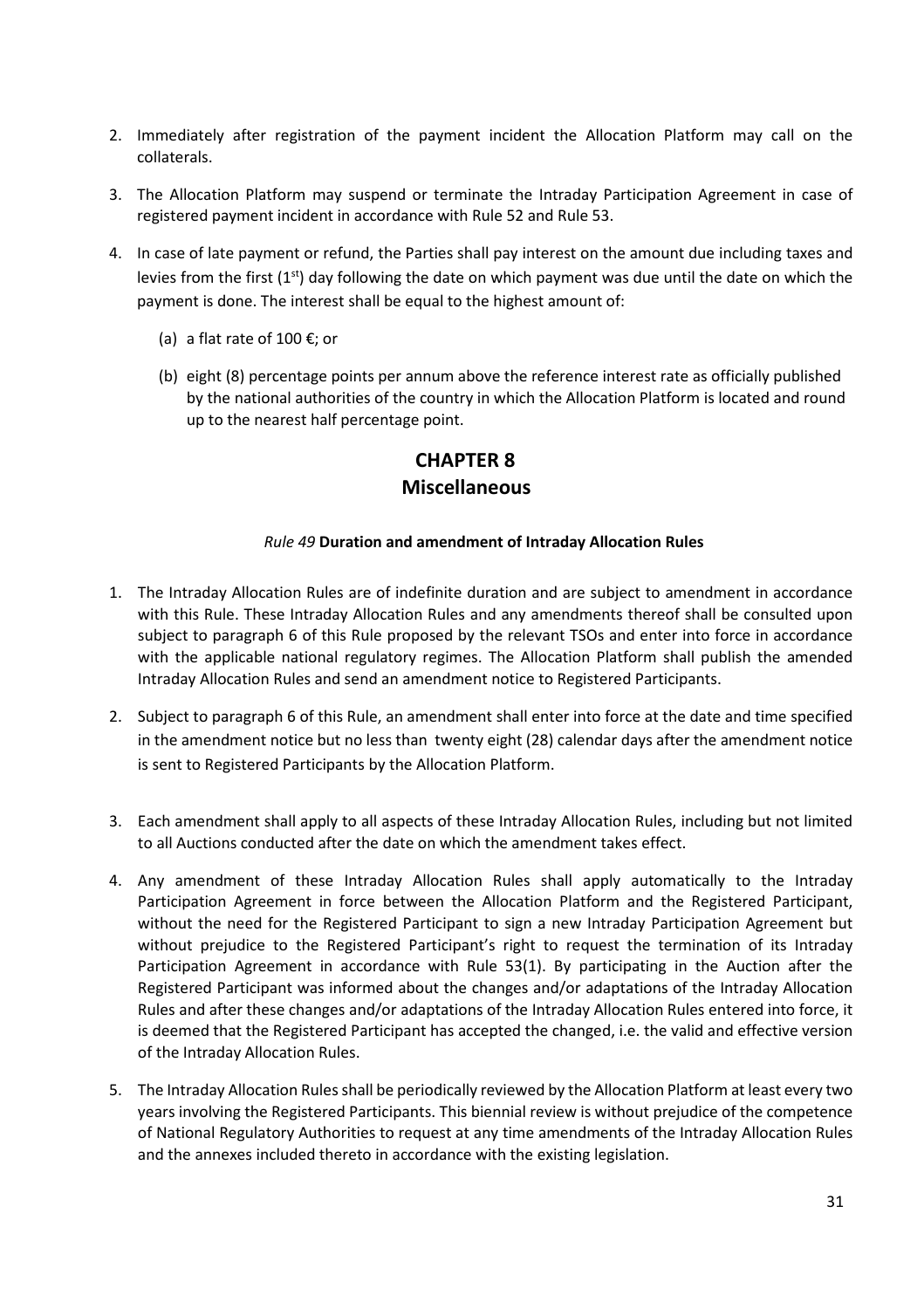- 6. These Intraday Allocation Rules are subject to the legislation prevailing at the time at which they take effect. In the event that there is a change in relevant legislation or any action by competent authorities which have an effect on these Intraday Allocation Rules and/or their annexes then, notwithstanding any other provision of these Intraday Allocation Rules, the Intraday Allocation Rules shall be amended accordingly and pursuant to this Rule.
- 7. Registered Participants may request in writing amendments to these Access Rules and the Allocation Platform shall consider such requested amendments as appropriate. In this event the Allocation Platform shall, within 5 Business Days, confirm receipt of the proposed amendment and provide timescales for consideration of the proposal.

## *Rule 50* **Liability**

- <span id="page-31-0"></span>1. The Allocation Platform and the Registered Participants are solely responsible for the fulfilment of any obligation they undertake or are subject to and which arises from or is in connection with the Intraday Allocation Rules and the Intraday Participation Agreement.
- 2. Subject to any other provisions of these Intraday Allocation Rules the Allocation Platform shall only be liable for damages caused by:
	- (a) fraud, gross negligence or wilful misconduct;
	- (b) death or personal injury arising from its negligence or that of its employees, agents or subcontractors.
- 3. A Registered Participant shall indemnify and keep indemnified the Allocation Platform and its officers, employees and agents from and against any and all loss or liability (including legal costs) which any of them may suffer or incur by reason of any claim by any third party on account of any and all loss (whether direct or indirect) suffered by the claimant or any of the claimant's officers, agents, subcontractors or employees in connection with these Intraday Allocation Rules.
- 4. The Allocation Platform and each Registered Participant acknowledges and agrees that it holds the benefit of paragraph 3 of this Rule for itself and as trustee and agent for its officers, employees and agents.
- 5. The Registered Participant shall be solely responsible for its participation in Auctions including but not limited to the following cases:
	- (a) the timely arrival of Bids and transfer and return notifications by the Registered Participant;
	- (b) technical failure of the information system on the side of the Registered Participant preventing the communication via the channels foreseen in accordance with these Intraday Allocation Rules.
- 6. In case of curtailment compensation due to Force Majeure or emergency situation in accordance with Rule 41 Registered Participants shall not be entitled to other compensation than the compensation described in these Intraday Allocation Rules.
- 7. The Registered Participant shall be liable with respect to any sanctions, penalties, or charges that may be imposed by financial authorities on the Allocation Platform for incorrect tax treatment due to wrong or incomplete information provided by the Registered Participant.
- 8. This Rule survives the termination of the Registered Participant's Intraday Participation Agreement.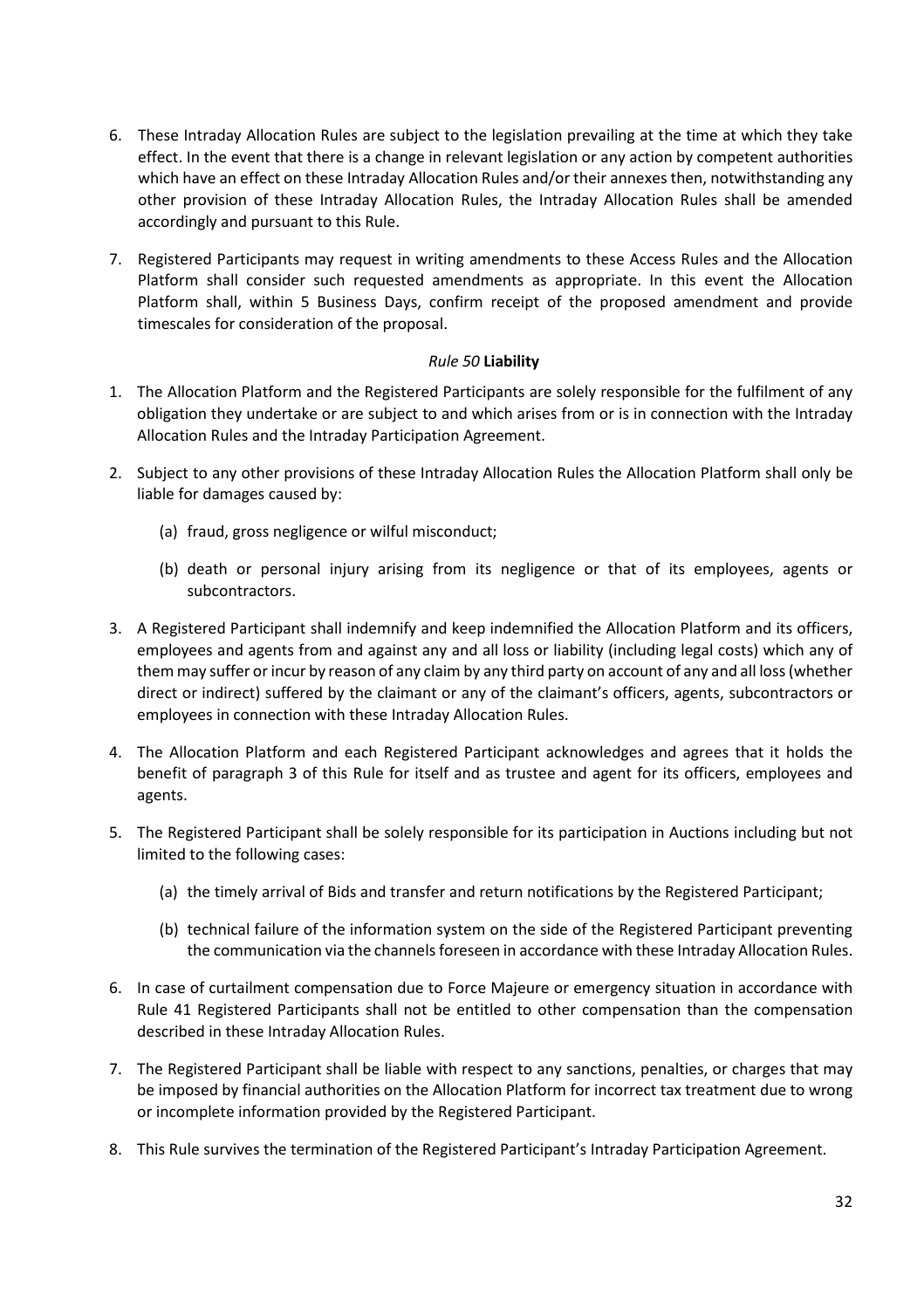## *Rule 51* **Dispute resolution**

- <span id="page-32-0"></span>1. Without prejudice to paragraphs 7 and 8 of this Rule, where there is a dispute the Allocation Platform and the Registered Participant shall first seek amicable settlement through mutual consultation pursuant to paragraph 2. For this purpose, the Party raising the dispute shall send a notification to the other party indicating:
	- (a) the existence of an Intraday Participation Agreement between the Parties;
	- (b) the reason for the dispute; and
	- (c) a proposal for a future meeting with a view to settle the dispute amicably.
- 2. The Parties shall meet within twenty (20) Working Days of a request to meet and seek to resolve the dispute. If no agreement is reached or no response received within a period of thirty (30) Working Days from the date of the aforementioned notification, either Party may refer the matter to the senior management of the Parties to resolve the dispute pursuant to paragraph 3.
- 3. The senior representative of each of the Allocation Platform and the Registered Participant with authority to resolve the dispute shall meet within twenty (20) Working Days of a request to meet and seek to resolve the dispute. If the representatives are unable to resolve the dispute within twenty (20) Working Days of the meeting or such longer time as may be agreed then the dispute shall be determined by arbitration in accordance with paragraph 4.
- 4. Where a dispute is to be referred to arbitration under paragraph 3, either the Allocation Platform or the Registered Participant may give notice to the other stating the nature of the dispute and referring the dispute to arbitration. Arbitration shall be conducted in accordance with the Rules of Arbitration of the Chamber of Commerce (ICC). The arbitration shall be conducted before one (1) arbitrator to be nominated upon agreement of the Parties unless a Party requests the appointment of three (3) arbitrators. In case of one (1) arbitrator, the Parties shall agree on the nomination of the arbitrator within two (2) months after the notice was given by the Party referring the dispute to arbitration. If no agreement can be found, the arbitrator shall be appointed by the ICC Court. In case of three (3) arbitrators the claimant shall nominate one (1) arbitrator and the respondent shall nominate one (1) arbitrator. The arbitrators nominated by each Party shall then nominate the chairman of the arbitral tribunal within three (3) Working Days from the confirmation of the appointment of the second arbitrator by the respondent. If the arbitrators nominated by each party cannot agree on the appointment of the chairman, the chairman shall be appointed by the ICC Court. The arbitration shall take place in the location of the Allocation Platform unless otherwise defined in the Intraday Participation Agreement and in accordance with the governing law of these Intraday Allocation Rules while the language of the arbitration proceedings shall be English. The emergency arbitrator provisions according to the Rules of Arbitration of the Chamber of Commerce shall not apply but the interim or injunctive relief measures under the governing law shall apply.
- 5. Arbitration awards shall be final and binding on the Allocation Platform and the relevant Registered Participant as from the date that they are made. The Allocation Platform and the Registered Participant shall carry out any award of an arbitrator relating to any dispute without delay and each waive their right to any form of appeal or recourse to a court of law or other judicial authority, in so far as such waiver may validly be made.
- 6. Notwithstanding paragraphs 3 and 4 of this Rule, the Parties may jointly agree to apply court proceedings instead of arbitration to settle a dispute arisen in connection with these Intraday Allocation Rules.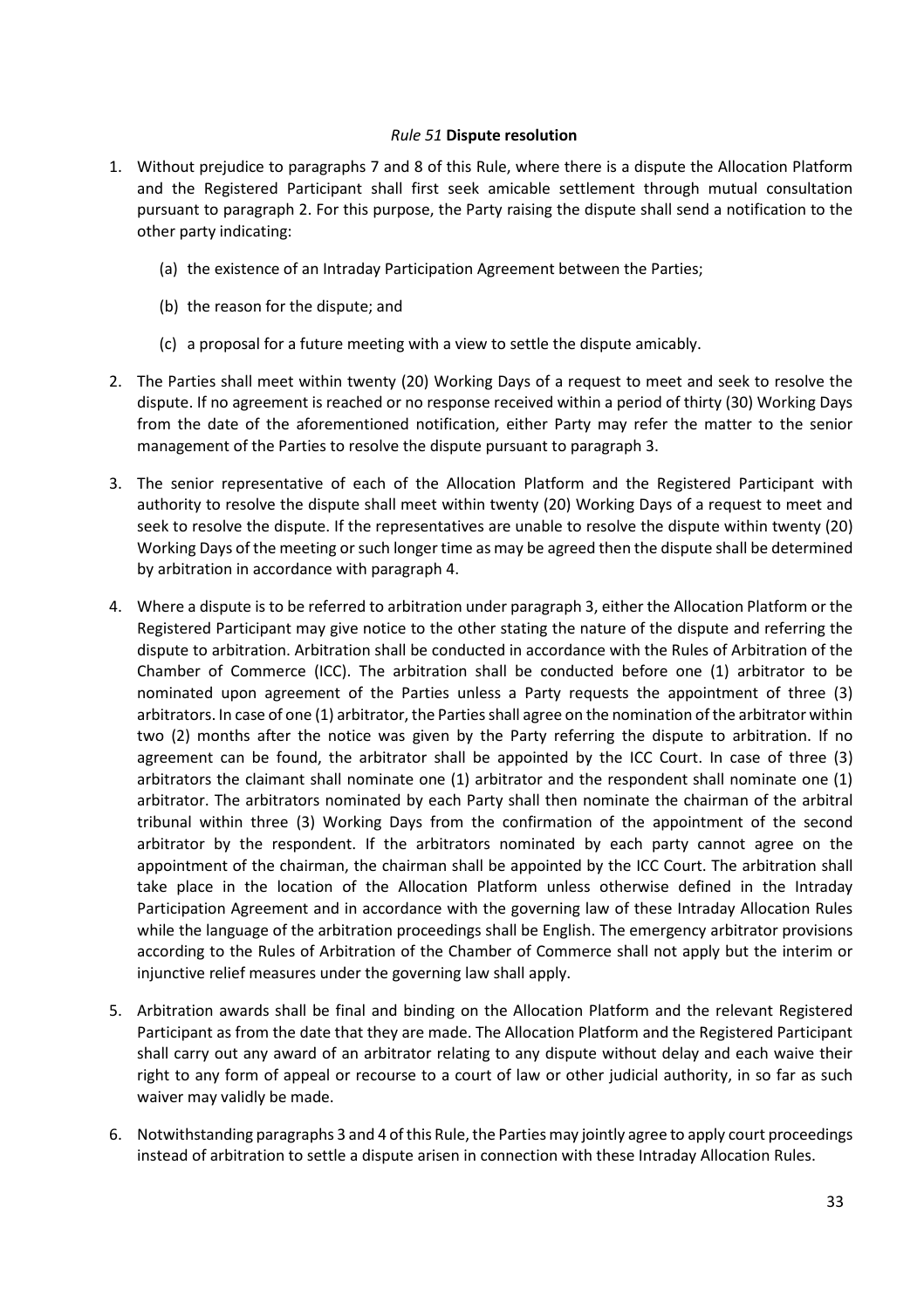- 7. In cases of late payment and without prejudice to Rule 48 and paragraphs 1 to 4 of this Rule, a Party may bring court proceedings against the other Party for any amount due under or in connection with these Intraday Allocation Rules and unpaid for more than twenty (20) Working Days after the date the amounts were due.
- 8. The Parties agree that proceedings referred to in paragraph 6 or paragraph 7 may be brought in any competent court to hear such claim. The Registered Participant irrevocably waives any objection which it may have now or hereafter regarding the venue of such proceedings in any competent court and any claim that any such proceedings have been brought in an inconvenient forum.
- 9. Notwithstanding any reference to amicable settlement, expert resolution or arbitration under this Rule, the Allocation Platform and the Registered Participant shall continue to perform their respective obligations under these Intraday Allocation Rules and the Registered Participant's Intraday Participation Agreement.
- 10. This Rule survives the termination of the Registered Participant's Intraday Participation Agreement.

## *Rule 52* **Suspension of the Intraday Participation Agreement**

- <span id="page-33-0"></span>1. The Allocation Platform may by notice to the Registered Participant suspend temporarily the Registered Participant's rights in connection with these Intraday Allocation Rules with immediate effect if the Registered Participant commits a major breach of an obligation in connection with these Intraday Allocation Rules which may have a significant impact to the Allocation Platform as follows:
	- (a) if a Registered Participant fails to pay any amount properly due and owing to the Allocation Platform pursuant to Rule 48;
	- (b) if a Registered Participant fails to provide and maintain collaterals in accordance with Rule 24;
	- (c) any breach which may have a financial impact to the Allocation Platform;
	- (d) the Allocation Platform has reasonable grounds to believe that the Registered Participant no longer satisfies one or more of any other conditions to participate in Auctions according to these Intraday Allocation Rules unless termination applies according to Rule 53; and
	- (e) if the Registered Participant is under economic and trade sanctions which may have a significant impact to the Allocation Platform.
- 2. In any case of a minor breach in relation to these Intraday Allocation Rules such as the failure of the Registered Participant to notify a change in the submitted information in accordance with Rule 9, the Allocation Platform may by notice to the Registered Participant inform the Registered Participant's that its rights in connection with these Intraday Allocation Rules may be suspended unless the Registered Participant remedies the suspension event in the time period specified in the notice. The suspension shall take effect when the period specified for remedy has elapsed without that such remedy has taken place. After the suspension takes effect in accordance with paragraphs 1 and 2 of this Rule, the suspended Registered Participant may no longer participate in an Auction and, unless the payment of the Transmission Right is fully settled or fully secured by collaterals by the suspended Registered Participant, the suspended Registered Participant shall not be entitled to use Transmission Rights according to CHAPTER 5.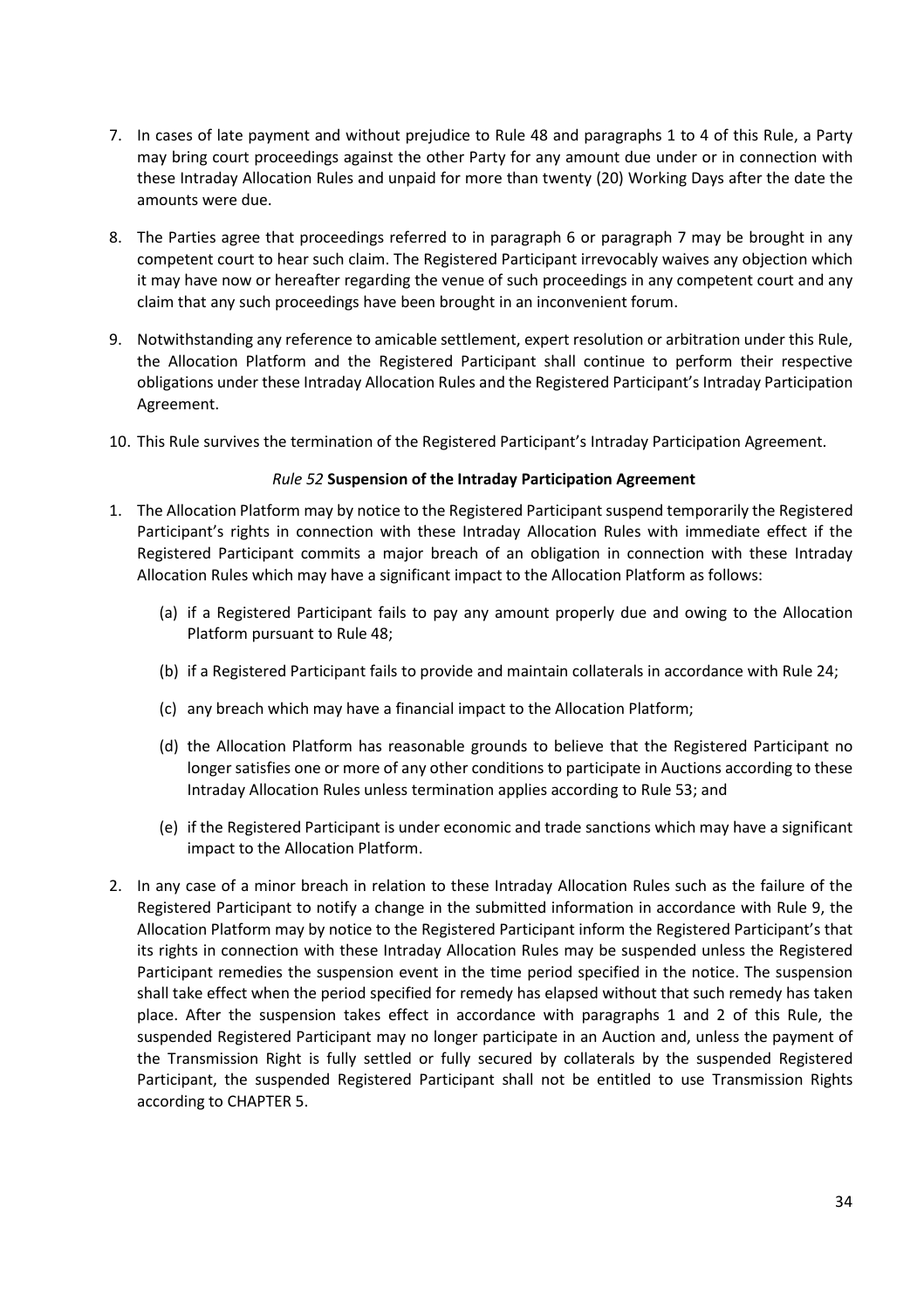- 3. The Allocation Platform may withdraw a notice under paragraphs 1 or 2 of this Rule at any time. Having given a notice under paragraphs 1 or 2 of this Rule, the Allocation Platform may give a further or other notice at any time in respect of the same or a different suspension event.
- 4. Once the Registered Participant has fulfilled or remedied the suspension event as notified to it in the notice sent by the Allocation Platform, the Allocation Platform shall reinstate as soon as reasonably practicable the Registered Participant's rights in relation to its ability to participate in Auctions by written notice to the Registered Participant. As from the date of effect of the reinstatement and the Registered Participant may participate in Auctions.
- 5. If the Allocation Platform gives a notice to a Registered Participant under paragraph 1 or 2 of this Rule, such notice of suspension does not relieve the Registered Participant from its payment obligations under CHAPTER 7.

## *Rule 53* **Termination of the Intraday Participation Agreement**

- <span id="page-34-0"></span>1. A Registered Participant may at any time request the Allocation Platform to terminate the Intraday Participation Agreement to which the Registered Participant is a Party. The termination shall take effect after thirty (30) Working Days upon receipt of the termination request by the Allocation Platform and all outstanding payment obligations are settled.
- 2. A Registered Participant may terminate the Intraday Participation Agreement to which the Registered Participant is a Party for good cause when the Allocation Platform has committed a major breach of an obligation connected with these Intraday Allocation Rules or the Intraday Participation Agreement in the following cases:
	- (a) where the Allocation Platform repeatedly fails to pay any amount properly due and owing to the Registered Participant with a significant financial impact;
	- (b) where there is a significant breach of the confidentiality obligations in accordance with Rule 56.
- 3. The Registered Participant shall send a notice to the Allocation Platform stating the reason for termination and giving the Allocation Platform twenty (20) Working Days to remedy the breach where possible. Unless the Allocation Platform remedies the breach within the abovementioned deadline, the termination shall take effect immediately upon expiration of such deadline. Where no remedy is possible, the termination shall take effect immediately upon receipt of the termination notice.
- 4. If any of the termination events in paragraph 5 occurs in relation to a Registered Participant, the Allocation Platform may by notice to the Registered Participant terminate the Intraday Participation Agreement, including the Registered Participant's rights connected with these Intraday Allocation Rules. A termination under this paragraph takes effect from the time of the notice or any later time specified in it. The Registered Participant may not at a later stage enter into the Intraday Participation Agreement with the Allocation Platform until the circumstances of termination continue to exist or it is not sufficiently guaranteed that the breach may not occur again.
- 5. The termination events referred to in paragraph 4 shall be the following:
	- (a) if the rights of the Registered Participant are suspended for longer than thirty (30) Working Days;
	- (b) if a Registered Participant does not qualify for the participation in the Auction as set forth in Rule 10;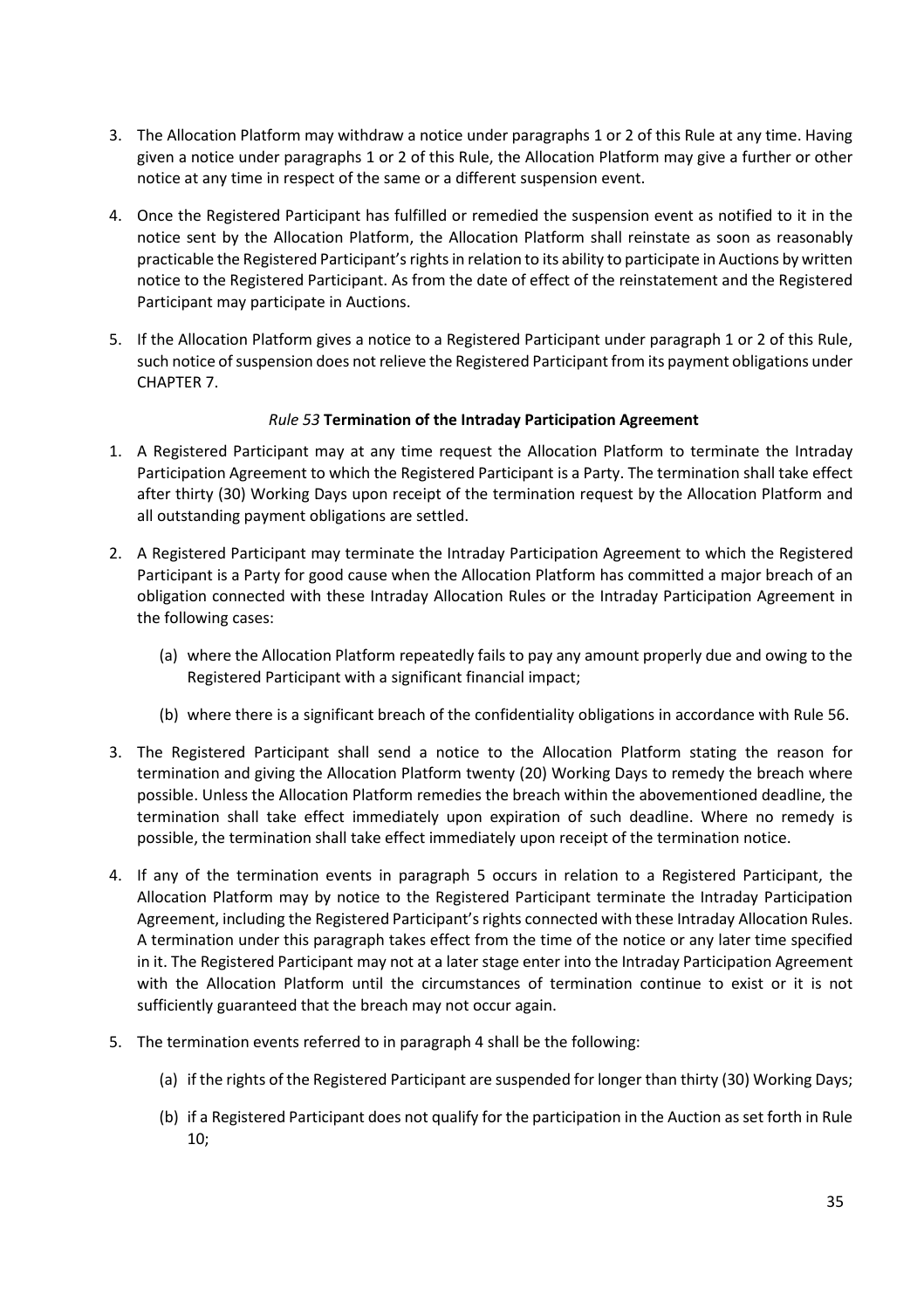- (c) if a Registered Participant repeatedly breaches these Intraday Allocation Rules or a Intraday Participation Agreement, whether or not the breach is capable of remedy;
- (d) if a competent authority (i) determines that the Registered Participant has committed a misuse or fraudulent act and (ii) requests the Allocation Platform to terminate the Intraday Participation Agreement to which such Registered Participant is a Party or (iii) agrees that the Allocation Platform has reasonable grounds to believe that the Registered Participant has committed a misuse or fraudulent act in participating in; or
- (e) if the Registered Participant has taken any action which may lead to the damaging or reduction in effectiveness of the Auction Tool (it being understood that such an action is deemed to happen in case of any behaviour that can be assimilated to an attack on the information system such as, but not limited to, deny of service, spam, virus, brute forcing, Trojan horse attack).
- 6. After the termination takes effect in accordance with paragraphs 1 to 4 of this Rule and from that time, the Registered Participant may no longer participate in an Auction.
- 7. Termination of an Intraday Participation Agreement does not affect any rights and obligations under or in connection with the Intraday Participation Agreement and these Intraday Allocation Rules which arose prior to that termination unless otherwise specified in this Rule. Accordingly, any Registered Participant whose Intraday Participation Agreement is terminated will remain liable, subject to and in accordance with the Intraday Allocation Rules, in respect of all such rights and liabilities. This paragraph shall apply without prejudice to other remedies available to the Allocation Platform under these Intraday Allocation Rules.

## *Rule 54* **Force Majeure**

- <span id="page-35-0"></span>1. The Allocation Platform or a Registered Participant, which invokes Force Majeure, shall promptly send to the other Party a notification describing the nature of Force Majeure and its probable duration and shall continue to furnish reports with respect thereto with reasonable frequency during the period of Force Majeure. The person invoking the Force Majeure shall make every possible effort to limit the consequences of the Force Majeure.
- 2. The affected obligations, duties and rights of a Party subject to Force Majeure shall be suspended from the beginning of Force Majeure, with the exception of the confidentiality provisions in accordance with Rule 56.
- 3. Suspension under paragraph 2 is subject to the following:
	- (a) suspension will be of no greater scope and of no longer duration than is required by the Force Majeure;
	- (b) the suspension applies only for so long as the Party invoking to Force Majeure is using reasonable efforts to remedy their inability to perform.
- 4. The consequences of a Force Majeure event, which is not subject to any discussion or litigation between the Allocation Platform and the Registered Participant, are:
	- (a) the Party invoking Force Majeure cannot be held responsible to pay compensation for any damage suffered, due to the non-performance or partial performance of all or any of its obligations during the Force Majeure and when such non-performance or partial performance is due directly to Force Majeure;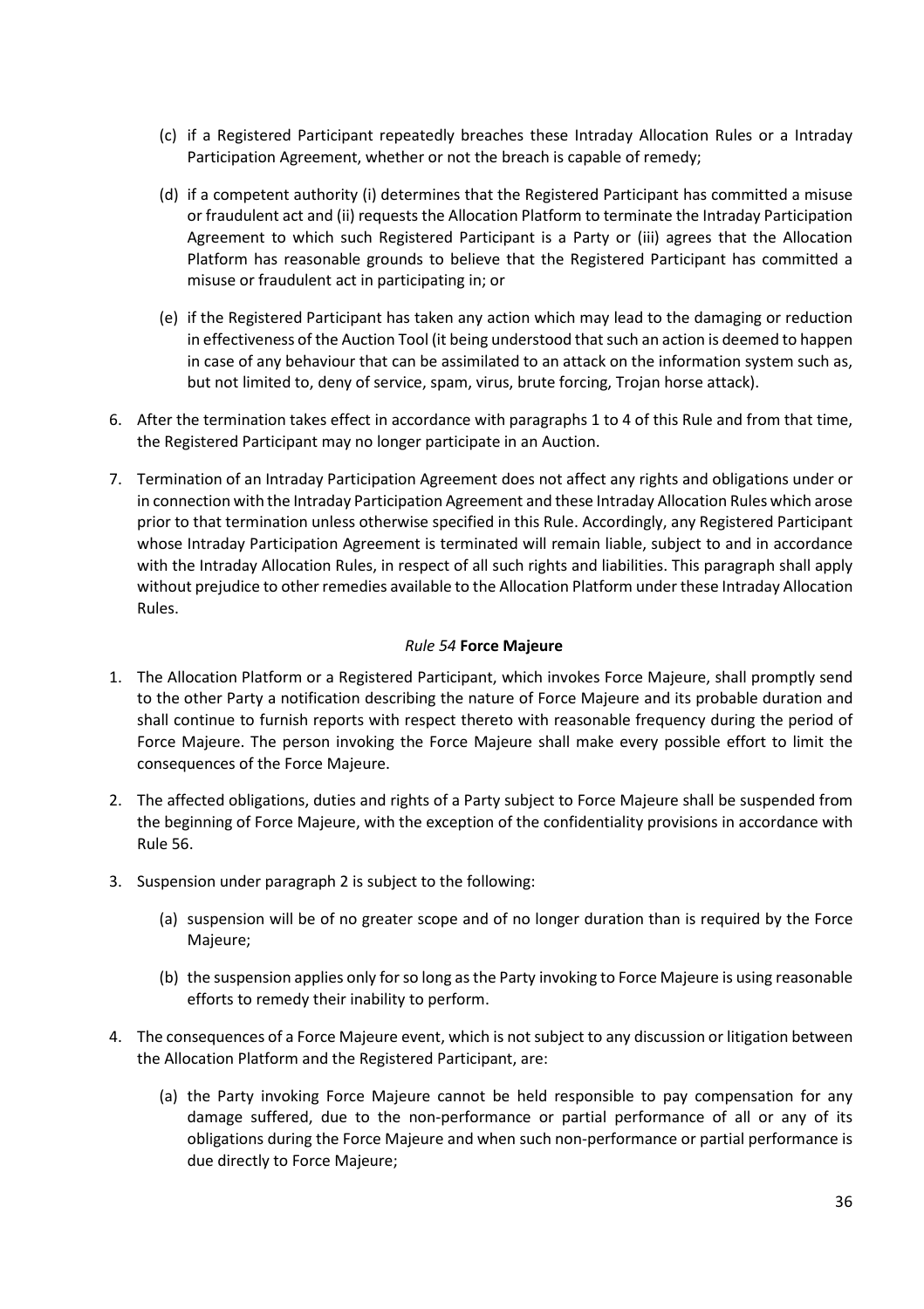- (b) the acquired Transmission Rights which have been entirely paid and become subject to Force Majeure are reimbursed for the duration of the Force Majeure in accordance with any applicable legislation and these Intraday Allocation Rules.
- 5. If the Force Majeure continues for a period longer than six (6) months, the Allocation Platform or each Registered Participant may, by notice to the other given at any time while the Force Majeure continues beyond that period, unilaterally terminate the Intraday Participation Agreement. The termination shall take effect ten (10) Working Days after the notice is given or any later date specified in the notice.
- 6. For avoidance of doubt this Rule is without prejudice to the provisions of CHAPTER 6 regarding the curtailment of Intraday Transmission Rights.

## *Rule 55* **Notices**

- <span id="page-36-0"></span>1. Any notice or other communication to be given under or in connection with these Intraday Allocation Rules shall be in English.
- 2. Unless otherwise expressly provided in these Intraday Allocation Rules, all notices or other communications shall be in writing and shall be sent by electronic means as specified by the Allocation Platform on its website and marked for the attention of the other Party's representative as set out in

the Intraday Participation Agreement or as notified by the Registered Participant from time to time in accordance with Rule 9.

- 3. All notices or other communications shall be given by letter delivered by hand against receipt or sent by registered mail or courier in the following cases:
	- (a) the conclusion of the Intraday Participation Agreement in accordance with Rule 6;
	- (b) the suspension and termination according to Rule 52 and Rule 53; and
	- (c) (c) the submission of the Bank Guarantee, in the event the Bank Guarantee includes

handwritten signature(s), in accordance with Rule 20.

- 4. All notices or other communications shall be deemed to have been received:
	- (a) in the case of delivery by hand, when delivered against receipt; or
	- (b) in the case of recorded delivery prepaid post, on the day following the recorded day of delivery; or

(c) in the case of sent by electronic means as specified by the Allocation Platform on its website, when delivered to the other party but only if an acknowledgement of receipt is requested and obtained by the Party sending the electronic means as specified by the Allocation Platform on its website.

5. If a notice or other communication has been received outside normal Working Hours on a Working Day, it is deemed to have been received at the opening of business on the next Working Day.

## *Rule 56* **Confidentiality**

<span id="page-36-1"></span>1. The Intraday Participation Agreement and any other information exchanged relating to its preparation and the application of a market participant shall be considered as confidential.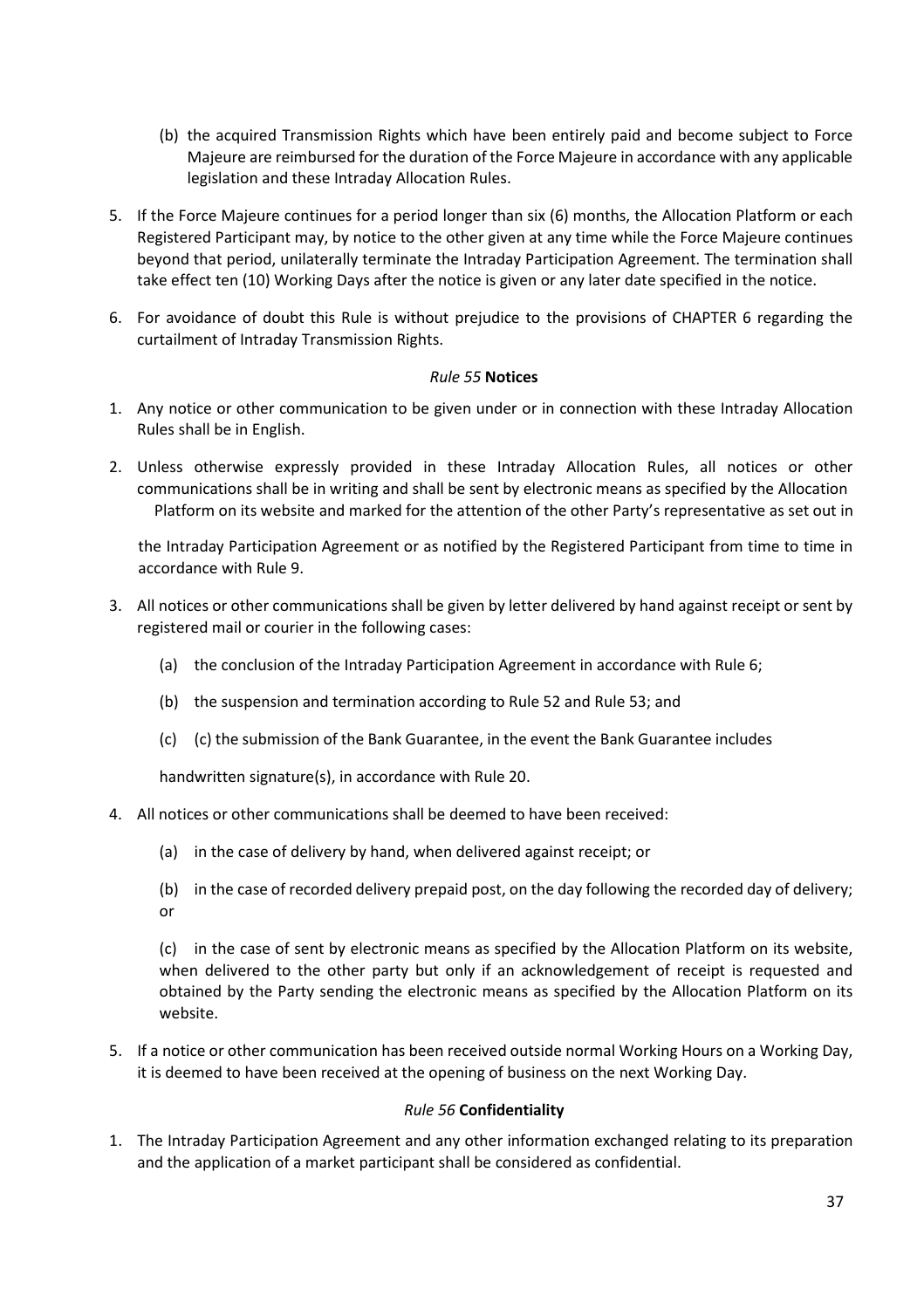- 2. Subject to paragraph 3 of this Rule, the Allocation Platform and each Registered Participant who is a recipient of confidential information in relation to these Intraday Allocation Rules shall preserve the confidentiality of such information and shall not directly or indirectly reveal, report, publish, disclose, transfer or use any item of the confidential information otherwise than for the purpose for which it was disclosed.
- 3. Notwithstanding paragraph 2 of this Rule, the Allocation Platform or a Registered Participant may disclose confidential information of a disclosing party to a third party with the other Party's prior and expressed consent and subject to the condition that the receiving party has given assurance that such third party is bound by equivalent confidentiality obligations as set out in these Intraday Allocation Rules.
- 4. Notwithstanding paragraph 2 of this Rule the Allocation Platform or a Registered Participant may disclose confidential information of a disclosing party:
	- (a) to the extent expressly permitted or contemplated by the Intraday Allocation Rules;
	- (b) to any person who is one of the directors, officers, employees, agents, advisers or insurers of the recipient and who needs to know the confidential information in connection with these Intraday Allocation Rules;
	- (c) as far as required in order to comply with applicable national legislation or any other relevant domestic administrative acts such as grid codes;
	- (d) as far as required by a court, arbitrator or administrative tribunal or an expert in the course of proceedings before it to which the recipient is a Party;
	- (e) as may be required by the relevant TSOs for the proper fulfilment of their mission and their obligations in accordance with Applicable Laws and these Intraday Allocation Rules by themselves or through agents or advisers; or
	- (f) as far as required in order to obtain clearances or consents from a competent authority.
- 5. Moreover, the obligations arising from this Rule shall not apply:
	- (a) if the Party which receives the information can prove that at the time of disclosure, such information was already publicly available;
	- (b) if the receiving Party provides proof that, since the time of disclosure, the said information has been legally received from a third party or has become publicly available;
	- (c) to confidential information communicated, in accordance with the legal and regulatory provisions, in an incorporated form from which no item of information specific to a market participant can be deduced;
	- (d) to information whose publication is explicitly provided for by the present Intraday Allocation Rules.
- 6. The obligations of confidentiality in this Rule shall remain valid for a period of five (5) years after termination of the Registered Participant's Intraday Participation Agreement.
- 7. The signature of an Intraday Participation Agreement and the exchange of confidential information do not confer any rights to patents, knowledge or any other form of intellectual property concerning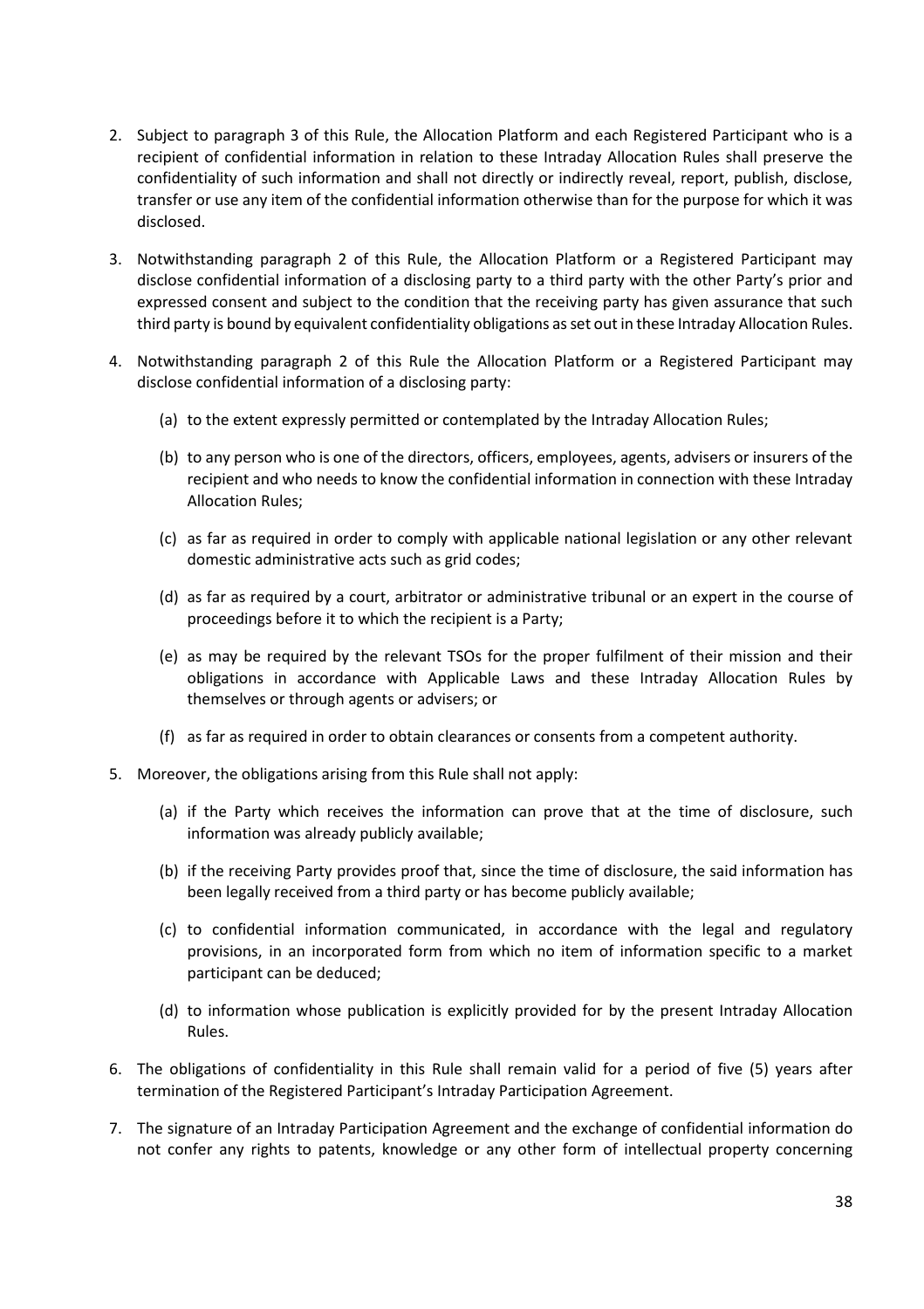information or tools made available or sent by one Party to the other under the terms of these Intraday Allocation Rules.

## *Rule 57* **Assignment and subcontracting**

- <span id="page-38-0"></span>1. The Allocation Platform may assign, novate or otherwise transfer any of its rights or obligations under a Intraday Participation Agreement or these Intraday Allocation Rules to another Allocation Platform. The Allocation Platform shall notify the Registered Participants of the change by sending an electronic means as specified by the Allocation Platform on its website with acknowledgment of receipt as soon as possible and in any event at least ten (10) Working Days before the date on which the change takes effect.
- 2. Registered Participant may not assign, novate or otherwise transfer any of its rights or obligations under its Intraday Participation Agreement or these Intraday Allocation Rules without the prior written consent of the Allocation Platform.
- 3. Nothing in this Rule shall prevent an Allocation Platform or Registered Participant from entering into a subcontracting agreement in relation to this Intraday Allocation Rules. Entry into a subcontracting agreement by a Registered Participant does not relieve the Registered Participant of any obligation or liability under its Intraday Participation Agreement or these Intraday Allocation Rules.

## *Rule 58* **Governing law**

<span id="page-38-1"></span>These Intraday Allocation Rules shall be governed by and construed in accordance with the law of the location of the registered office of the Allocation Platform unless otherwise specified in the Intraday Participation Agreement.

## *Rule 59* **Language**

<span id="page-38-2"></span>The applicable language for these Intraday Allocation Rules shall be English. For the avoidance of doubt, where TSOs need to translate these Intraday Allocation Rules into their national language, in the event of inconsistencies between the English version published by the Allocation Platform and any version in another language, the English version published by the Allocation Platform shall prevail.

## *Rule 60* **Intellectual property**

<span id="page-38-3"></span>No Party shall acquire any right, title, licence or interest in or to any intellectual property rights of the other Party in connection with these Intraday Allocation Rules.

## *Rule 61* **Relationship of the Parties**

- <span id="page-38-4"></span>1. The relationship of the Allocation Platform and the Registered Participant is that of service provider and service user respectively. Except as expressly provided in these Intraday Allocation Rules, nothing contained or implied in these Intraday Allocation Rules constitutes or is deemed to constitute the Allocation Platform or a Registered Participant, the partner, agent or legal representative of the other for any purpose or create or be deemed to create any partnership, agency or trust between the Parties.
- 2. The Registered Participant acknowledges that neither the Allocation Platform nor any person acting on behalf of or associated with the Allocation Platform makes any representation, gives any advice or gives any warranty or undertaking of any kind in respect of these Intraday Allocation Rules, the Intraday Participation Agreements or the disclosed information or otherwise in relation to or in connection with these Intraday Allocation Rules, the Intraday Participation Agreements and the disclosed information or any transaction or arrangement contemplated by these Intraday Allocation Rules, the Intraday Participation Agreements and the disclosed Information except as specifically provided in these Intraday Allocation Rules or the Intraday Participation Agreement.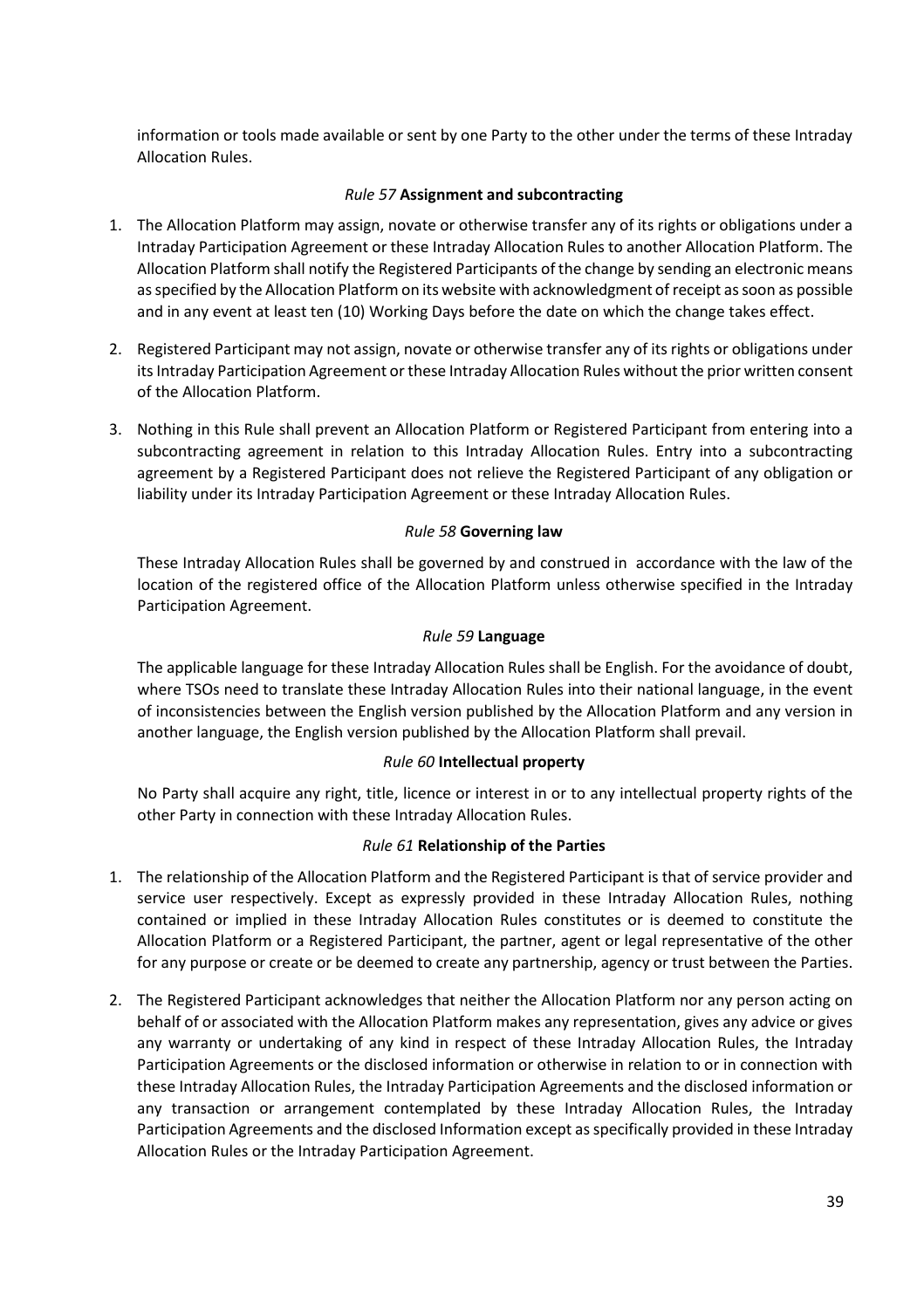## *Rule 62* **No third party rights**

<span id="page-39-0"></span>The Allocation Platform and each Registered Participant acknowledge and agree that a person who is not a party to the Intraday Participation Agreement between them, including any other market participant, has no rights to enforce these Intraday Allocation Rules or the Intraday Participation Agreement as between the Allocation Platform and that Registered Participant.

## *Rule 63* **Waiver**

- <span id="page-39-1"></span>1. No omission to exercise or delay in exercising any right, power or remedy provided by law or under these Intraday Allocation Rules shall impair or constitute a waiver of such or any other right, power or remedy. No single or partial exercise of any such right, power or remedy precludes or impairs any other or further exercise thereof or the exercise of any other right, power or remedy provided by law or under these Intraday Allocation Rules.
- 2. Any waiver of any right, power or remedy under these Intraday Allocation Rules must be in writing and may be given subject to any conditions thought fit by the grantor. Unless otherwise expressly stated, any waiver is effective only in the instance and only for the purpose for which it is given.

## *Rule 64* **Entire agreement**

<span id="page-39-2"></span>These Intraday Allocation Rules and the Intraday Participation Agreement contain or expressly refer to the entire agreement between the Allocation Platform and each Registered Participant with respect to the subject matter hereof and expressly exclude any warranty, condition or other undertaking implied at law or by custom and supersedes all previous agreements and understandings between the Allocation Platform and each Registered Participant with respect thereto. The Allocation Platform and each Registered Participant acknowledge and confirm that none of them accede to these Intraday Allocation Rules or the Intraday Participation Agreement in reliance on any representation, warranty or other undertaking (other than where made fraudulently) not fully reflected in the terms of these Intraday Allocation Rules or the Intraday Participation Agreement.

## *Rule 65* **Remedies exclusive**

<span id="page-39-3"></span>The rights and remedies provided by these Intraday Allocation Rules and the Intraday Participation Agreement to the Allocation Platform and each Registered Participant are exclusive and not cumulative and, to the extent permissible by law, shall exclude and be in place of all substantive (but not procedural) rights or remedies expressed or implied and provided by law or statute in respect of the subject matter of these Intraday Allocation Rules and the Intraday Participation Agreement. Accordingly, the Allocation Platform and each Registered Participant hereby waives to the fullest extent possible all such rights and remedies provided by law or statute, and releases each other of them if it is liable to any other of them, its officers, employees and agents to the same extent from all duties, liabilities, responsibilities or obligations provided by law or statute in respect of the matters dealt with in these Intraday Allocation Rules and the Intraday Participation Agreement and undertakes not to enforce any of the same except as expressly provided herein.

## *Rule 66* **Severability**

<span id="page-39-4"></span>If any provision of these Intraday Allocation Rules or an Intraday Participation Agreement is declared invalid, unenforceable or illegal by the courts of any jurisdiction to which it is subject or pursuant to arbitration or by order of any competent authority, such invalidity, unenforceability or illegality shall not prejudice or affect the remaining provisions of these Intraday Allocation Rules and the Intraday Participation Agreement which shall continue in full force and effect notwithstanding such invalidity, unenforceability or illegality. Any invalid, illegal, void and/or unenforceable part(s) or provision(s) shall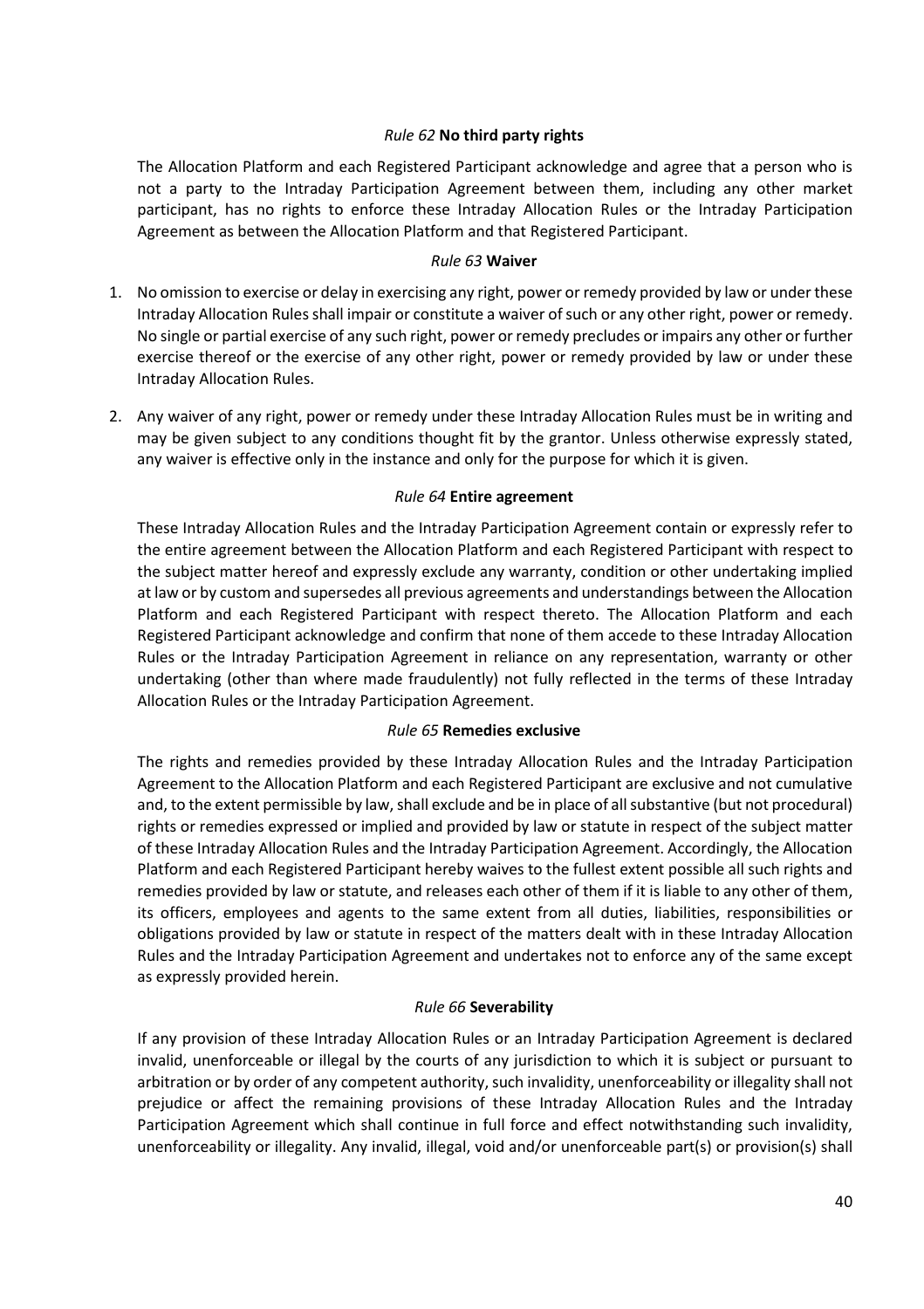be replaced by valid, legal and/or enforceable part(s) or provision(s) in order to achieve the intended economic and legal effect.

# **Annex 1: Intraday Business Rules**

1. At the effective date of this version of these Access Rules the Allocation Platform may run Auctions utilising either Auction Schedule A or Auction Schedule B as detailed below on a per interconnector basis. Any switch from Auction Schedule A to Schedule B may only be implemented on not less than 28 days written notice from the Allocation Platform. Such implementation notice may be amended or extended by the Allocation Platform and may be issued prior to the effective date of these Access Rules such that the Allocation Platform operates Schedule B from the effective date. Once Schedule B is operated by the Allocation Platform it shall not be entitled to revert to Schedule A without approval from the National Regulatory Authorities.

| <b>Operational hours</b><br>(CET) | <b>Auctioned in</b>                               | <b>Relevant</b><br><b>Nomination Gate</b><br>Open | <b>Relevant Nomination Gate</b><br>Close |
|-----------------------------------|---------------------------------------------------|---------------------------------------------------|------------------------------------------|
| 00:00-13:59                       | <b>ID Auction 1</b>                               | $19:50 D - 1$                                     | $21:00 D - 1$                            |
| 06:00-13:59                       | Spec. published 18:50 D -1                        | 02:20 D                                           | 03:00 D                                  |
| 11:00-13:59                       | Start 19:00 D -1<br>End 19:30 D -1                | 07:20 D                                           | 08:00 D                                  |
| 14:00-23:59                       | <b>ID Auction 2</b><br>Spec. published 08:10 D -1 | 10:20 D                                           | 11:00 D                                  |
| 17:00-23:59                       |                                                   | 13:20 D                                           | 14:00 D                                  |
| 20:00-23:59                       | Start 08:20 D<br>End 08:50 D                      | 16:20 D                                           | 17:00 D                                  |

2. Auction Schedule A shall be as set out in the table below on for the respective interconnectors:

3. Auction Schedule B shall be as set out in the tables below for the respective interconnectors:

IFA

| <b>Operational hours</b><br>(CET) | <b>Auctioned in</b>                                                                                | <b>Relevant</b><br><b>Nomination Gate</b><br>Open | <b>Relevant Nomination Gate</b><br>Close |
|-----------------------------------|----------------------------------------------------------------------------------------------------|---------------------------------------------------|------------------------------------------|
| 00:00-07:59                       |                                                                                                    | 19:55 D-1                                         | $22:45 D - 1$                            |
| 01:00-07:59                       |                                                                                                    | $22:55 D - 1$                                     | $23:45 D - 1$                            |
| 02:00-07:59                       | <b>ID Auction 1</b><br>Spec. published anytime up<br>to Start<br>Start 19:15 D-1<br>End 19:45 D -1 | $23:55 D - 1$                                     | $00:45$ D                                |
| 03:00-07:59                       |                                                                                                    | 00:55 D                                           | 01:45 D                                  |
| 04:00-07:59                       |                                                                                                    | 01:55 D                                           | $02:45$ D                                |
| 05:00-07:59                       |                                                                                                    | 02:55 D                                           | $03:45$ D                                |
| 06:00-07:59                       |                                                                                                    | 03:55 D                                           | 04:45 D                                  |
| 07:00-07:59                       |                                                                                                    | 04:55 D                                           | $05:45$ D                                |
| 08:00-15:59                       | <b>ID Auction 2</b><br>Spec. published anytime up<br>to Start<br>Start 05:15 D                     | 05:55 D                                           | 06:45 D                                  |
| 09:00-15:59                       |                                                                                                    | 06:55 D                                           | $07:45$ D                                |
| 10:00-15:59                       |                                                                                                    | 07:55 D                                           | 08:45 D                                  |
| 11:00-15:59                       |                                                                                                    | 08:55 D                                           | 09:45 D                                  |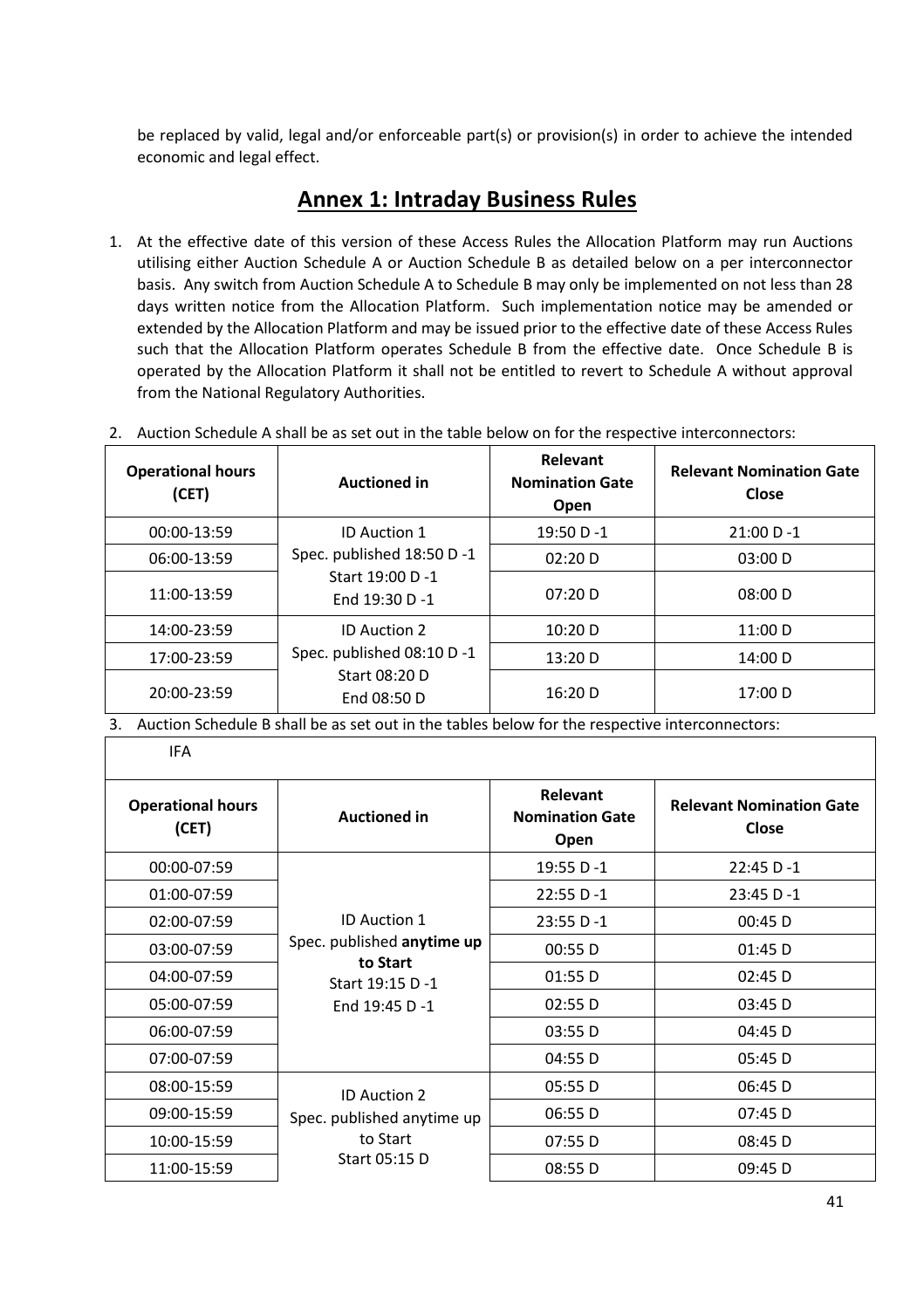| 12:00-15:59 | End 05:45 D         | 09:55 D | $10:45$ D |
|-------------|---------------------|---------|-----------|
| 13:00-15:59 |                     | 10:55 D | $11:45$ D |
| 14:00-15:59 |                     | 11:55 D | $12:45$ D |
| 15:00-15:59 |                     | 12:55 D | 13:45 D   |
| 16:00-19:59 |                     | 13:55 D | 14:45 D   |
| 17:00-19:59 | <b>ID Auction 3</b> | 14:55 D | 15:45 D   |

| 18:00-19:59 | Spec. published anytime up               | 15:55 D | 16:45 D |
|-------------|------------------------------------------|---------|---------|
| 19:00-19:59 | to Start<br>Start 13:15 D<br>End 13:45 D | 16:55 D | 17:45 D |
| 20:00-23:59 |                                          | 17:55 D | 18:45 D |
| 21:00-23:59 | <b>ID Auction 4</b>                      | 18:55 D | 19:45 D |
| 22:00-23:59 | Spec published anytime up                | 19:55 D | 20:45 D |
| 23:00-23:59 | to Start<br>Start 17:15 D<br>End 17:45 D | 20:55D  | 21:45 D |

IFA2

| <b>Operational hours</b> | <b>Auctioned in</b>                      | Relevant               | <b>Relevant Nomination Gate</b> |
|--------------------------|------------------------------------------|------------------------|---------------------------------|
| (CET)                    |                                          | <b>Nomination Gate</b> | Close                           |
|                          |                                          | Open                   |                                 |
| 00:00-11:59              |                                          | 19:55 D-1              | $22:45 D - 1$                   |
| 01:00-11:59              |                                          | 22:55 D-1              | $23:45 D - 1$                   |
| 02:00-11:59              |                                          | $23:55 D - 1$          | 00:45 D                         |
| 03:00-11:59              |                                          | 00:55 D                | $01:45$ D                       |
| 04:00-11:59              | ID Auction 1                             | 01:55 D                | 02:45 D                         |
| 05:00-11:59              | Spec. published anytime up<br>to Start   | 02:55 D                | $03:45$ D                       |
| 06:00-11:59              | Start 19:15 D -1                         | 03:55 D                | $04:45$ D                       |
| 07:00-11:59              | End 19:45 D -1                           | 04:55 D                | 05:45 D                         |
| 08:00-11:59              |                                          | 05:55 D                | 06:45 D                         |
| 09:00-11:59              |                                          | 06:55 D                | $07:45$ D                       |
| 10:00-11:59              |                                          | 07:55 D                | 08:45 D                         |
| 11:00-11:59              |                                          | 08:55 D                | 09:45 D                         |
| 12:00-15:59              | <b>ID Auction 2</b>                      | 09:55 D                | $10:45$ D                       |
| 13:00-15:59              | Spec. published anytime up               | 10:55 D                | 11:45 D                         |
| 14:00-15:59              | to Start<br>Start 09:15 D<br>End 09:45 D | 11:55 D                | 12:45 D                         |
| 15:00-15:59              |                                          | 12:55 D                | $13:45$ D                       |
| 16:00-19:59              | <b>ID Auction 3</b>                      | 13:55 D                | 14:45 D                         |
| 17:00-19:59              |                                          | 14:55 D                | 15:45 D                         |